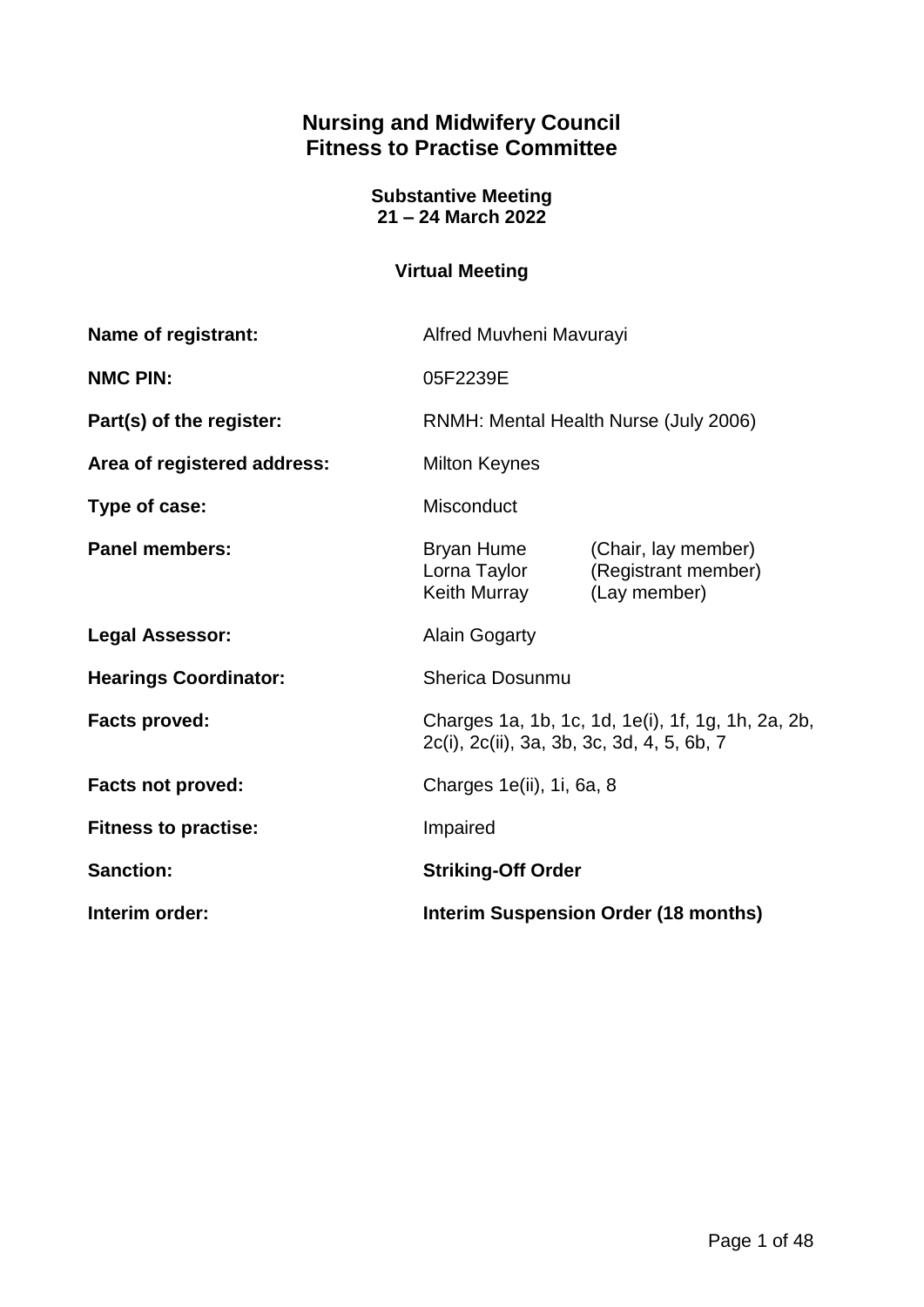#### **Decision and reasons on service of Notice of Meeting**

On 23 July 2021 Mr Mavurayi was asked whether he wished his case to be dealt with at a hearing or at a meeting. There was no response from Mr Mavurayi in relation to this request. On 23 July 2021 a panel of the Fitness to Practise Committee considered this issue and determined that Mr Mavurayi's case should be referred to a meeting. The reasons for this were set out in the Notice of Meeting dated 14 February 2022. There has been no response from Mr Mavurayi to the Notice of Meeting dated 14 February 2022, but there is an email from Mr Mavurayi dated 1 March 2018, in which he stated that he was not presently working in health care and was exploring options in retraining for another career.

The panel noted that the Notice of Meeting had been sent to Mr Mavurayi's registered email address by secure email on 14 February 2022.

The panel took into account that the Notice of Meeting provided details of the allegation, all of the evidence related to this matter, and informed Mr Mavurayi that this meeting would take place on or after 21 March 2022. Mr Mavurayi was also asked to provide comments by using the response form attached to the Notice of Meeting, if he had anything that he wanted the panel to take account of in considering this matter. This response form was not returned by Mr Mavurayi.

The panel accepted the advice of the legal assessor.

In the light of all of the information available, the panel was satisfied that Mr Mavurayi has been served with notice of this meeting in accordance with the requirements of Rules 11A and 34 of the 'Nursing and Midwifery Council (Fitness to Practise) Rules 2004', as amended (the Rules).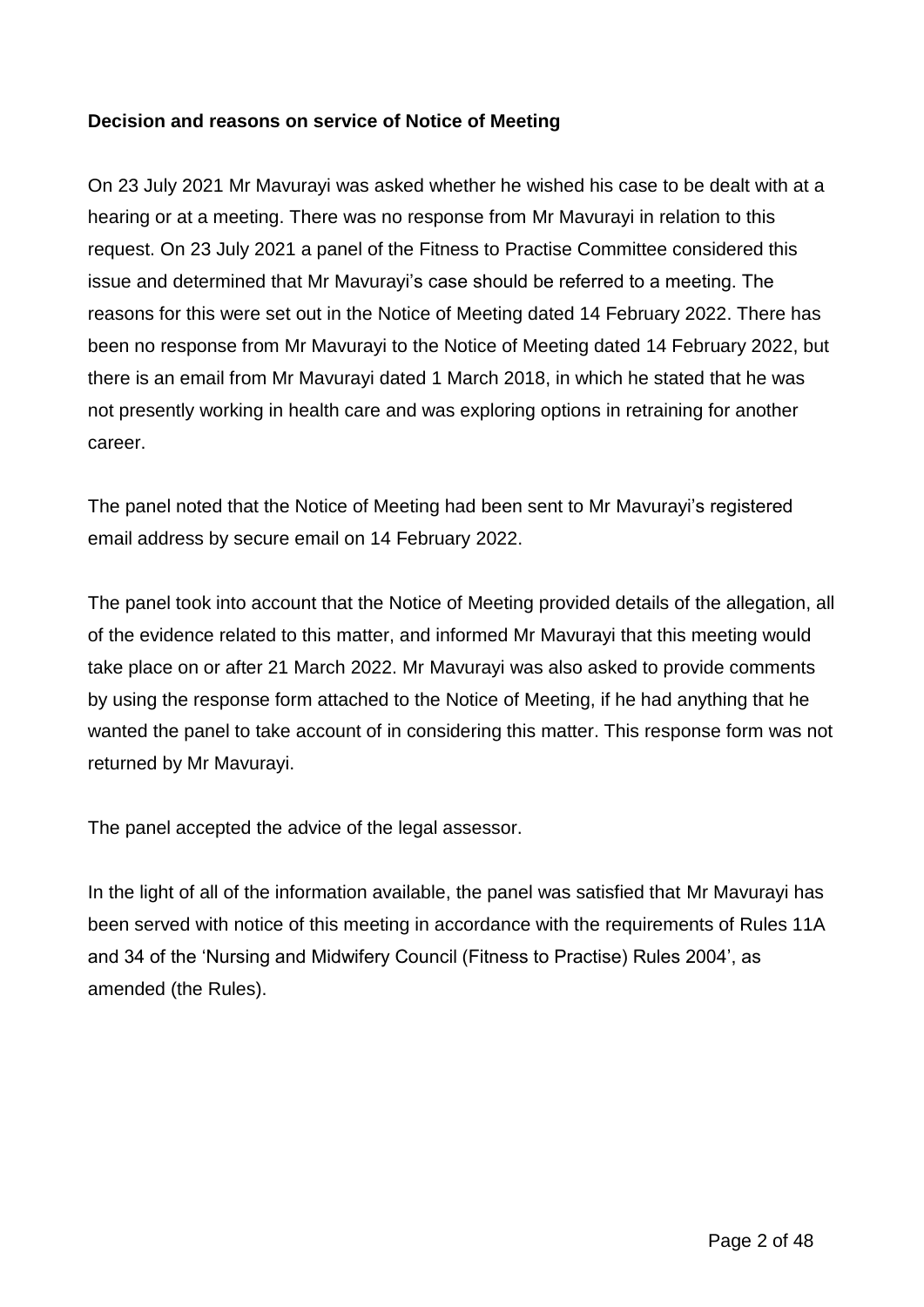### **Details of charge**

That you a registered nurse, whilst working as a Band 7 Ward Manager of the Psychiatric Intensive Care Unit (PICU), Cambridgeshire and Peterborough NHS Foundation Trust

- 1. On one or more occasions between September 2016 and October 2017:
	- a. inappropriately asked Colleague A on a date and/or to go out with you; [PROVED]
	- b. continued to ask Colleague A to go out with you, despite her telling you no on more than one occasion; [PROVED]
	- c. made inappropriate comments about Colleague A's body and/or bottom; [PROVED]
	- d. said to Colleague A that her "bum looked amazing" or words to that effect; [PROVED]
	- e. when Colleague A asked you to stop making comments about her body you: i) laughed and/or smirked; [PROVED]
		- ii) told Colleague A to "lighten up" or words to that effect and walked away; [NOT PROVED]
	- f. inappropriately looked and/or stared at Colleague A' body [PROVED]
	- g. asked Colleague A to come to your office without any clinical justification [PROVED]
	- h. did not attempt to stop the rumours that you and Colleague A were in a relationship and/or having sex; [PROVED]
	- i. did not attempt to discourage and/or stop inappropriate sexual conversations taking place in the ward room [NOT PROVED]
- 2. Your actions at one or more of charges 1(a) 1(i) amounted to harassment of Colleague A in that:
	- a. Your conduct was unwanted; [PROVED]
	- b. Your conduct related to Colleague A's sex; [PROVED]
	- c. Your conduct had the purpose or effect of:

i) Violating Colleague A's dignity, or [PROVED]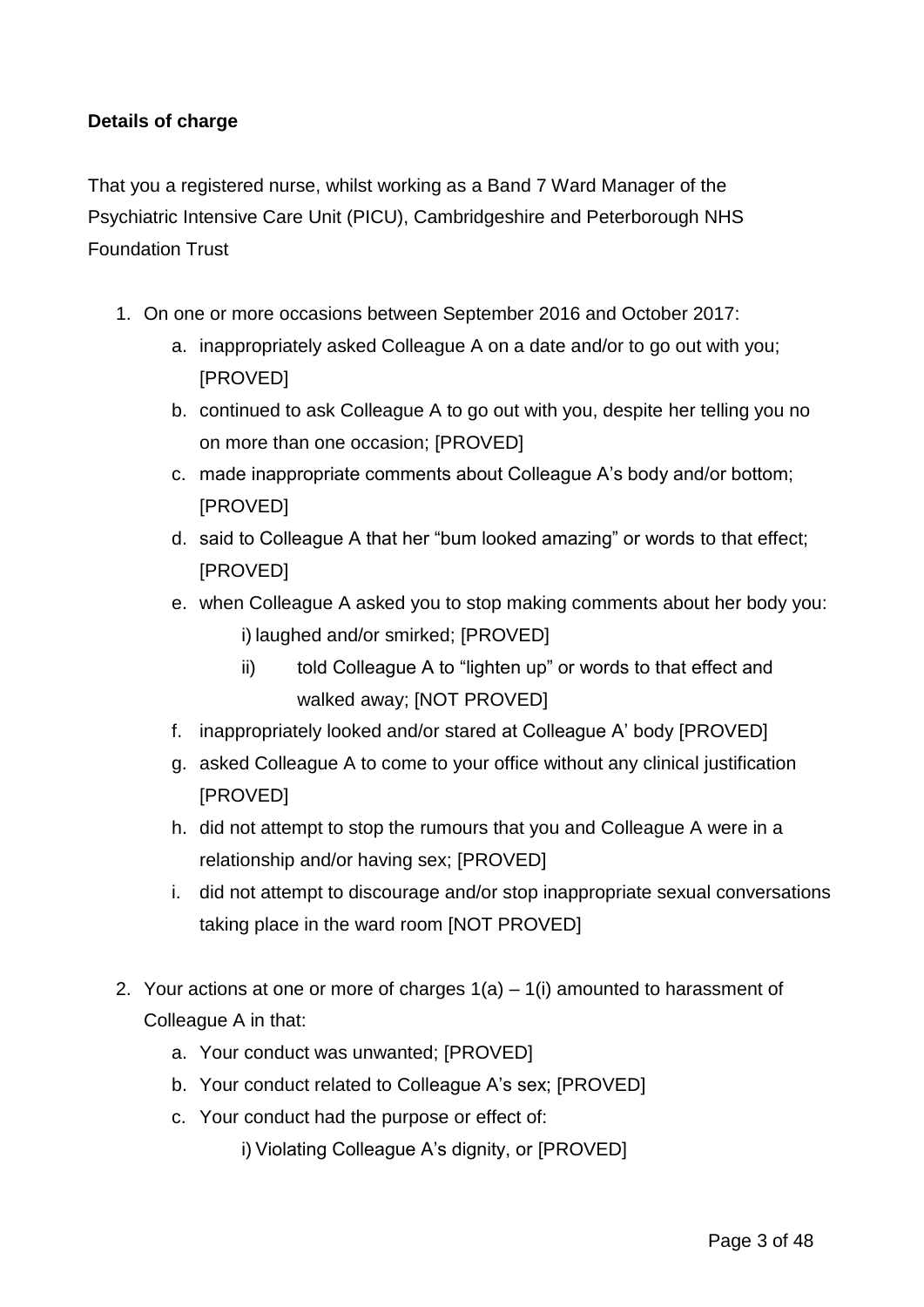- ii) Creating an intimidating, hostile, degrading, humiliating or offensive environment for Colleague A [PROVED]
- 3. On one or more occasions between September 2016 and October 2017, whilst in the presence of Colleague B:
	- a. made inappropriate comments towards women and/or about female colleagues [PROVED]
	- b. inappropriately stared and/or leered at one or more women and/or female colleagues [PROVED]
	- c. on an unknown date in Summer/Autumn 2017 said "if Colleague C was not pregnant I would fuck her and I'm going to smash that" or words to that effect [PROVED]
	- d. on an unknown date in Summer/Autumn 2017, during a conversation with Colleague B about you wearing linen trousers, you said "if I did, you would see my cock swinging because it is so big" or words to that effect [PROVED]
- 4. On an unknown date in September 2017, called Colleague B and said you "wanted to see and/or touch Colleague B's pum pum" or words to that effect; [PROVED]
- 5. On an unknown date in September 2017, called Colleague B and asked "if she wanted you, as you wanted her" or words to that effect [PROVED]
- 6. On an unknown date in 2017 at a staff awards night:
	- a. put your hands on Colleague B's bottom; [NOT PROVED]
	- b. asked Colleague B if she wanted to go to a hotel room with you. [PROVED]
- 7. Your actions at one or more charges 1 6 breached professional boundaries. [PROVED]
- 8. Your actions as set out in charges 1, 3 6 were sexually motivated in in that you sought sexual gratification. [NOT PROVED]

AND in light of the above, your fitness to practise is impaired by reason of your misconduct.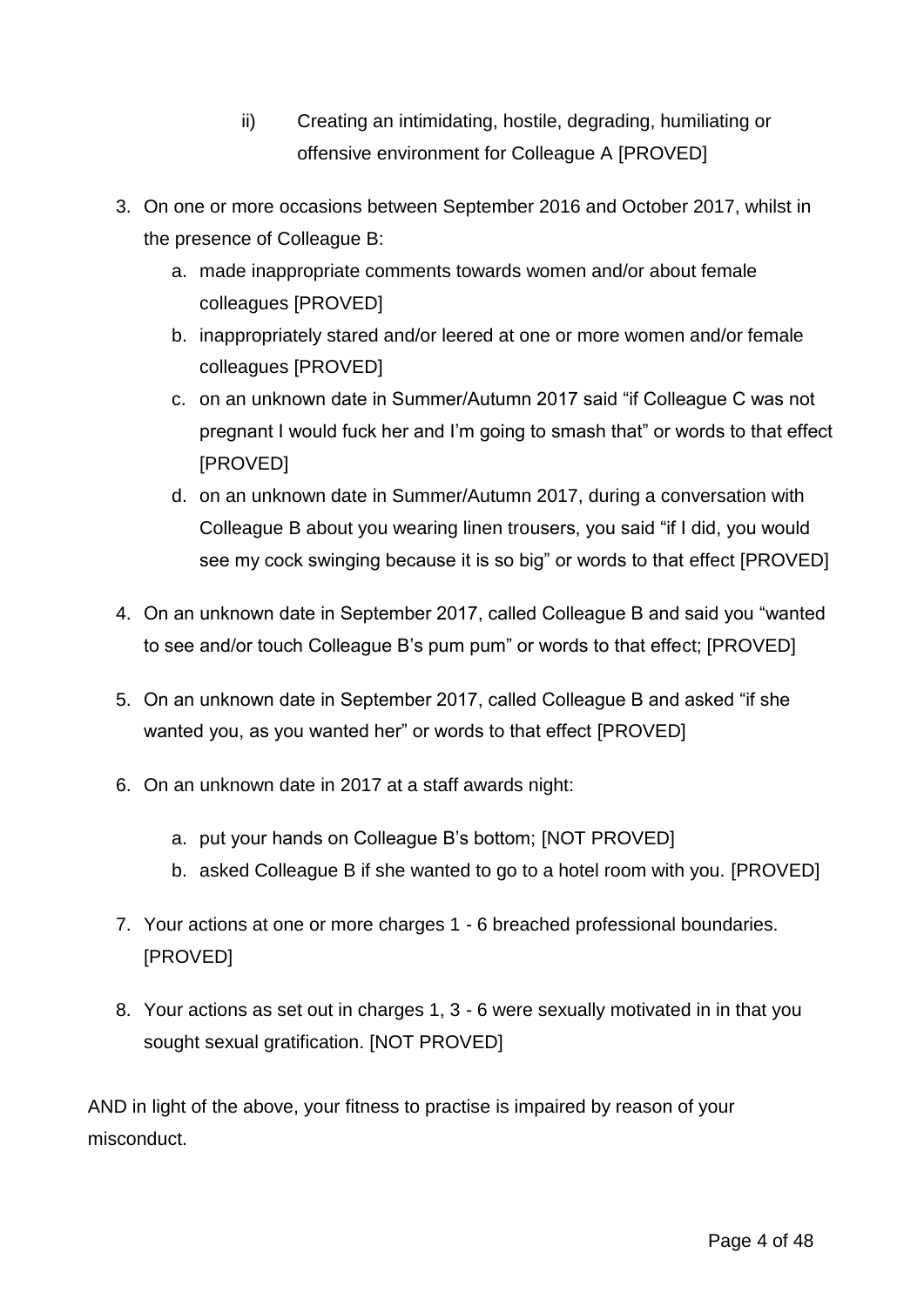## **Background**

The Nursing and Midwifery Council (NMC) received a referral from Cambridgeshire and Peterborough NHS Foundation Trust (the Trust) on 25 January 2018. At the time of the concerns raised in the referral, Mr Mavurayi was working at the Trust as a Ward Manager of the Psychiatric Intensive Care Unit (PICU). Mr Mavurayi was employed by the Trust as Ward Manager of the PICU from 16 September 2016 and had previously been employed as the Deputy Ward Manager.

The referral alleges that in 2017 complaints were raised that Mr Mavurayi had made various inappropriate comments to and behaved inappropriately with, junior staff and other colleagues. It is alleged that these comments were inappropriate due to their sexual nature and made colleagues at the Trust feel uncomfortable.

The concerns regarding Mr Mavurayi's behaviour were investigated by the Trust and Mr Mavurayi was suspended during the ongoing investigation. The referral alleges that during the local investigation, Mr Mavurayi suggested that his comments were '*harmless banter*' but appeared to accept that his comments could be considered inappropriate.

A disciplinary hearing was held in Mr Mavurayi's absence on 22 February 2018, which resulted in his dismissal on the grounds of gross misconduct.

### **Decision and reasons on facts**

In reaching its decisions on the facts, the panel took into account all the documentary evidence adduced in this case.

The panel was aware that the burden of proof rests on the NMC, and that the standard of proof is the civil standard, namely the balance of probabilities. This means that a fact will be proved if a panel is satisfied that it is more likely than not that the incident occurred as alleged.

The panel had regard to the written statements of the following witnesses on behalf of the NMC: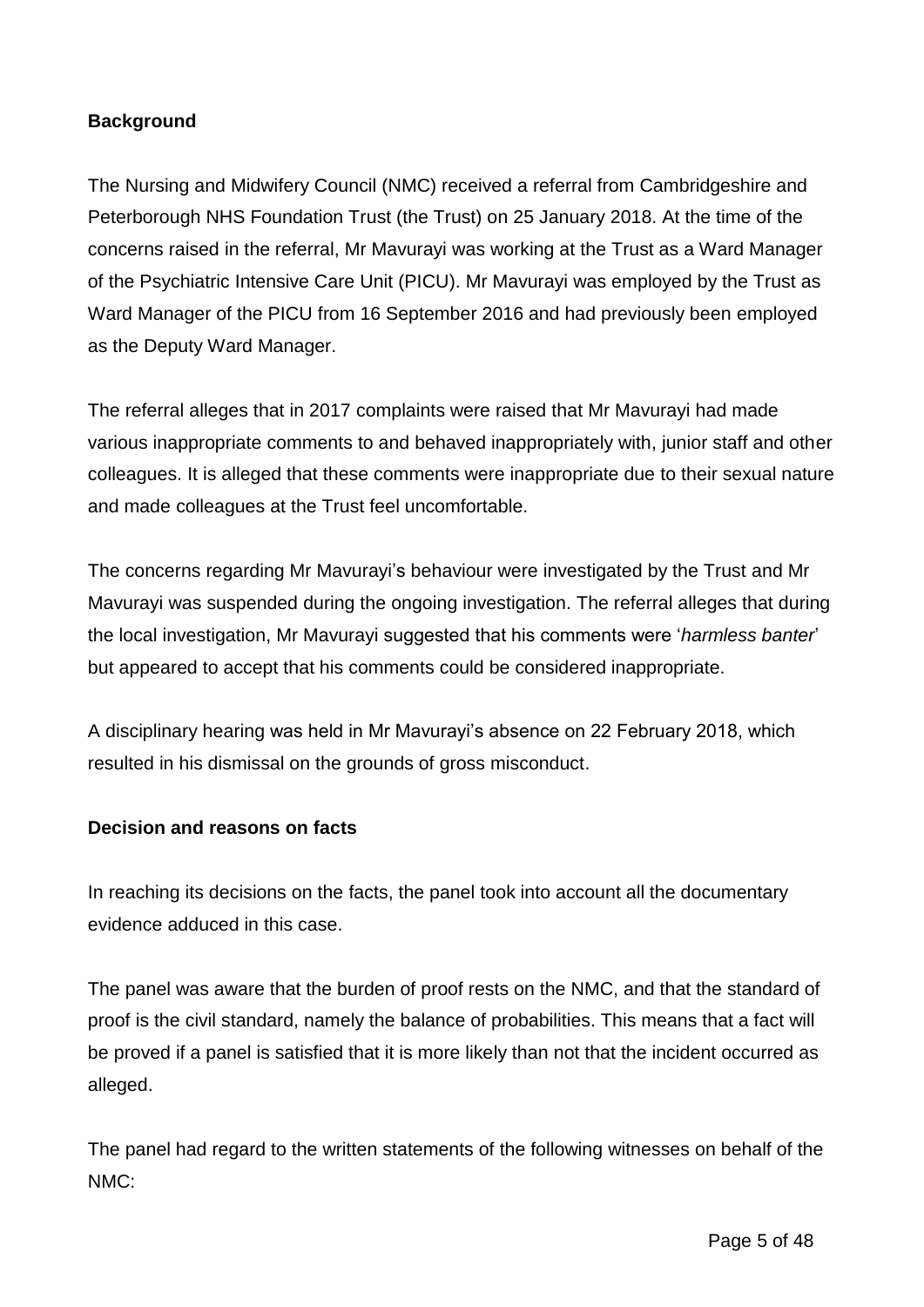- Colleague A: Trainee Nursing Associate, on the PICU at the Trust;
- Colleague B: Ward Manager, on the Recovery Ward at the Trust;
- Colleague D: Directorate Head of Nursing in the Children and Families directorate at the Trust, who assisted the Trust's disciplinary investigation.

The panel also had regard to Mr Mavurayi's detailed responses to the allegations made during the course of the Trust's investigation meeting on 18 October 2017, in which he denied all the allegations but appeared to accept the allegation in relation to his failure to stop rumours.

Before making any findings on the facts, the panel heard and accepted the advice of the legal assessor.

The panel then considered each of the disputed charges and made the following findings.

# **Charge 1a**

- 1. On one or more occasions between September 2016 and October 2017:
	- a. inappropriately asked Colleague A on a date and/or to go out with you;

### **This charge is found proved.**

In reaching this decision, the panel took into account the evidence of Colleague A, which included Colleague A's written witness statement; the Trust's Investigation Meeting Minutes held on 29 September 2017; and a contemporaneous statement written by Colleague A a week before the Trust's investigation. The panel also considered the documentary evidence exhibited by Colleague D for the Trust's investigation, which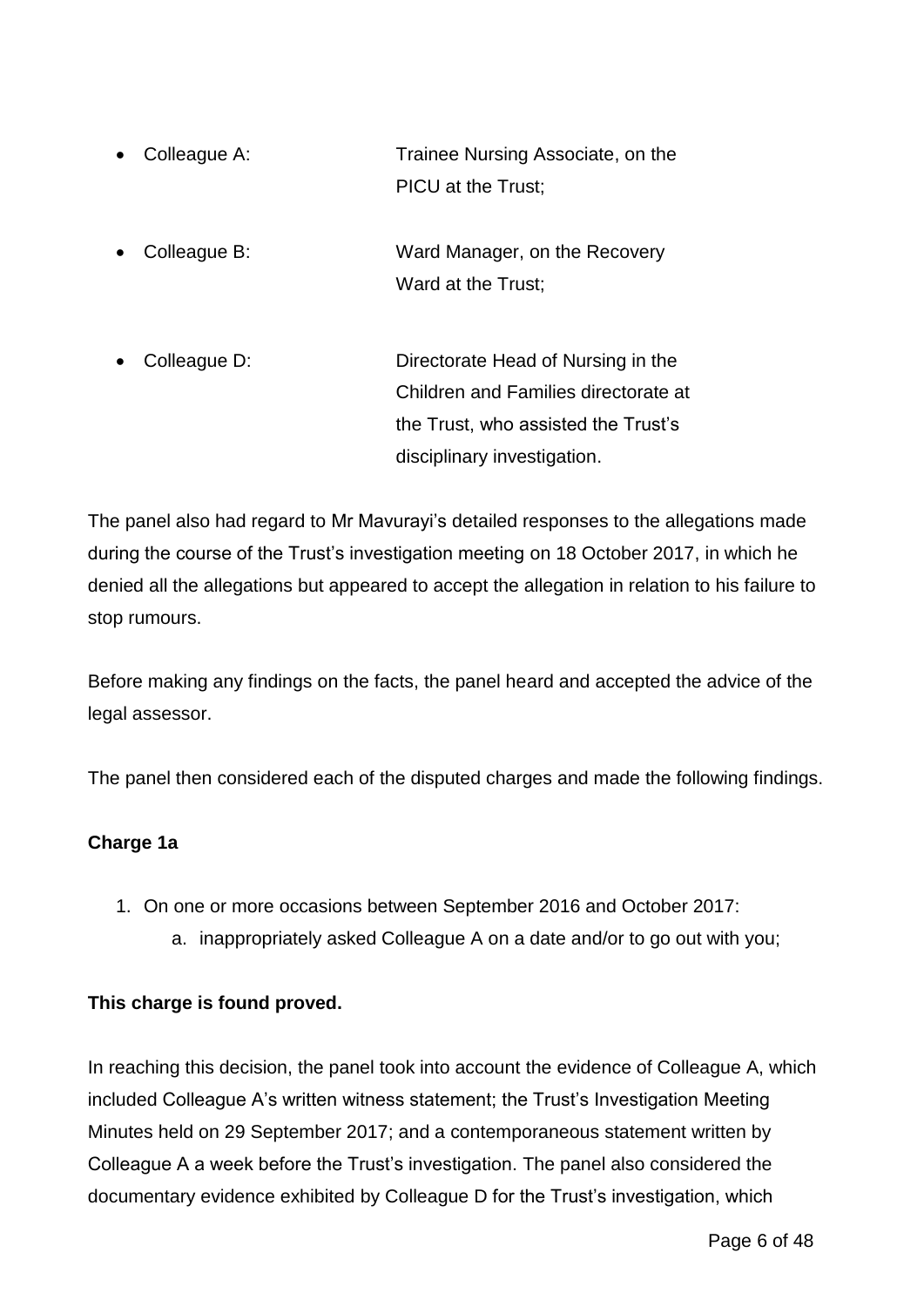included an investigative interview held with Mr Mavurayi on 18 October 2017 and Mr Mavurayi's detailed denials.

The panel noted the following evidence from Colleague A, which indicated that Mr Mavurayi asked her to go out with him on more than one occasion:

'*Roughly a couple of months after Alfie started working on PICU he started asking me out. I have tried put these incidents out of my mind so I cannot remember a lot of details but I do recall him asking me out directly on two occasions i.e. just me and him. It is difficult to describe, but it is very clear that he was asking me out because he was interested in me either romantically or sexually. There were a lot of indirect comments about us going out as well. He would suggest meeting up but I would just stare at him in response; he would then try to make out like he did not mean just me and him but the whole team as well. It was so long ago I cannot remember how he used to ask me.* 

*I felt that Alfie was crossing boundaries by asking me out. He was meant to be my manager but he was asking to meet outside work as if we were friends. I wondered I* was supposed to see him as my manager in work if we were meeting up outside *work. I felt he was very flirty and it not make me feel comfortable going to him in a professional capacity. Based on the nature of the conversations with Alfie it just felt wrong, like he wanted to date me. I am not saying one cannot be friends with one's manager; we were all very friendly with our previous manager and would do things as a team. However with Alfie I had a gut feeling that something was not quite right because of the content of our conversations; he was flirty and would make comment about my appearance.*'

The panel considered that Colleague A's witness statement was consistent with her account given at the Trust's investigation meeting on 29 September 2017 and the contemporaneous statement she wrote a week before the Trust's investigation.

The panel accepted Colleague A's evidence that Mr Mavurayi did ask her to go out with him and determined that, on the balance of probabilities, Mr Mavurayi done so on more than one occasion between September 2016 and October 2017.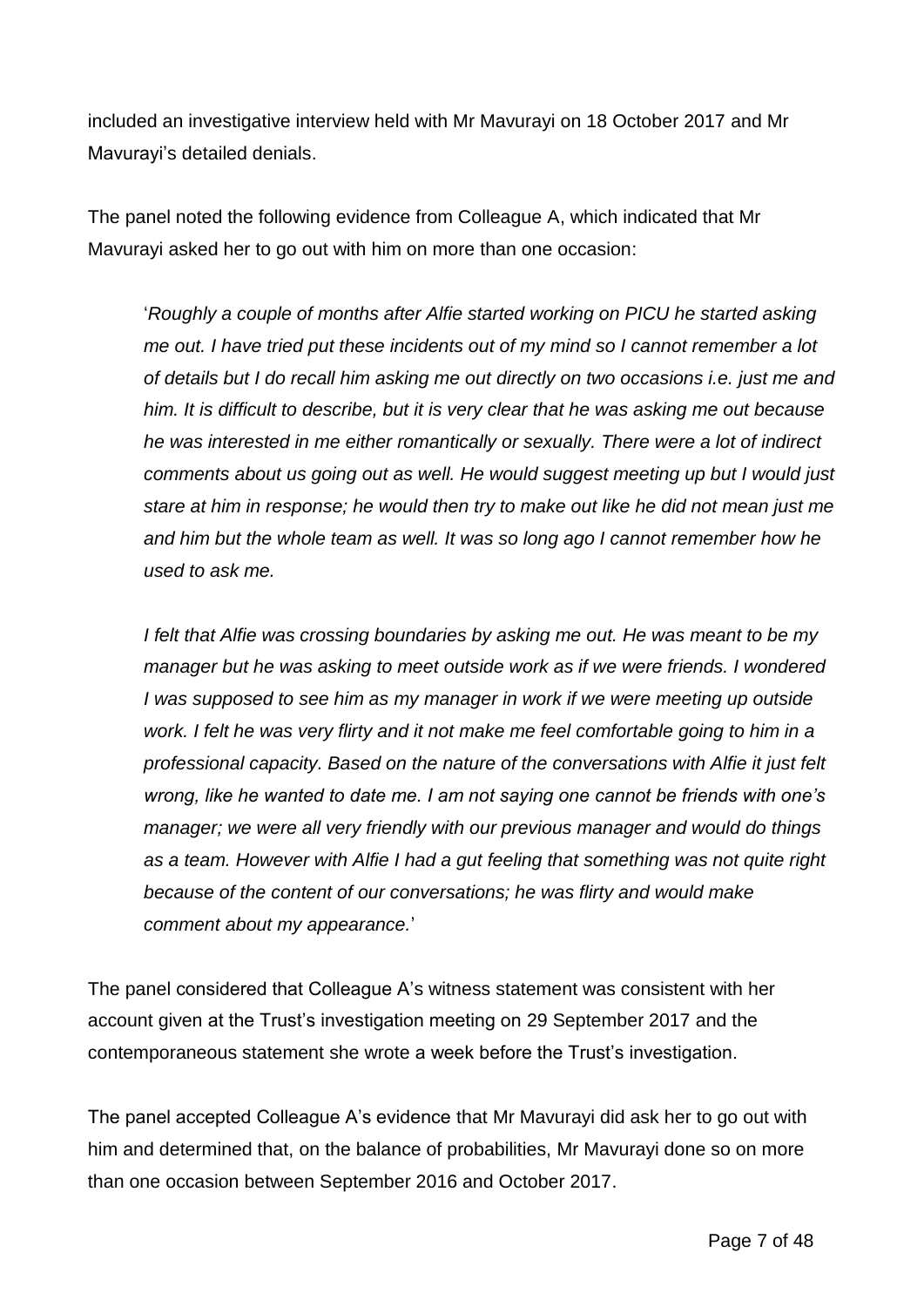The panel considered that the context which Mr Mavurayi asked Colleague A to go out with him was clearly identified by Colleague A as either *'romantically or sexually'.* The panel was therefore of the view that Mr Mavurayi breached professional boundaries in the context he asked Colleague A to go out with him and done so inappropriately.

Accordingly, the panel finds charge 1a proved.

# **Charge 1b**

- 1. On one or more occasions between September 2016 and October 2017:
	- b. continued to ask Colleague A to go out with you, despite her telling you no on more than one occasion;

## **This charge is found proved.**

In reaching this decision, the panel took into account the evidence of Colleague A, which included Colleague A's written witness statement; the Trust's Investigation Meeting Minutes held on 29 September 2017; and a contemporaneous statement written by Colleague A a week before the Trust's investigation.

The panel noted the following evidence from Colleague A, which indicated that Mr Mavurayi asked her to go out with him on more than one occasion despite her telling him no:

'*Alfie's constant comments and asking me out made me feel uncomfortable. I had it in my mind that I did not want to go out with him in that sense because he was my manager and I was also in a very happy relationship already. It made things awkward because I did not want to be rude. It was almost as though he was using his position to try and get me to meet him outside of work because he knew I am friendly and bubbly person plus with him being my manager it was harder to say no to him. With the number of times I told him no it did not make any sense that he continued to try.*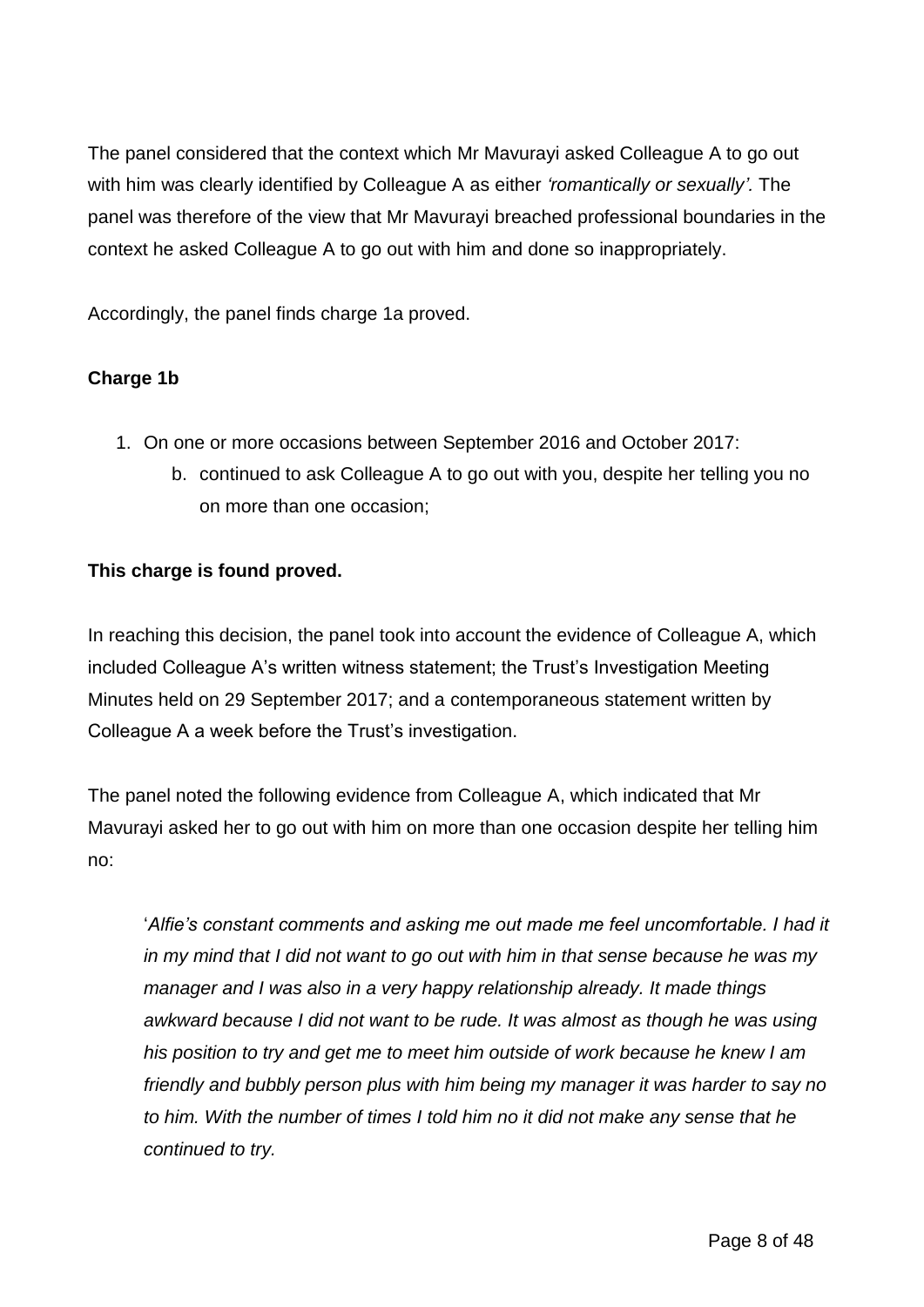*[…] I think at the time I had already started or was looking to start my nursing associate role so I just wanted to keep my head down and do my work.'*

The panel further noted that in the Trust's investigation meeting on 29 September 2017, in response to being asked if she has ever challenged Mr Mavurayi to stop asking her to go out, Colleague A stated the following:

'*Yes when he was talking mid-sentence I would say stop it and go to walk off because I didn't want to get in a dispute with my manager.*'

The panel was of the view that Colleague A's evidence was clear in indicating that she had told Mr Mavurayi to stop when he would ask, but remained fearful of a conflict due to her junior position to Mr Mavurayi as a manager.

The panel bore in mind its reasoning in charge 1a, that it accepted Colleague A's evidence that Mr Mavurayi did ask her to go out with him on more than one occasion. The panel therefore determined that, on the balance of probabilities, Mr Mavurayi was told no on more than one occasion, but continued to ask Colleague A to go out due to his senior position as a manager.

The panel therefore finds charge 1b proved.

### **Charge 1c**

- 1. On one or more occasions between September 2016 and October 2017:
	- *c.* made inappropriate comments about Colleague A's body and/or bottom;

#### **This charge is found proved.**

In reaching this decision, the panel took into account the evidence of Colleague A. The panel also considered the documentary evidence exhibited by Colleague D for the Trust's investigation, which included the Trust's investigative interview held with Mr Mavurayi on 18 October 2017 and Mr Mavurayi's detailed denials.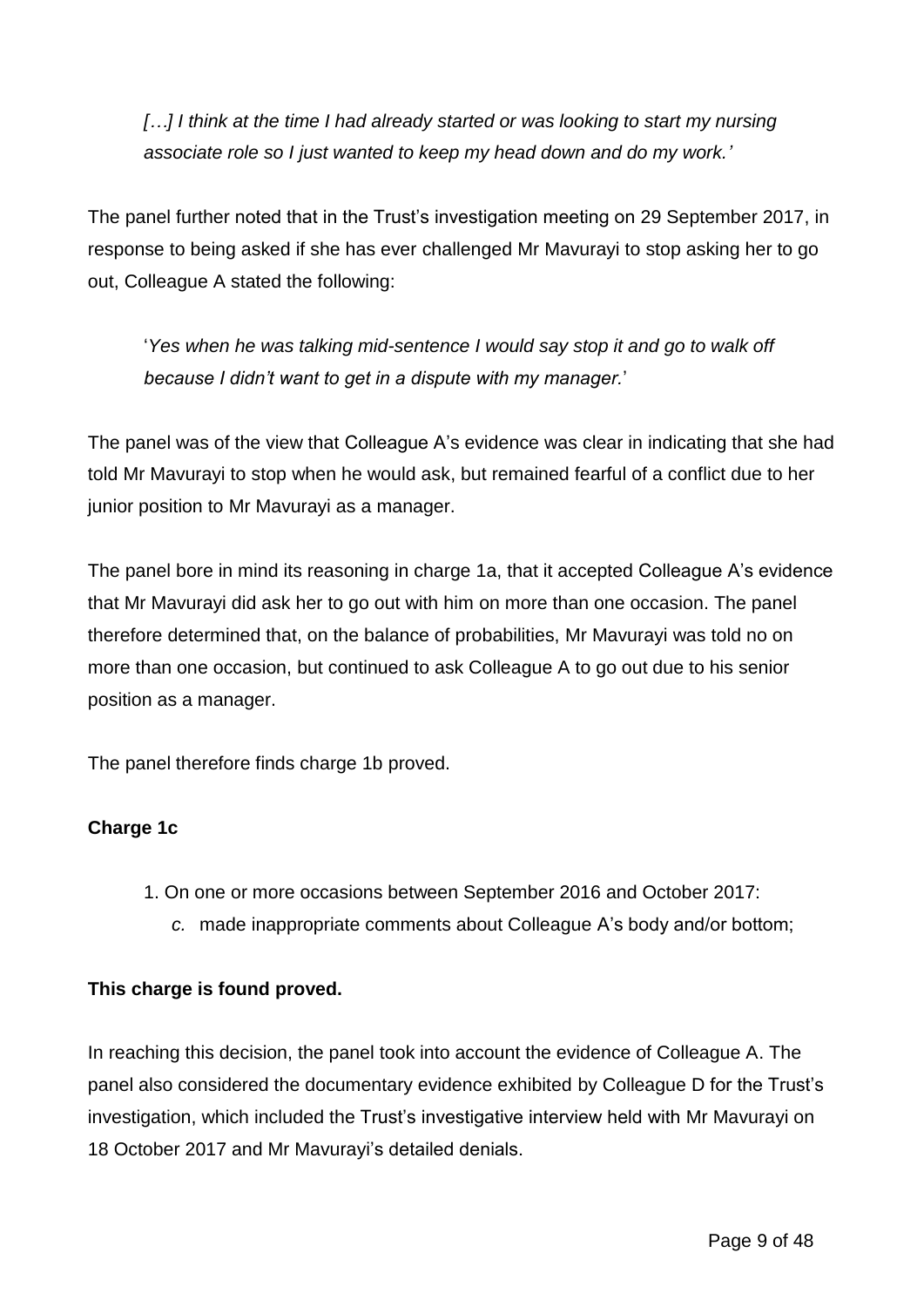The panel noted the following evidence from Colleague A, which indicated that Mr Mavurayi made comments about her body on more than one occasion:

*'As mentioned previously, Alfie would make comments about my body. I cannot remember exactly when he started doing this; I would say maybe three to four months after he began working on PICU. The comments would always be about my bum. An example would be where I would go into his office to access the keybox; if he was on his own he would often comment e.g. ask me if I had been doing squats because my bum was looking amazing. I cannot remember a lot of the details but they were mostly about my bum.*

*[…]* 

*[…] he made comments about my legs*. *I think I was either wearing a dress or a skirt and he said something about me having nice legs. It was unwanted attention and made me uncomfortable*.'

The panel noted that Mr Mavurayi denied making comments on Colleague A's body at the Trust's local investigation interview. However, the panel considered that Colleague A provided a detailed account of the things Mr Mavurayi said about her body, which it regarded as persuasive. The panel accepted Colleague A's evidence as credible and determined that, on the balance of probabilities, Mr Mavurayi commented on Colleague A's body on more than one occasion between September 2016 and October 2017.

The panel determined that any comment on a fellow professional's body as depicted by Colleague A, would be inappropriate.

Accordingly, the panel finds charge 1c proved.

### **Charge 1d**

- 1. On one or more occasions between September 2016 and October 2017:
	- *d.* said to Colleague A that her "bum looked amazing" or words to that effect;

#### **This charge is found proved.**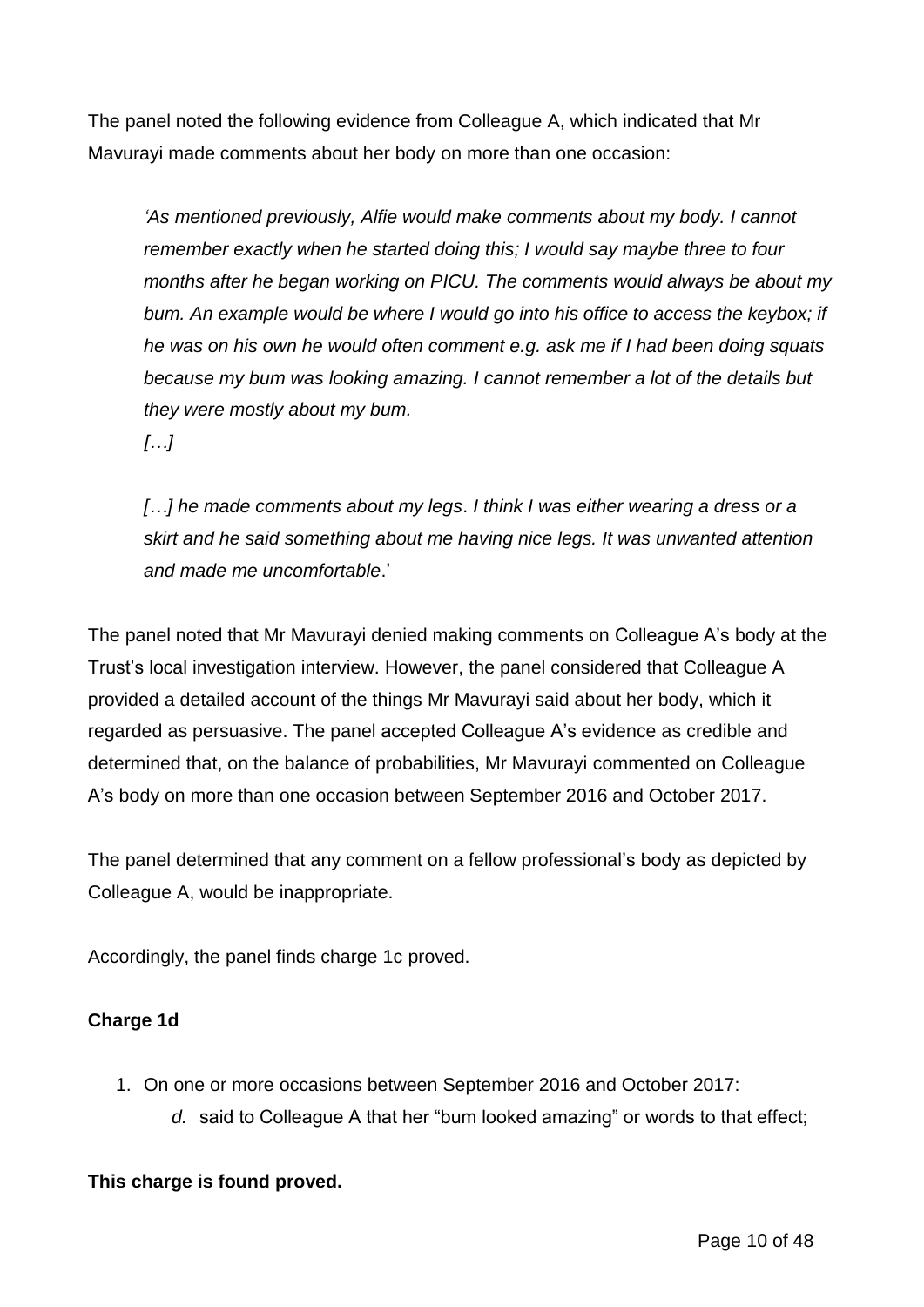In reaching this decision, the panel took into account the evidence of Colleague A. The panel also considered the documentary evidence exhibited by Colleague D for the Trust's investigation, which included the Trust's investigative interview held with Mr Mavurayi on 18 October 2017 and Mr Mavurayi's detailed denials.

The panel had regard to its reasoning in charge 1c. It accepted the evidence of Colleague A, which indicates that Mr Mavurayi made inappropriate comments about Colleague A's body on more than one occasion between September 2016 and October 2017.

For all the reasons given in charge 1c, the panel concluded that, on the balance of probabilities, it is more likely than not that Mr Mavurayi said to Colleague A that her '*bum looked amazing*' or words to that effect.

The panel therefore finds charge 1d proved.

## **Charge 1e(i)**

- 1. On one or more occasions between September 2016 and October 2017:
	- *e.* said to Colleague A that her "bum looked amazing" or words to that effect; i) laughed and/or smirked;

### **This charge is found proved.**

In reaching this decision, the panel took into account the evidence of Colleague A. The panel also considered the documentary evidence exhibited by Colleague D for the Trust's investigation, which included the Trust's investigative interview held with Mr Mavurayi on 18 October 2017 and Mr Mavurayi's detailed denials.

The panel had regard to its reasoning in charge 1d. It accepted the evidence of Colleague A, which indicated that Mr Mavurayi said to Colleague A that her '*bum looked amazing*' or words to that effect.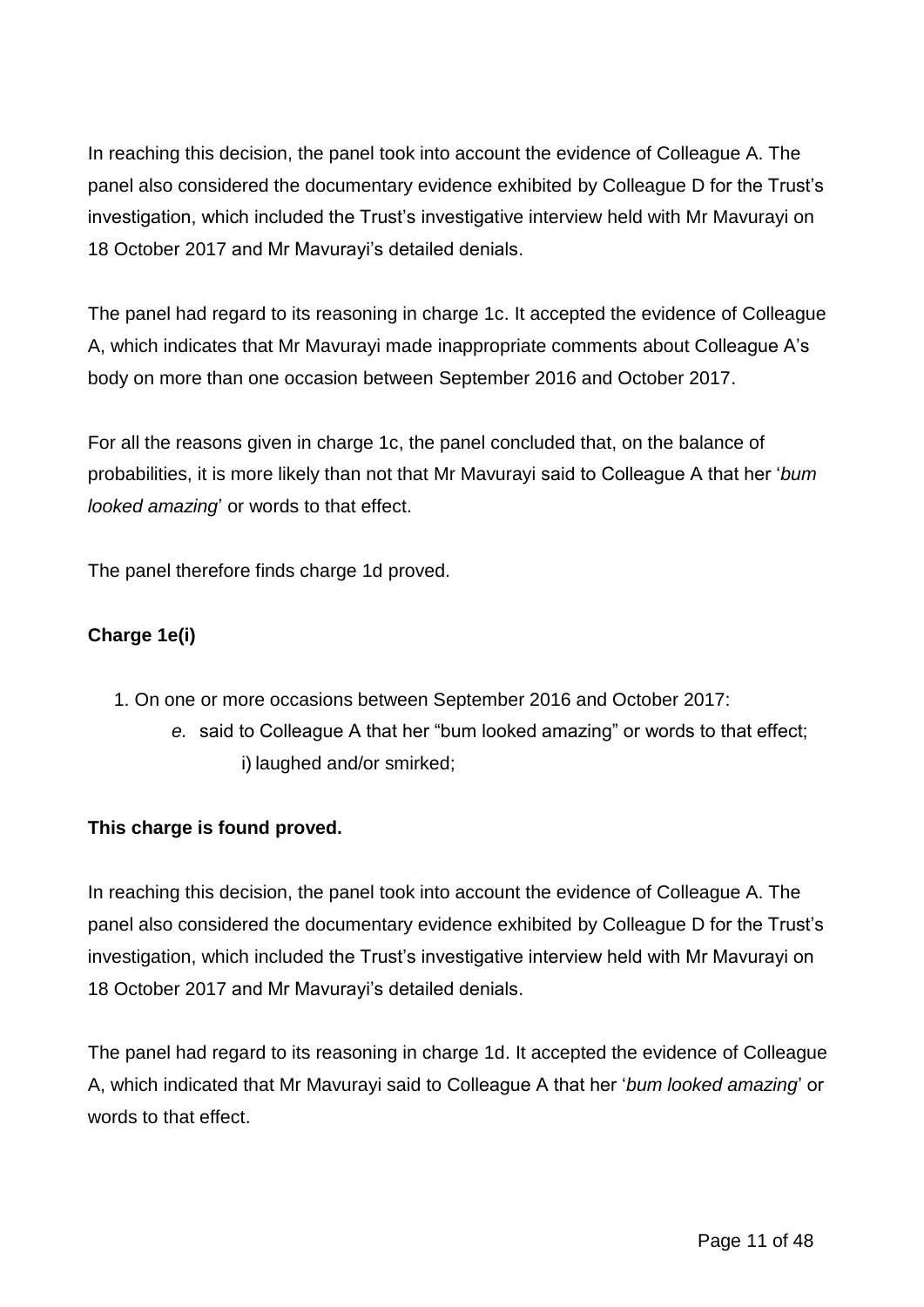The panel noted the following evidence from Colleague A, in which she stated that Mr Mavurayi would smirk or laugh after he commented on her body:

'*Alfie only ever made these comments when we were on our own, usually when I was coming in and out of the office. I do not remember him saying anything in front of others.* 

*[…]*

*I had this difficulty in my mind that if I said something rude to my manager I could get in trouble. The few times that I did tell him to stop he would just smirk or laugh or say things like telling me to lighten up. It made me feel paranoid and I would question myself a lot. I felt objectified, like a piece of meat, when I was there to do a job.'*

The panel concluded that, on the balance of probabilities, Mr Mavurayi would laugh and/or smirk when he said to Colleague A that her '*bum looked amazing*' or words to that effect.

Accordingly, the panel finds charge 1e(i) proved.

# **Charge 1e(ii)**

- 1. On one or more occasions between September 2016 and October 2017:
	- e. said to Colleague A that her "bum looked amazing" or words to that effect;
		- ii) told Colleague A to "lighten up" or words to that effect and walked away;

### **This charge is found NOT proved.**

In reaching this decision, the panel took into account the evidence of Colleague A. The panel also considered the documentary evidence exhibited by Colleague D for the Trust's investigation, which included the Trust's investigative interview held with Mr Mavurayi on 18 October 2017 and Mr Mavurayi's detailed denials.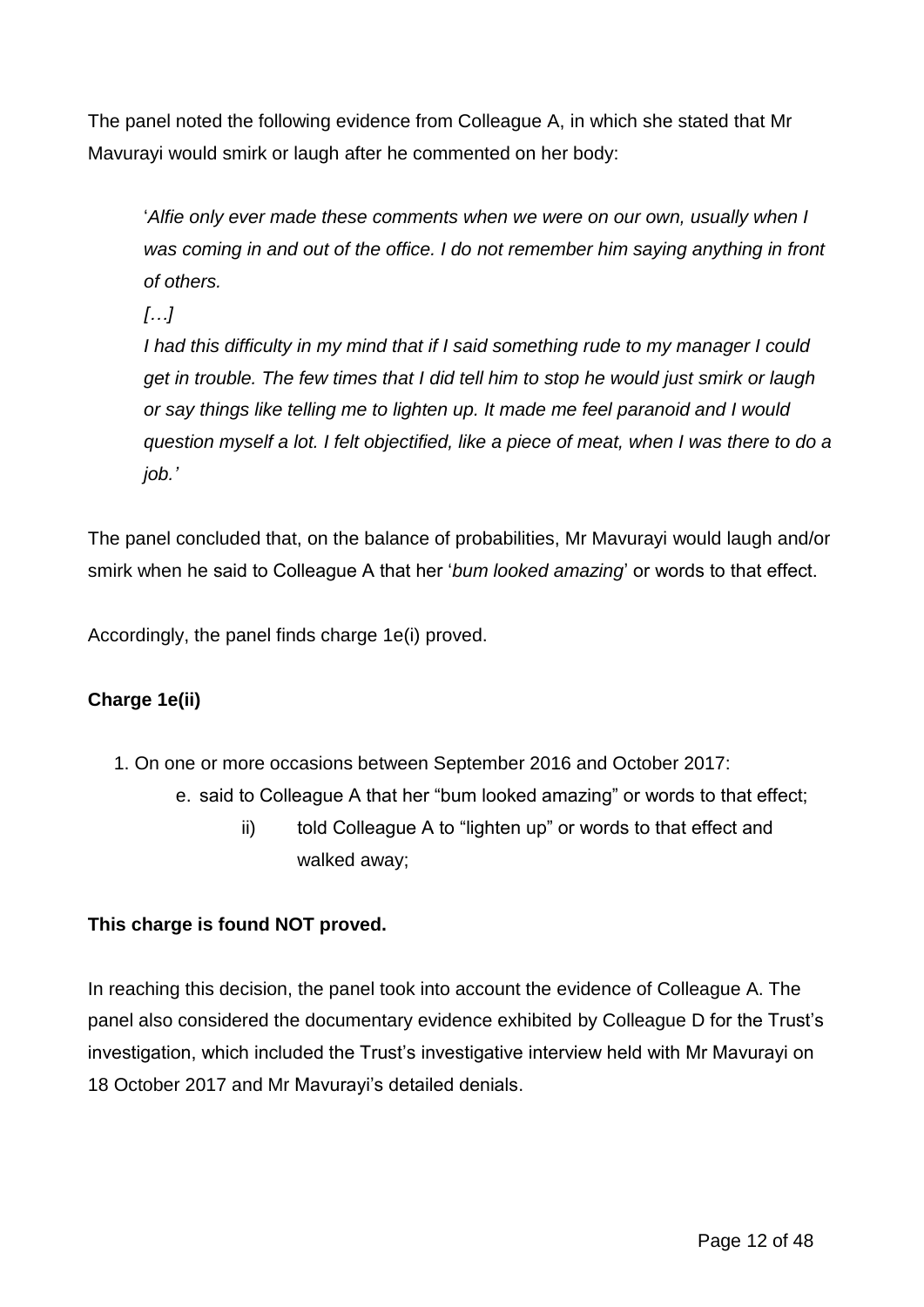The panel had regard to its reasoning in charge 1d. It accepted the evidence of Colleague A, which indicated that Mr Mavurayi said to Colleague A that her '*bum looked amazing*' or words to that effect.

The panel noted the following evidence from Colleague A, in which she stated that Mr Mavurayi would tell her to lighten up after he commented on her body and she would walk away:

'*I think I told him to stop a few times but the way I dealt with it was just to walk away.'*

However, the panel also noted that it was not presented with any evidence indicating that Mr Mavurayi '*walked away*' after making such comment, as charged.

The panel determined that although there is plausible evidence to substantiate Colleague A's account that Mr Mavurayi would tell her to '*lighten up*' or words to that effect, it was not presented with any evidence to support that Mr Mavurayi '*walked away*' when he done so.

Therefore, in the absence of any further evidence, the panel finds charge 1e(ii) not proved.

# **Charge 1f**

- 1. On one or more occasions between September 2016 and October 2017:
	- *f.* inappropriately looked and/or stared at Colleague A's body

### **This charge is found proved.**

In reaching this decision, the panel took into account the evidence of Colleague A, which included Colleague A's written witness statement; the Trust's Investigation Meeting Minutes held on 29 September 2017; and a contemporaneous statement written by Colleague A a week before the Trust's investigation. The panel also considered Colleague B's written witness statement and Mr Mavurayi's detailed denials.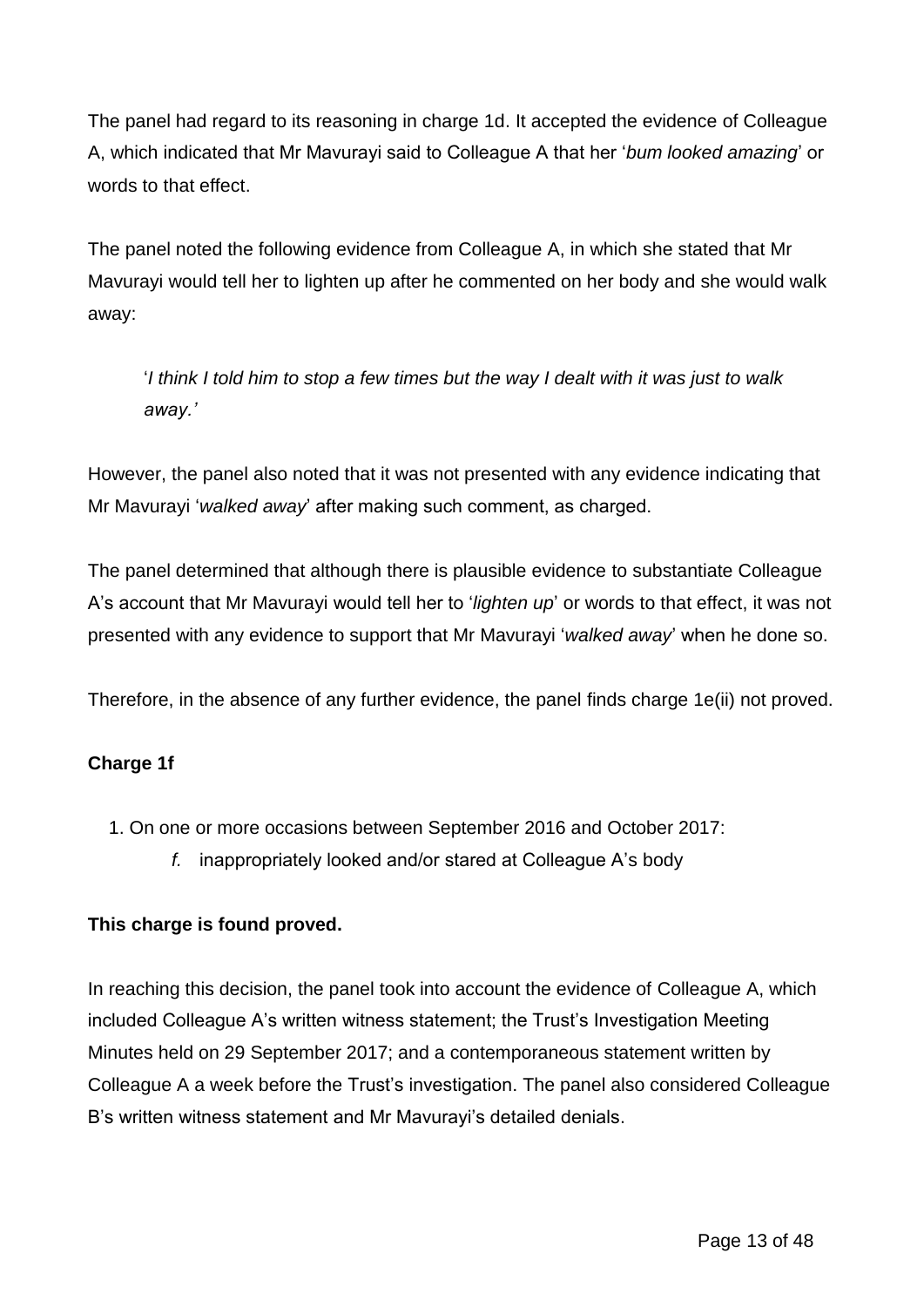The panel noted the following evidence from Colleague A, which indicated that Mr Mavurayi inappropriately looked/stared at her body on more than one occasion:

'*Another thing that Alfie used to do was look at my body. This would usually happen at the same time when I was going to get the keys from the keybox. The keybox was a bit high up and I am really short so I had to stand on my tiptoes to reach it. I would sense that he was staring at me from behind so I would turn around to say hello to be polite and see him looking at me. When I turned around his eyes would have come up to my face because he would be staring at my bum area. He would scan my body slowly. He was not discreet; it was very obvious. It was almost as though he wanted me to know that he had been 'checking me out', as if trying to flirt with me.'*

The panel further noted that in the Trust's investigation meeting on 29 September 2017, Colleague A stated the following:

*'I haven't put specific incidents because as bad as it sounds it happened quite often. He would make comments and I felt he was looking at my body, looking me up and down. It just didn't make me feel comfortable.'* 

The panel considered that Colleague A's witness statement was consistent with her account given at the Trust's investigation meeting on 29 September 2017 and the contemporaneous statement she wrote a week before the Trust's investigation. The panel was of the view that Colleague A provided very detailed accounts of the way Mr Mavurayi looked/stared at her body, which it regarded as persuasive.

The panel also took into account that Colleague A spoke to various colleagues about the way Mr Mavurayi looked/stared at her body. Further, the panel observed that Colleague B's written witness statement described instances of a similar nature, where Mr Mavurayi would look/stare at female colleagues in an inappropriate manner.

The panel considered that Colleague A clearly identified that it made her feel uncomfortable and determined that the way Mr Mavurayi looked and/or stared at Colleague A's body would be of an inappropriate nature to incite feelings of discomfort.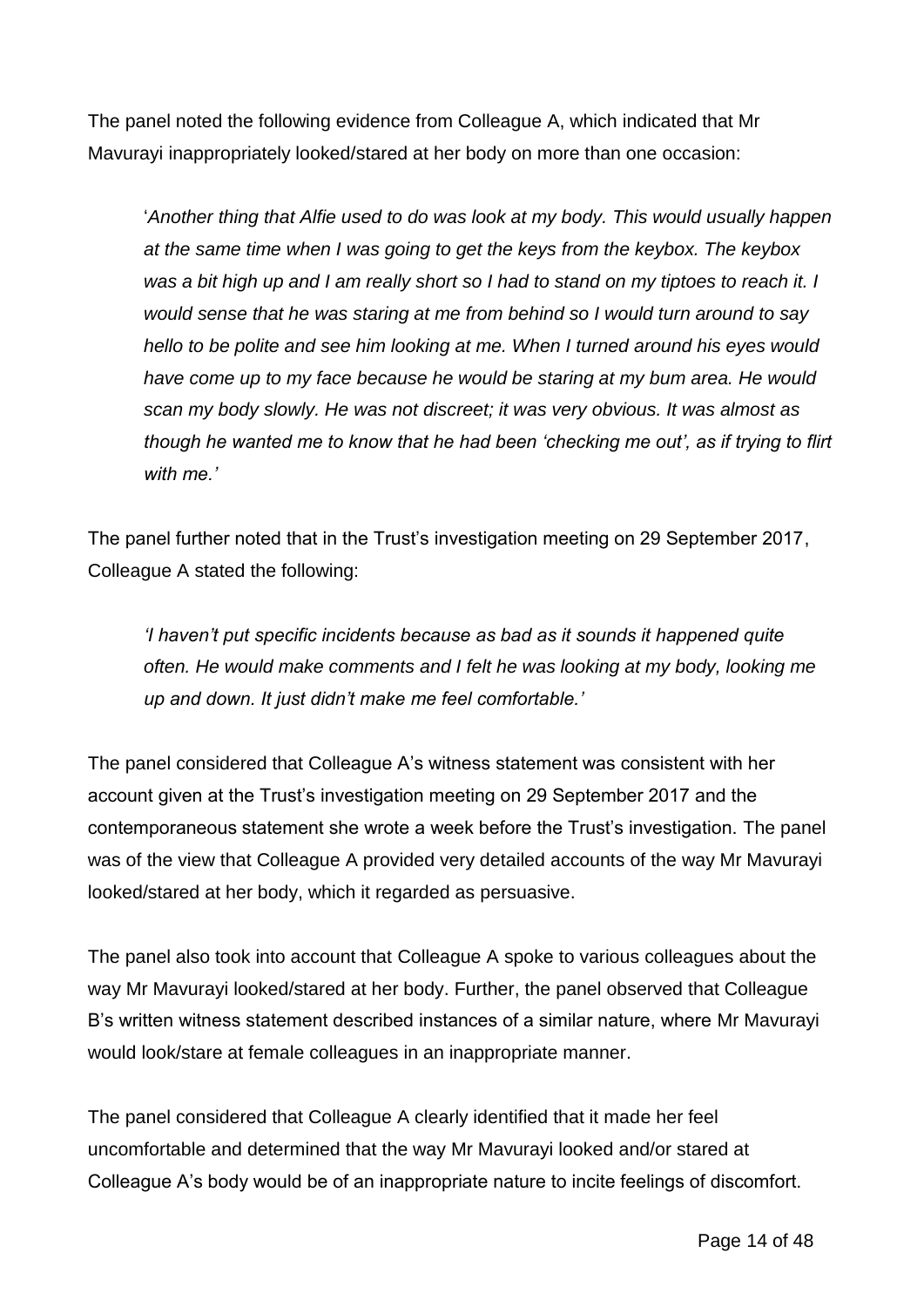The panel accepted Colleague A's evidence as credible and determined that, on the balance of probabilities, Mr Mavurayi inappropriately looked and/or stared at Colleague A's body on more than one occasion between September 2016 and October 2017.

The panel therefore finds charge 1f proved.

## **Charge 1g**

- 1. On one or more occasions between September 2016 and October 2017:
	- *g.* asked Colleague A to come to your office without any clinical justification

### **This charge is found proved.**

In reaching this decision, the panel took into account the evidence of Colleague A. The panel also considered the documentary evidence exhibited by Colleague D for the Trust's investigation, which included the Trust's investigative interview held with Mr Mavurayi on 18 October 2017 and Mr Mavurayi's detailed denials.

The panel noted the following evidence from Colleague A, which indicated that Mr Mavurayi would ask her to his office without any clinical justification:

'*Alfie would also call me into his office during the day for no reason. This would happened two or three times a week. He would call the ward phone and other staff would tell me that Alfie needed me. Initially, I thought he wanted to talk about the shift so would sit down and then he would say things like "I want to talk, chill out, how are you?" When I would return to the ward other staff would ask what Alfie had wanted and I would say that he just wanted to talk. It got to a point where I did not want to go but was concerned that it was something work related, however nine times out of ten he just wanted a chat.*'

The panel considered that Colleague A's witness statement was consistent with her account given at the Trust's investigation meeting on 29 September 2017 and the contemporaneous statement she wrote a week before the Trust's investigation.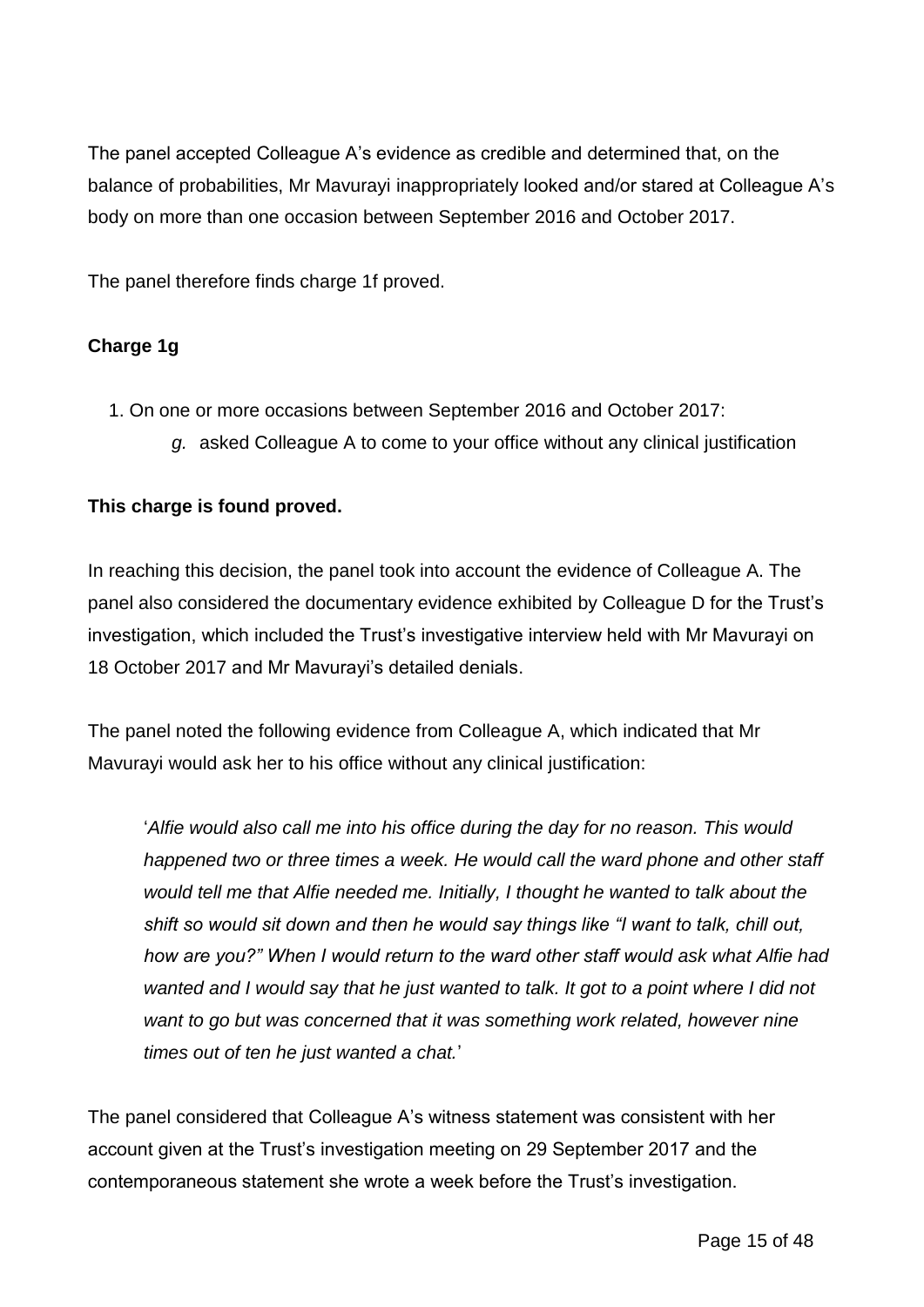The panel noted that Mr Mavurayi denied asking Colleague A to his office without clinical justification at the Trust's local investigation interview.

The panel accepted Colleague A's evidence and determined that on the balance of probabilities, that Mr Mavurayi would ask Colleague A to his office without any clinical justification on more than one occasion between September 2016 and October 2017.

Accordingly, the panel finds charge 1g proved.

## **Charge 1h**

- 1. On one or more occasions between September 2016 and October 2017:
	- *h.* did not attempt to stop the rumours that you and Colleague A were in a relationship and/or having sex;

### **This charge is found proved.**

In reaching this decision, the panel took into account the evidence of Colleague A, which included Colleague A's written witness statement; the Trust's Investigation Meeting Minutes held on 29 September 2017; and a contemporaneous statement written by Colleague A a week before the Trust's investigation. The panel also considered the documentary evidence exhibited by Colleague D for the Trust's investigation, which included an investigative interview held with Mr Mavurayi on 18 October 2017 and Mr Mavurayi's detailed account.

The panel noted the following evidence from Colleague A, which indicated that Mr Mavurayi did not attempt to stop the rumours that he and Colleague A were in a relationship and/or having sex:

*'I did speak to Alfie about these rumours on a couple occasions. The first time I think I jokingly asked if he had heard what was going around. He asked what and I told him that we were apparently sleeping together. I do remember him laughing and I said it was kind of funny because it was not true but asked if he was helping*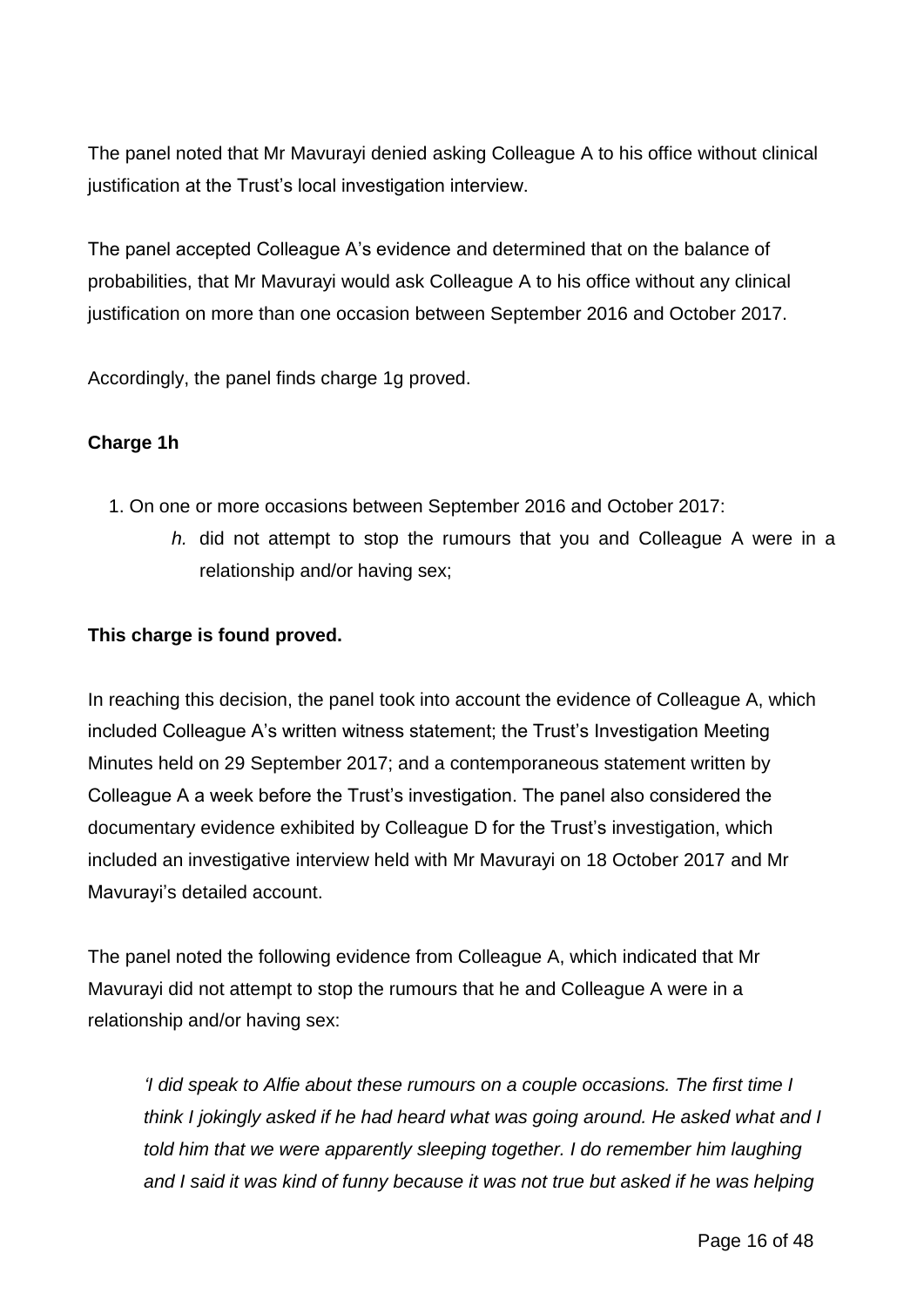*by letting people know it was not happening. His response was to laugh; he did not appreciate how much it was affecting me. I note that at questions 91 to 93 of Exhibit CF/2* **[the Trust's investigation meeting]** *I said Alfie had been the one approaching me about the rumours. Having been so long ago I cannot remember who approached who but we did speak about it.* 

*I continued to hear the rumours for another one or two months. I remember one time I was having really bad day and I heard the rumour again. I went to Alfie and told him that it was getting ridiculous now in terms of the rumours of us being intimate. Alfie did not take me seriously; he was just smirking. I do not remember what he said, if anything. From my recollection there was not a lot said; he just kind laughed and I walked out.* 

*My concern with Alfie's response to these rumours was that it was so unprofessional. I would expect more from any staff member with regard to putting a stop to it, let alone my manager because of what it sparked. It was not put to bed; it got worse and worse to the point that felt bullied.'* 

The panel considered that Colleague A's witness statement was consistent with her account given at the Trust's investigation meeting on 29 September 2017 and the contemporaneous statement she wrote a week before the Trust's investigation.

The panel further noted that in the investigative interview held with Mr Mavurayi on 18 October 2017, Mr Mavurayi admitted that he did not attempt to address the rumours, in which he stated:

*'It's difficult to address the rumours because I didn't know where they… who started it and who's been saying what, and I didn't want to sort of, you know, kind of fuel the rumour by going on and making it an issue. So, I just ignored it.'* 

The panel concluded that this was supported evidence to indicate that Mr Mavurayi did not attempt to stop the rumours that he and Colleague A were in a relationship and/or having sex. The panel concluded that Mr Mavurayi failed to address the rumours on more than one occasion between September 2016 and October 2017.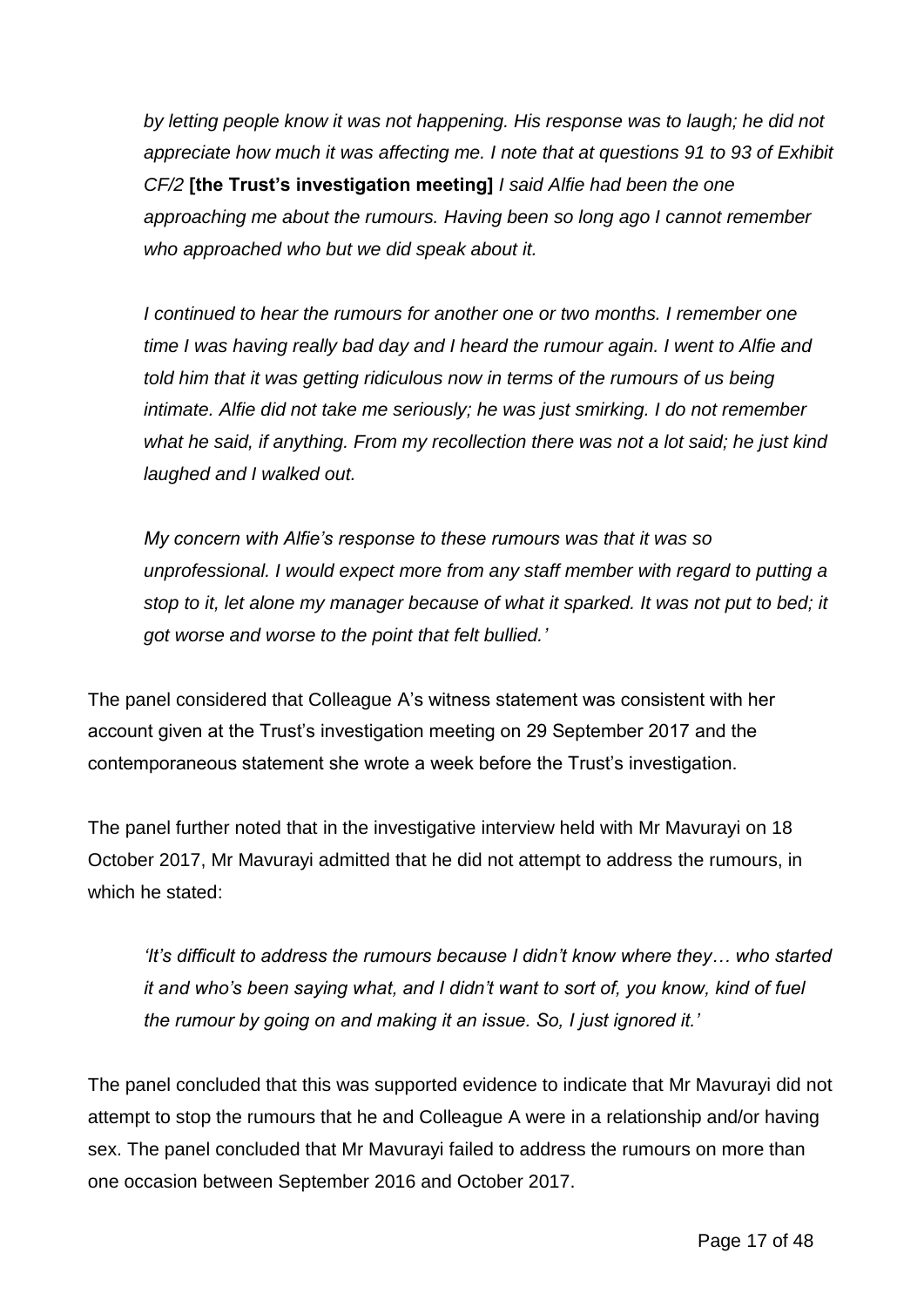The panel therefore finds charge 1h proved.

## **Charge 1i**

- 1. On one or more occasions between September 2016 and October 2017:
	- *i.* did not attempt to discourage and/or stop inappropriate sexual conversations taking place in the ward room;

### **This charge is found NOT proved.**

In reaching this decision, the panel took into account the evidence of Colleague A, which included Colleague A's written witness statement; the Trust's Investigation Meeting Minutes held on 29 September 2017; and a contemporaneous statement written by Colleague A a week before the Trust's investigation. The panel also considered the documentary evidence exhibited by Colleague D for the Trust's investigation, which included an investigative interview held with Mr Mavurayi on 18 October 2017 and Mr Mavurayi's detailed denials.

The panel determined that it was not presented with any evidence indicating that inappropriate sexual conversation took place in a *'ward room'* as charged, and that this was not a location mentioned in any evidence. The panel also took into account that there is no evidence presenting an explanation as to what a '*ward room'* is.

Therefore, in the absence of any further evidence, the panel finds charge 1i not proved.

### **Charge 2a)**

- 2. Your actions at one or more of charges  $1(a) 1(i)$  amounted to harassment of Colleague A in that:
	- a. Your conduct was unwanted;

#### **This charge is found proved.**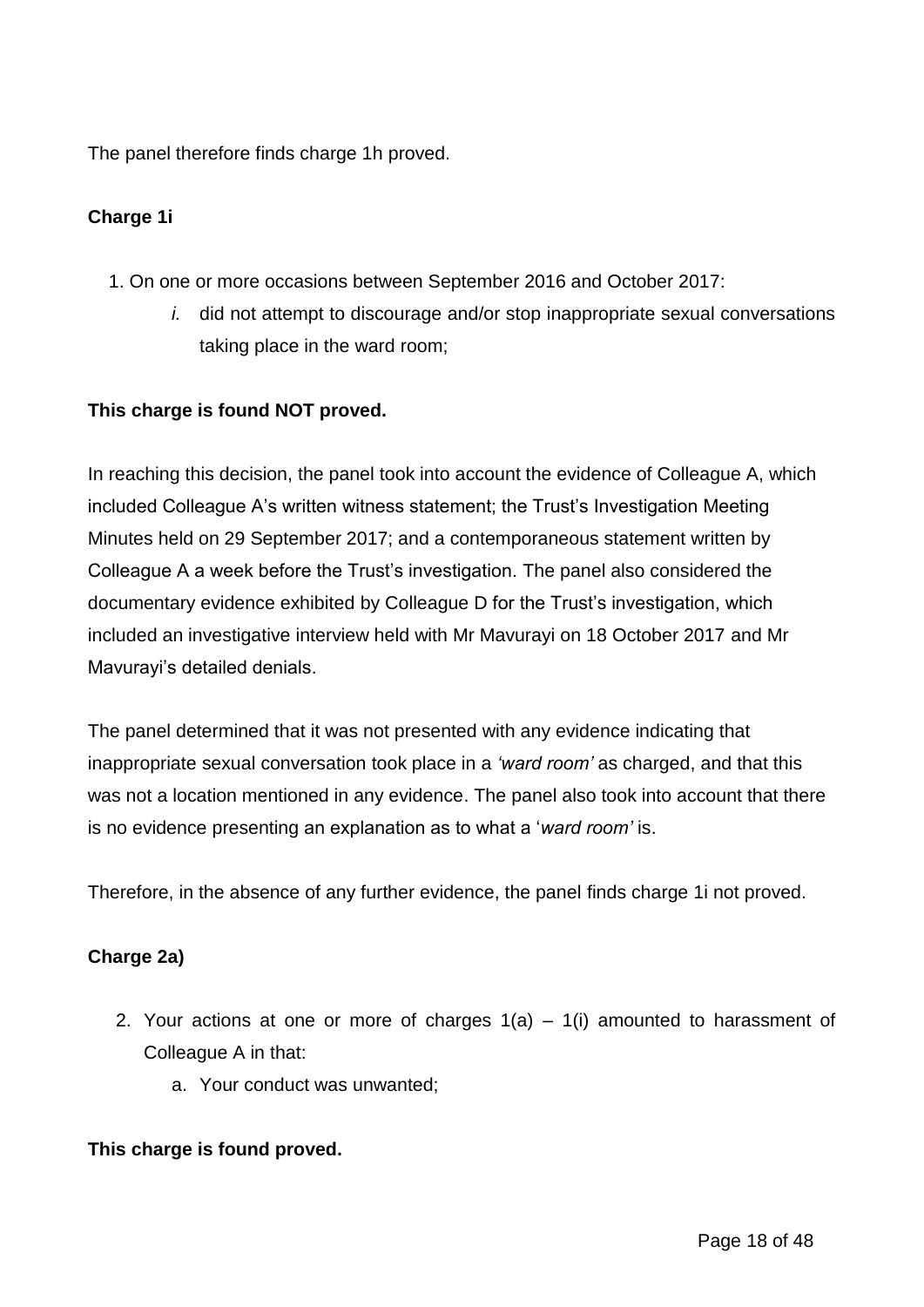In reaching this decision, the panel took into account the evidence of Colleague A and Mr Mavurayi's detailed denials. The panel also considered the documentary evidence exhibited by Colleague D for the Trust's investigation, which included the Trust's Dignity at Work Policy.

The panel considered the Trust's Dignity at Work Policy, which provides the following definition for harassment:

*'Harassment is defined as unwanted conduct related to a relevant protected characteristic which has the purpose or effect of violating an individual's dignity or creating an intimidating, hostile, degrading, humiliating or offensive environment for that individual.'* 

The panel bore in mind its reasoning for Mr Mavurayi's actions found proved in charges 1(a) – 1(i). The panel accepted the evidence of Colleague A, which clearly indicates that Mr Mavurayi's behaviour towards her was unwanted and on more than one occasion made Colleague A feel uncomfortable.

In particular, the panel noted following evidence from Colleague A:

'*Alfie's constant comments and asking me out made me feel uncomfortable. I had it in my mind that I did not want to go out with him in that sense because he was my manager and I was also in a very happy relationship already. It made things awkward because I did not want to be rude. It was almost as though he was using his position to try and get me to meet him outside of work because he knew I am friendly and bubbly person plus with him being my manager it was harder to say no to him. With the number of times I told him no it did not make any sense that he continued to try.* 

*I did confide in a colleague about Alfie's comments, a fellow nursing associate called […]. This is because I was not sure if I was being overly sensitive about things so I wanted to speak with her as a supervisor to see if I was justifiably annoyed and anxious. […] agreed it was inappropriate and we agreed that being quite early on in Alfie's time with us we would monitor his behaviour, with me being*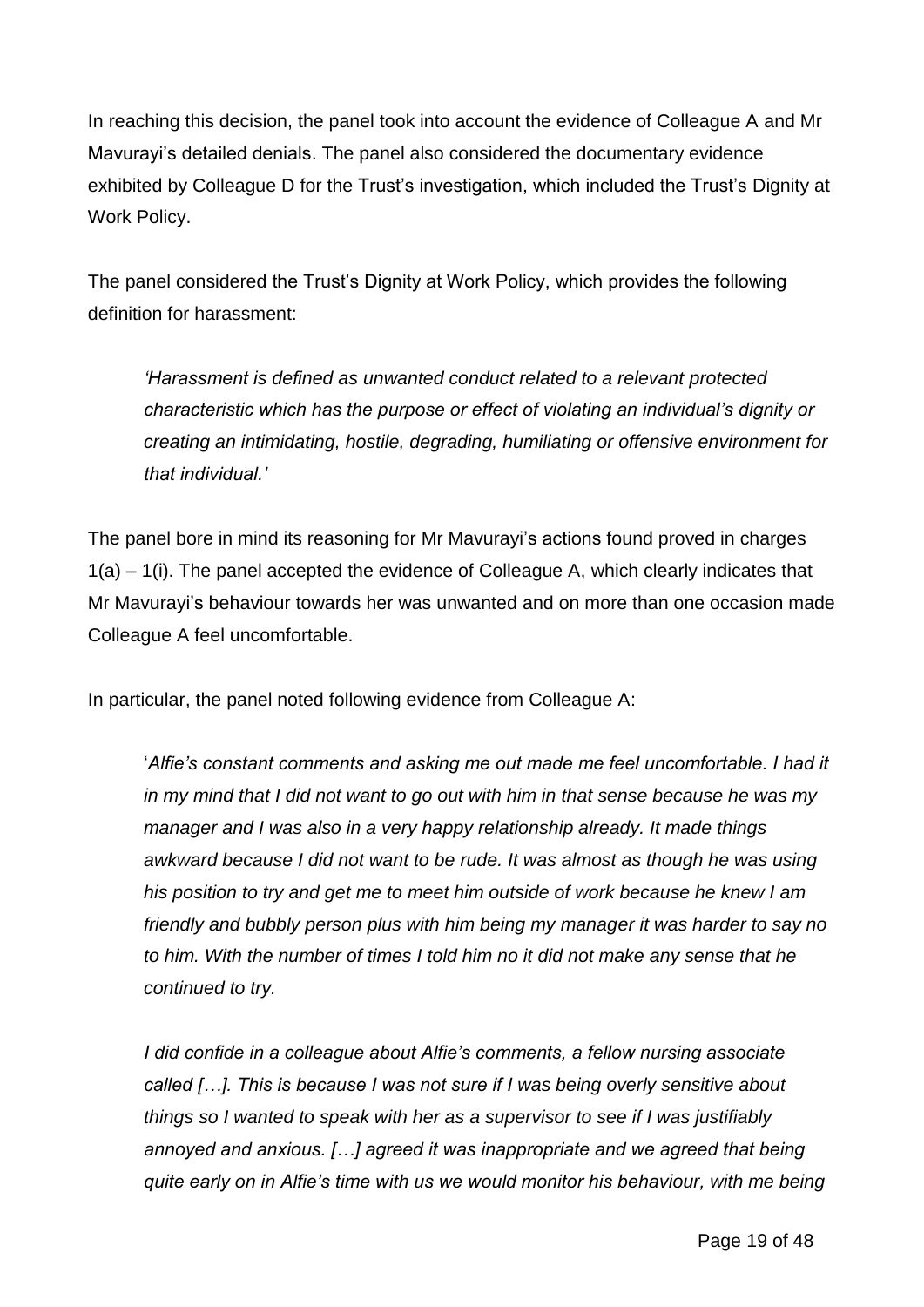*very assertive with him. Alfie's time with us we would monitor his behaviour, with me being very assertive with him. Alfie is a really likeable person so I felt guilty for taking it further and potentially jeopardising his position. After speaking with […] I did not speak to anyone else about it because I think it continued to the point where I had got used to Alfie doing it. I think at the time I had already started or was looking to start my nursing associate role so I just wanted to keep my head down and do my work.'* 

The panel concluded that one or more of Mr Mavurayi's actions found proved in charges 1(a) – 1(i) amounted to harassment of Colleague A and was unwanted conduct.

Accordingly, the panel finds charge 2a proved.

#### **Charge 2b**

2. Your actions at one or more of charges  $1(a) - 1(i)$  amounted to harassment of Colleague A in that:

b. Your conduct related to Colleague A's sex;

#### **This charge is found proved.**

In reaching this decision, the panel took into account the evidence of Colleague A and Mr Mavurayi's detailed denials. The panel also considered the documentary evidence exhibited by Colleague D for the Trust's investigation, which included the Trust's Dignity at Work Policy.

The panel considered the Trust's Dignity at Work Policy, which provides the following definition for harassment:

*'Harassment is defined as unwanted conduct related to a relevant protected characteristic which has the purpose or effect of violating an individual's dignity or creating an intimidating, hostile, degrading, humiliating or offensive environment for that individual.'*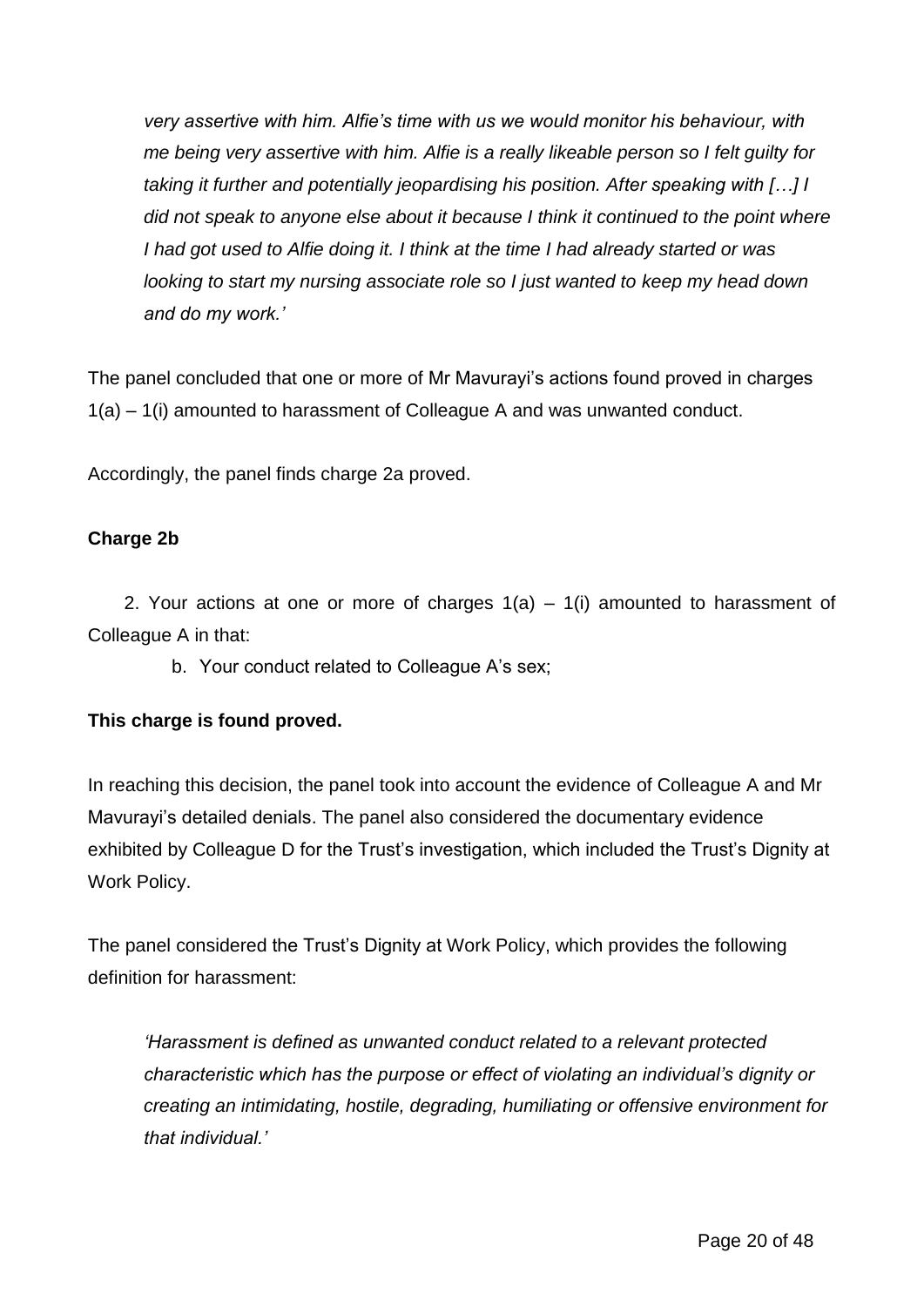The panel bore in mind its reasoning for Mr Mavurayi's actions found proved in charges 1(a) – 1(i). The panel accepted the evidence of Colleague A, which clearly demonstrates conduct from Mr Mavurayi relating to Colleague A's sex.

In particular the panel noted following evidence from Colleague A:

*'As mentioned previously, Alfie would make comments about my body. I cannot remember exactly when he started doing this; I would say maybe three to four months after he began working on PICU. The comments would always be about my bum. An example would be where I would go into his office to access the keybox; if he was on his own he would often comment e.g. ask me if I had been doing squats because my bum was looking amazing. I cannot remember a lot of the details but they were mostly about my bum.*'

The panel also noted that at the Trust's investigation meeting on 29 September 2017, Colleague A stated:

'*Yes. To me and about others. It just seemed to be about any females but then PICU had that joke that Alfie took a shine to me and I used to think it was because I was a girl, women generally.'*

The panel concluded that one or more of Mr Mavurayi's actions found proved in charges 1(a) – 1(i) amounted to harassment of Colleague A and related to Colleague A's sex.

Accordingly, the panel finds charge 2b proved.

### **Charge 2c**

2. Your actions at one or more of charges  $1(a) - 1(i)$  amounted to harassment of Colleague A in that:

- c. Your conduct had the purpose or effect of:
	- i) Violating Colleague A's dignity, or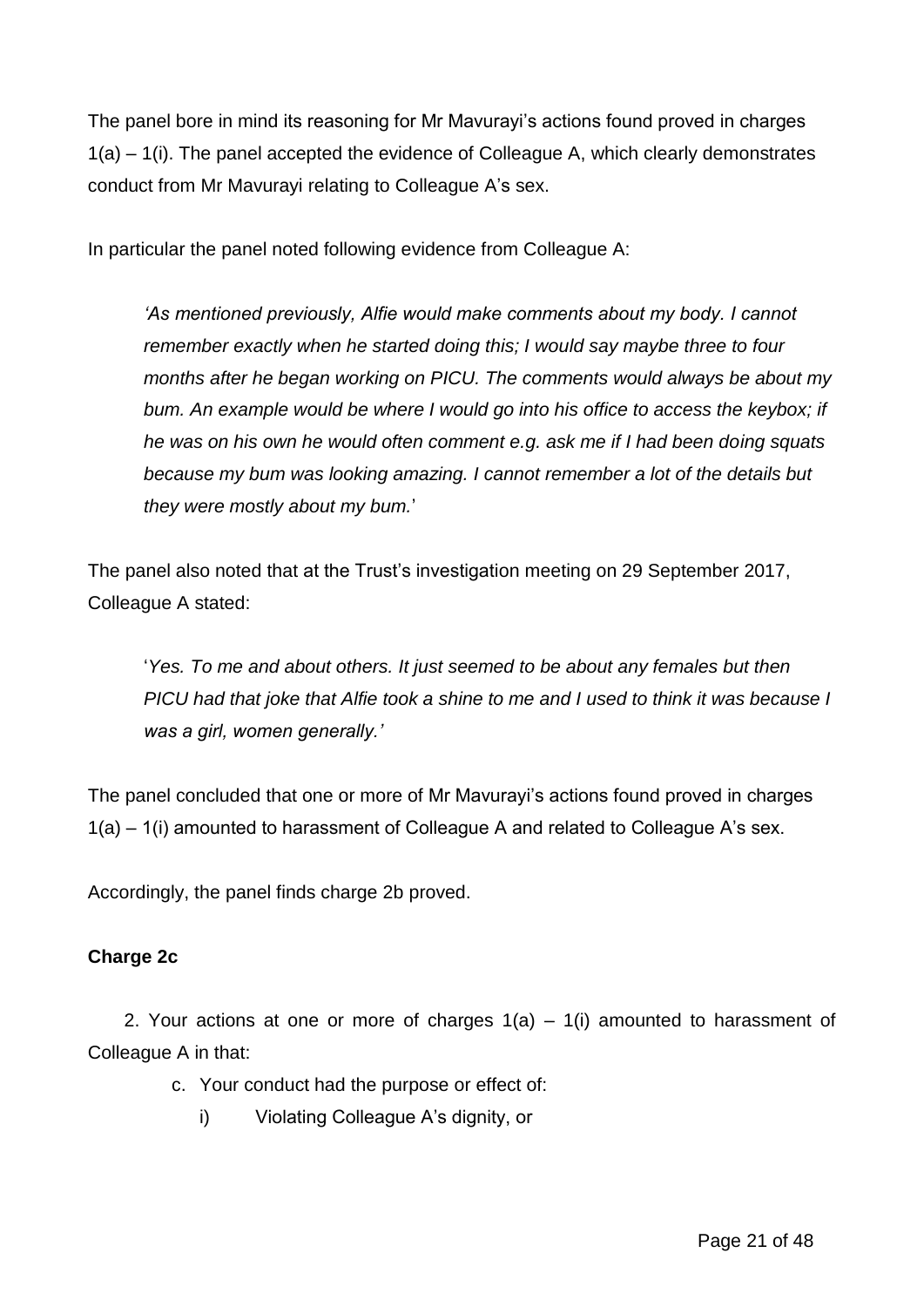## **This charge is found proved.**

In reaching this decision, the panel took into account the evidence of Colleague A and Mr Mavurayi's detailed denials. The panel also considered the documentary evidence exhibited by Colleague D for the Trust's investigation, which included the Trust's Dignity at Work Policy.

The panel considered the Trust's Dignity at Work Policy, which provides the following definition for harassment:

*'Harassment is defined as unwanted conduct related to a relevant protected characteristic which has the purpose or effect of violating an individual's dignity or creating an intimidating, hostile, degrading, humiliating or offensive environment for that individual.'* 

The panel bore in mind its reasoning for Mr Mavurayi's actions found proved in charges  $1(a) - 1(i)$ . The panel accepted the evidence of Colleague A, in which she explains that that Mr Mavurayi's actions made her feel so uncomfortable that it contributed to her leaving the Trust.

In particular, the panel noted following evidence from Colleague A's Leaver's Questionnaire from the Trust dated 6 October 2017:

*'The culture of PICU ward was one of sexual harassment and constant innuendo. There was no clear leadership and poor working relationship with the senior management.'* 

The panel concluded that one or more of Mr Mavurayi's actions found proved in charges 1(a) – 1(i) amounted to harassment of Colleague A and had the effect of violating Colleague A's dignity while she was employed by the Trust.

Accordingly, the panel finds charge 2c(i) proved.

### **Charge 2c**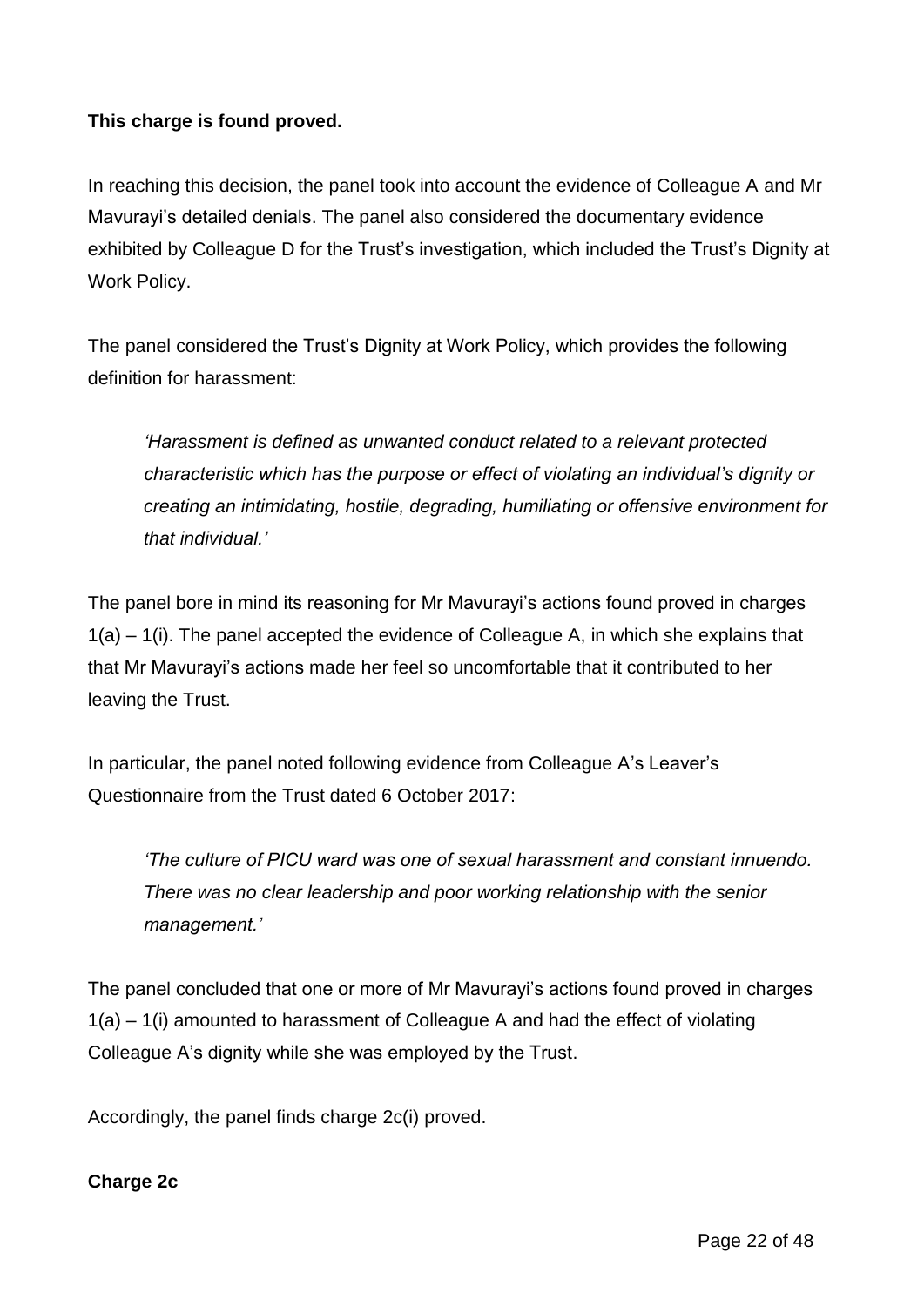- 2. Your actions at one or more of charges  $1(a) 1(i)$  amounted to harassment of Colleague A in that:
	- c. Your conduct had the purpose or effect of:
	- ii) Creating an intimidating, hostile, degrading, humiliating or offensive environment for Colleague A

## **This charge is found proved.**

The panel found charge 2c(i) proved in that Mr Mavurayi's actions violated Colleague A's dignity. Therefore, the panel finds that the entirety of charge 2 is proved on the basis of 2c(i), as the charge is in the alternative.

### **Charge 3a**

- 3. On one or more occasions between September 2016 and October 2017, whilst in the presence of Colleague B:
	- *a.* made inappropriate comments towards women and/or about female colleagues

# **This charge is found proved.**

In reaching this decision, the panel took into account the evidence of Colleague B, which included Colleague B's written witness statement; the Trust's Investigation Meeting Minutes held in September 2017; and a contemporaneous statement written by Colleague B for the Trust's investigation. The panel also considered Mr Mavurayi's detailed denials.

The panel noted the following evidence from Colleague B, which indicated that Mr Mavurayi inappropriately made comments towards female colleagues on more than one occasion:

*'[…] I have personally witnessed Alfie's inappropriate behaviour towards women and in fact been subject to it myself. He was constantly making inappropriate remarks. It was interesting in a way because Alfie is quite shy when speaking to*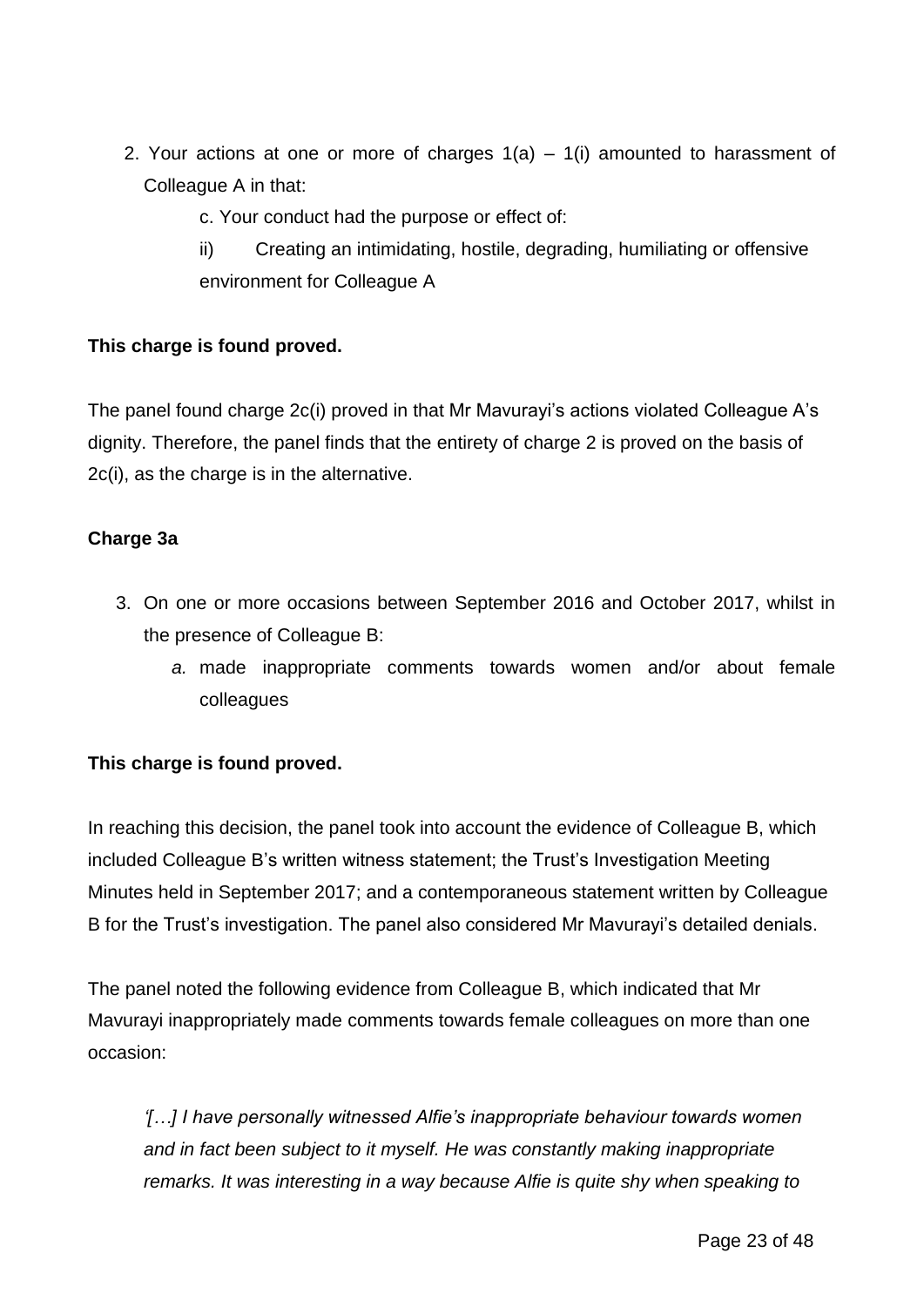*women directly but behind their backs he is very graphic. He is like a clumsy coward; like a teenage boy who does not know how to handle them close up. His comments were only ever about female members of staff; I never heard him say anything about a female patient.* 

*Due to the fact that it was constant thing I have difficulty giving dates and times of when he would say these things. It was every day; there was always something. As Ward Managers we would have management meetings and it got to a point that I would dread a woman walking past us because he could never miss the opportunity when a woman walked past without making a comment. His comments were loud enough for me to hear so not quite a whisper but not loud enough for the person he was talking about to hear. It was like a compulsion, as though he felt he had to make a comment. Alfie would say these comments to me, in that he would lean into me whilst we were walking down the corridor and say them. He would oftentimes say he was 'going to fuck her' or 'smash that'.* 

*Whenever Alfie did this I would tell him it was unacceptable for him to be making these comments. I recall that one day we were walking down the corridor and he made a comment. I asked if he had no self-respect or respect for women, told him that he did not need to behave in that manner, that he was a manager and he did not need to behave in that way; he was spoiling himself in the eyes of potential girlfriends. I was constantly lecturing him. He would often say that he knew but then he would do it again the next day.*'

The panel considered that Colleague B's witness statement was consistent with her account given at the Trust's investigation meeting in September 2017 and the contemporaneous statement she wrote for the Trust's investigation. The panel was of the view that Colleague B provided very detailed accounts of the way Mr Mavurayi would make comments about female colleagues, which it regarded as persuasive.

The panel also took into account that Colleague B's evidence indicated that she challenged Mr Mavurayi on more than one occasion about the comments he would make. The panel determined that this demonstrated a clear indication that Mr Mavurayi's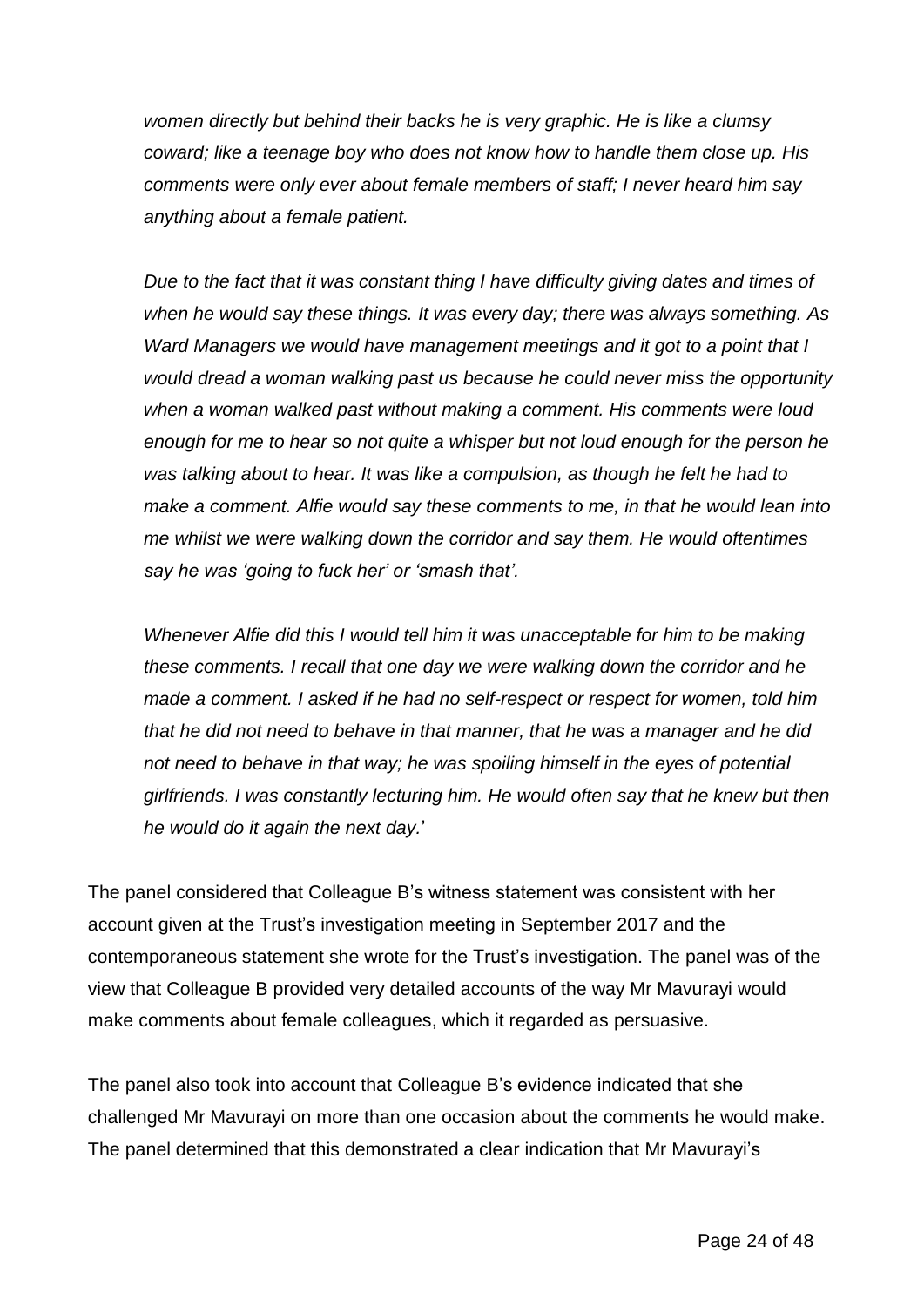comments were inappropriate as a fellow band 7 nurse felt it necessary to challenge the behaviour.

The panel accepted Colleague B's evidence as credible and determined that, on the balance of probabilities, Mr Mavurayi made inappropriate comments towards female colleagues on more than one occasion between September 2016 and October 2017.

Accordingly, the panel finds charge 3a proved.

#### **Charge 3b**

3. On one or more occasions between September 2016 and October 2017, whilst in the presence of Colleague B:

b. inappropriately stared and/or leered at one or more women and/or female colleagues

#### **This charge is found proved.**

In reaching this decision, the panel took into account the evidence of Colleague B, which included Colleague B's written witness statement; the Trust's Investigation Meeting Minutes held in September 2017; and a contemporaneous statement written by Colleague B for the Trust's investigation. The panel also considered Colleague A's written witness statement and Mr Mavurayi's detailed denials.

The panel noted the following evidence from Colleague B, which indicated that Mr Mavurayi inappropriately leered at women on more than one occasion:

'*I had also witnessed Alfie leering at women. At questions 166 and 167 of my investigation minutes I speak about this. By leering I mean that he would gaze at women very slowly with a weird smile on his face, with no shame. The women would see him do it and his eyes would linger on their body parts e.g. their breasts or vaginal area. I would describe it as the behaviour of a predator; as a woman if someone looked at me like that I would find it uncomfortable and humiliating. I remember on one occasion we were in the canteen getting food and there was a*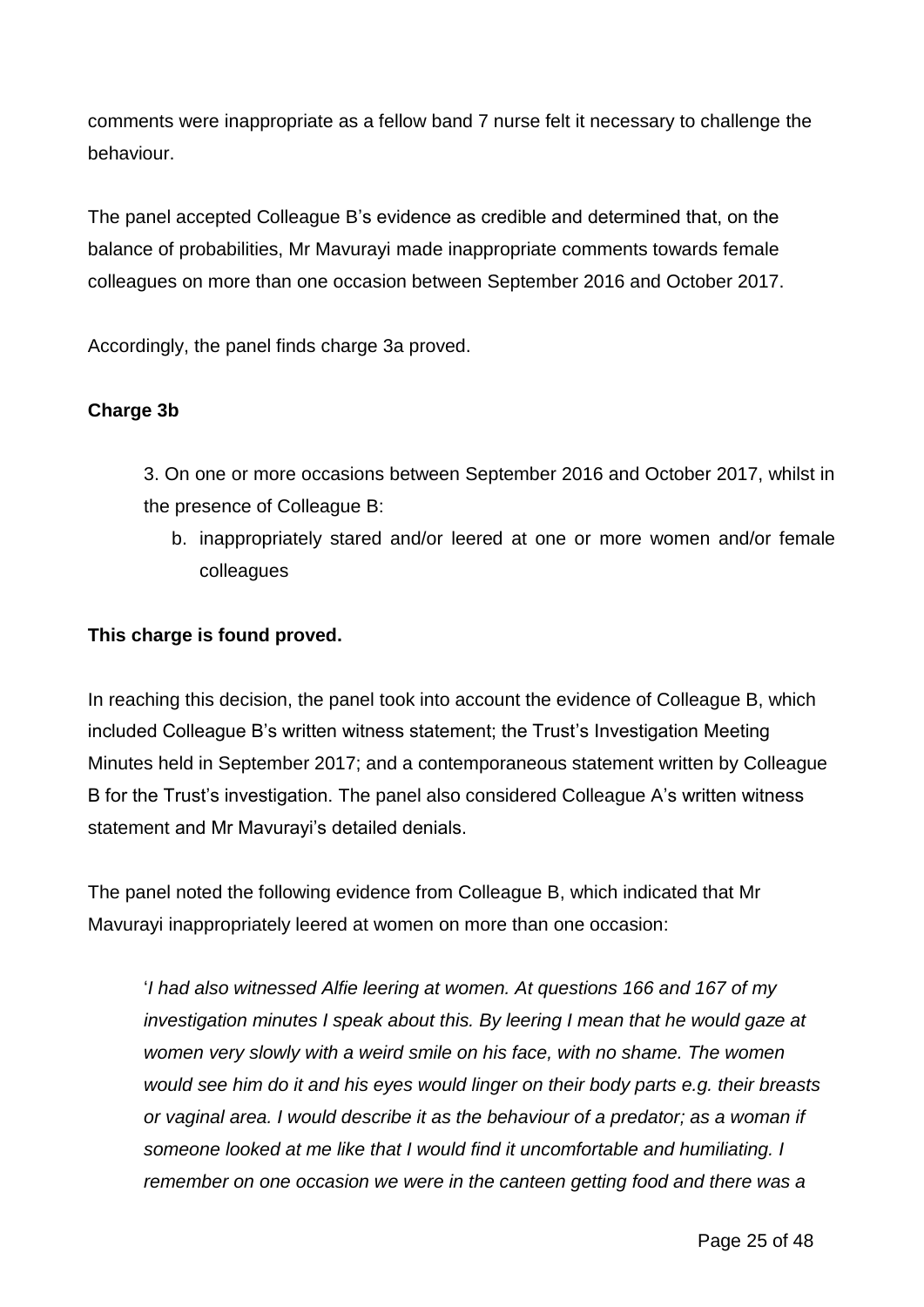*female doctor ahead of us. She looked back and saw Alfie looking, she turned away with a look of discomfort on her face. I remember telling Alfie that he was going to get in trouble. I was so angry and he looked embarrassed in response.'*

The panel considered that Colleague B's witness statement was consistent with her account given at the Trust's investigation meeting in September 2017 and the contemporaneous statement she wrote for the Trust's investigation. The panel was of the view that Colleague B provided very detailed accounts of the way Mr Mavurayi would stare/leer at women, which it regarded as persuasive.

The panel also took into account that Colleague A's written witness statement described instances of a similar nature where she spoke to various colleagues about the way Mr Mavurayi looked/stared at her body.

The panel accepted Colleague B's evidence as credible and determined that, on the balance of probabilities, Mr Mavurayi stared and/or leered at women on more than one occasion between September 2016 and October 2017.

Accordingly, the panel finds charge 3b proved.

### **Charge 3c**

3. On one or more occasions between September 2016 and October 2017, whilst in the presence of Colleague B:

c. on an unknown date in Summer/Autumn 2017 said "if Colleague C was not pregnant I would fuck her and I'm going to smash that" or words to that effect

### **This charge is found proved.**

In reaching this decision, the panel took into account the evidence of Colleague B, which included Colleague B's written witness statement; the Trust's Investigation Meeting Minutes held in September 2017; and a contemporaneous statement written by Colleague B for the Trust's investigation. The panel also considered Mr Mavurayi's detailed denials.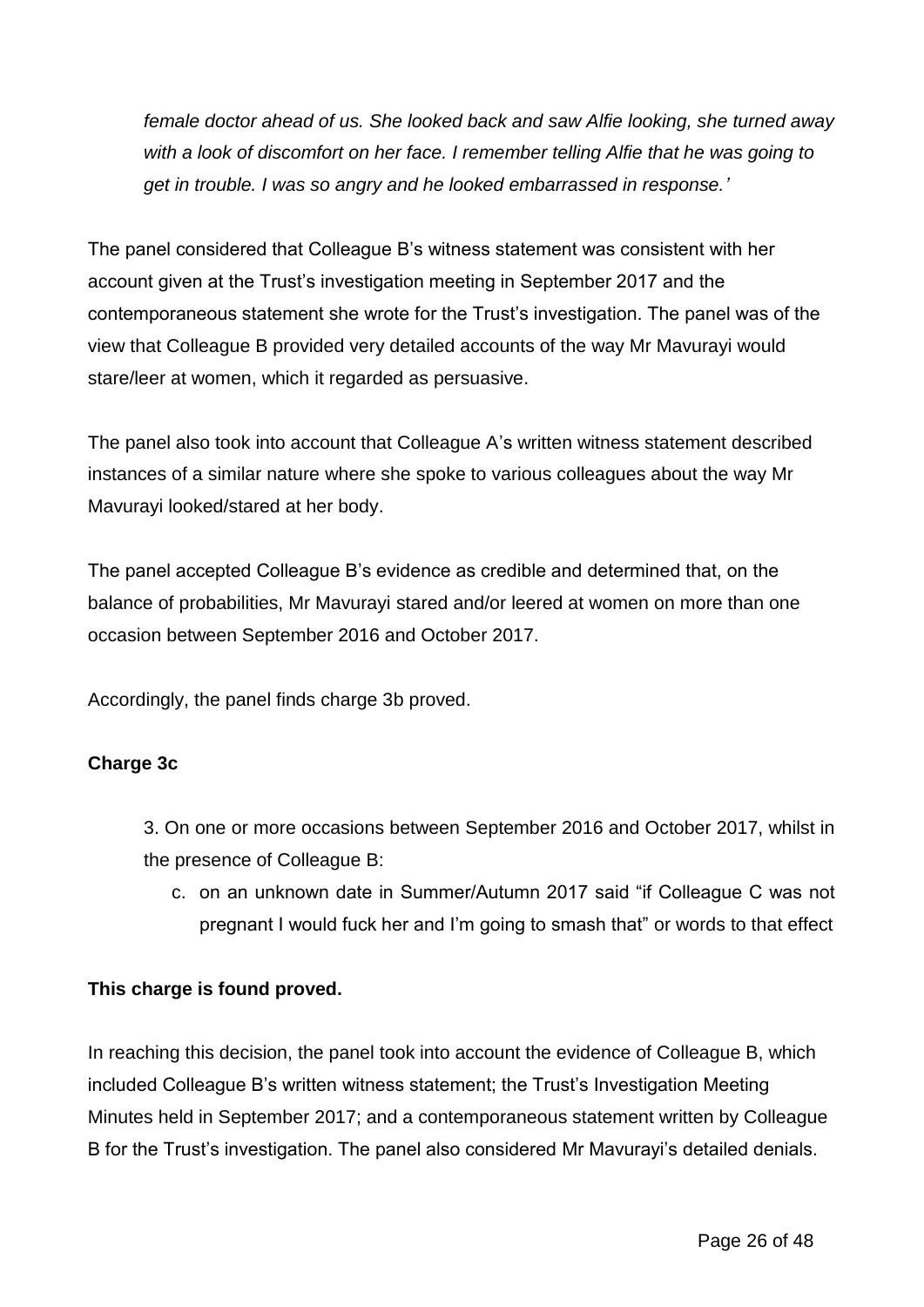The panel noted the following evidence from Colleague B, which indicated that Mr Mavurayi commented '*if Colleague C was not pregnant I would fuck her and I'm going to smash that*' or words to that effect in summer/autumn 2017:

'*One example of him making inappropriate comments was sometime in the summer or early autumn 2017 when I walked into the PICU office. Alfie was sitting at the desk right beside me near the door. Healthcare support Worker […] was sat near the door, where I was stood. It is a small office so […] was maybe only five feet from me, if that. I walked in, announced myself and said hello. I do not know if Alfie had just got off the phone with our colleague Colleague C or she had just walked out of the office, but he said quite loudly "if Colleague C was not pregnant I would fuck her – I'm going to smash that". I remember […] looked at me and then got up and left the room; I imagine because he knows I do not stand for that.* 

*When […] left the room I leant down close to Alfie's face and asked him if he was an idiot; that he was speaking inappropriately about a junior member of staff in front of another junior member of staff. Alfie laughed and was very flippant; he said something like he did not need to worry about […], it did not matter because they are mates. I cannot remember his exact response but he said something that would suggest collusion i.e. they would not say anything. I told him that these people were not his mates; he was a manager and they were his staff. I was furious.'*

The panel considered that Colleague B's witness statement was consistent with her account given at the Trust's investigation meeting in September 2017 and the contemporaneous statement she wrote for the Trust's investigation. The panel identified that Colleague B consistently mentioned the comment Mr Mavurayi made about Colleague C, which it regarded as persuasive.

The panel accepted Colleague B's evidence as credible and determined that, on the balance of probabilities, Mr Mavurayi commented in Colleague B's presence '*if Colleague C was not pregnant I would fuck her and I'm going to smash that*' or words to that effect in summer/autumn 2017.

Accordingly, the panel finds charge 3c proved.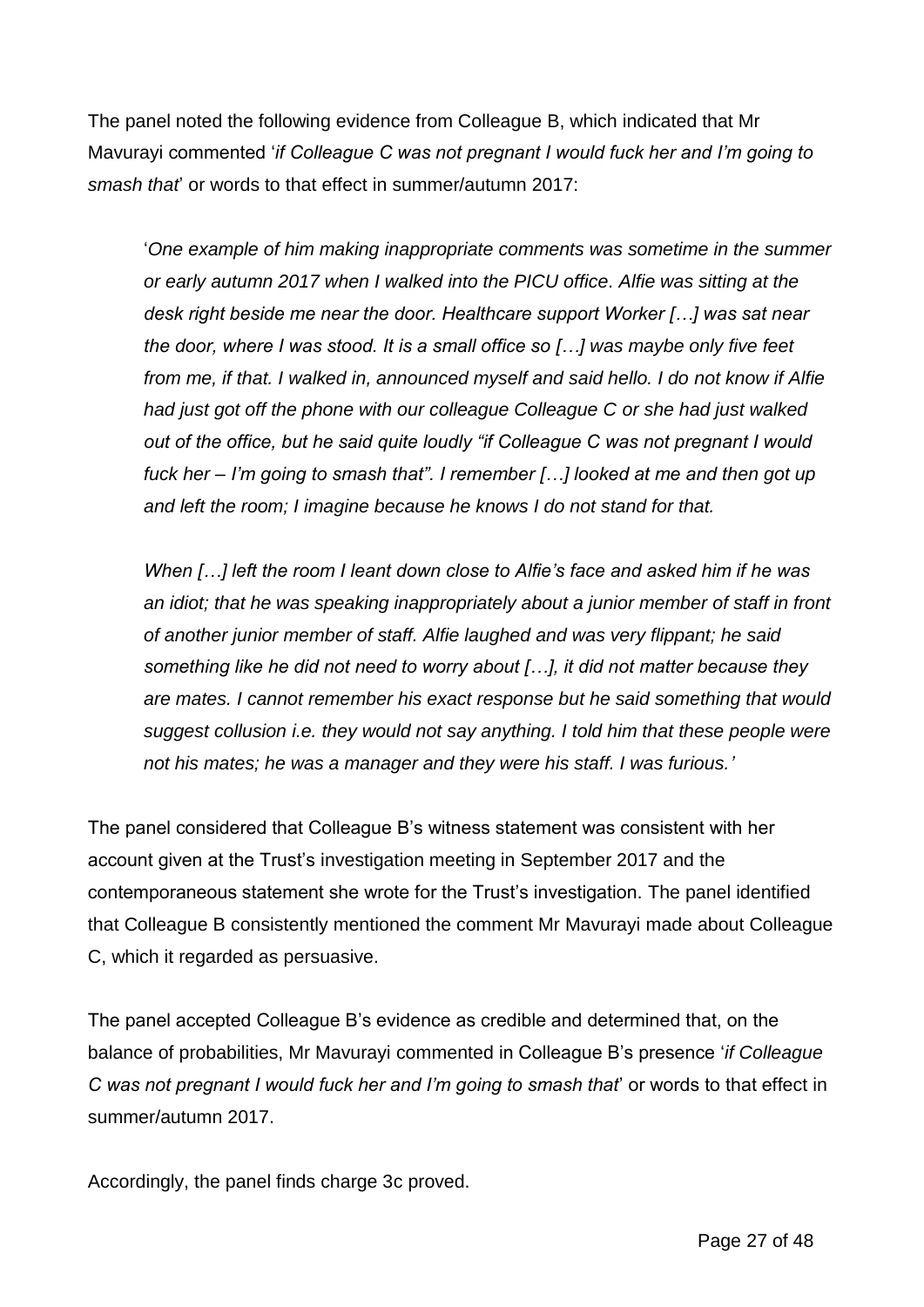## **Charge 3d**

3. On one or more occasions between September 2016 and October 2017, whilst in the presence of Colleague B:

d. on an unknown date in Summer/Autumn 2017, during a conversation with Colleague B about you wearing linen trousers, you said "if I did, you would see my cock swinging because it is so big" or words to that effect

#### **This charge is found proved.**

In reaching this decision, the panel took into account the evidence of Colleague B, which included Colleague B's written witness statement; the Trust's Investigation Meeting Minutes held in September 2017; and a contemporaneous statement written by Colleague B for the Trust's investigation. The panel also considered Mr Mavurayi's detailed denials.

The panel noted the following evidence from Colleague B, which indicated that Mr Mavurayi commented in a conversation with her that '*if I did, you would see my cock swinging because it is so big*' or words to that effect in summer/autumn 2017:

'*This incident took place a little while after I had been walking with Alfie in a corridor after a management meeting. It was in the summertime because it was warm and Alfie was wearing a linen shift. Just as we got to the double doors leading to PICU I complimented Alfie's linen shirt, suggesting that he could get trousers to match. Alfie said at a conversational volume that if he did I would see his cock swinging because it is so big. I responded by saying "wow, could you not have just said thank you?" He just laughed and walked away. I note that in my local typed statement and in the interview minutes I quote Alfie as saying his dick would be swinging. I cannot remember for sure if he said dick or cock but he definitely used one of the two to refer to his genitals*.'

The panel noted that Colleague B admitted to using different wording in her witness statement to her wording used at the Trust's investigation meeting in September 2017 and the contemporaneous statement she wrote for the Trust's investigation. The panel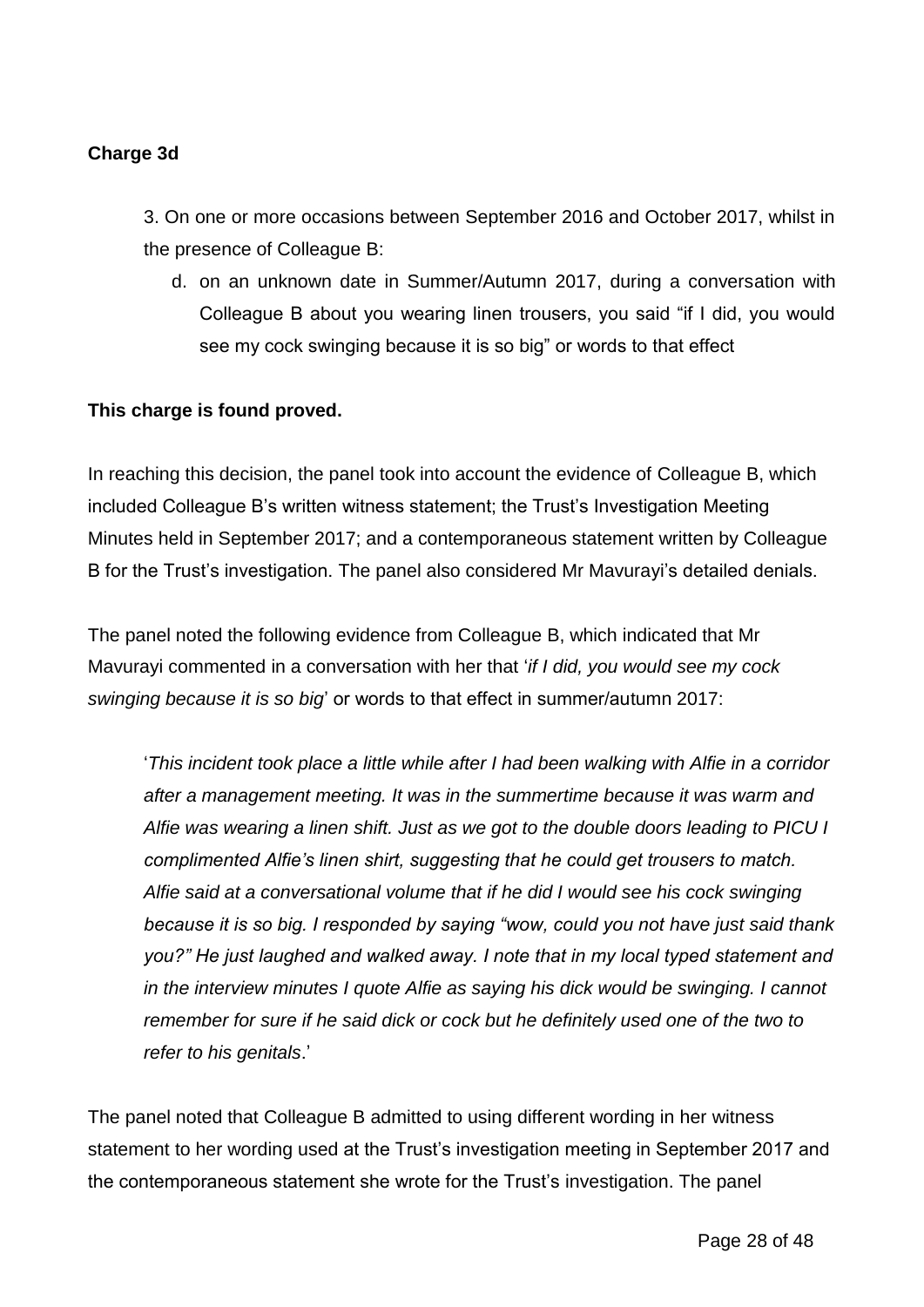considered that although the wording was different its meaning was of a similar nature and there was no change to context in Colleague B's accounts. The panel was of the view that Colleague B provided very detailed accounts of the way Mr Mavurayi inappropriately responded to what she meant as a compliment, which it regarded as persuasive.

The panel accepted Colleague B's evidence as credible and determined that, on the balance of probabilities, Mr Mavurayi commented in Colleague B's presence '*if I did, you would see my cock swinging because it is so big'* or words to that effect in summer/autumn 2017.

Accordingly, the panel finds charge 3d proved.

#### **Charge 4**

4. On an unknown date in September 2017, called Colleague B and said you "wanted to see and/or touch Colleague B's pum pum" or words to that effect;

#### **This charge is found proved.**

In reaching this decision, the panel took into account the evidence of Colleague B, which included Colleague B's written witness statement; the Trust's Investigation Meeting Minutes held in September 2017; and a contemporaneous statement written by Colleague B for the Trust's investigation. The panel also considered Mr Mavurayi's detailed denials.

The panel noted the following evidence from Colleague B, which indicated that Mr Mavurayi called Colleague B and said he '*wanted to see and/or touch Colleague B's pum pum*' or words to that effect:

'*About two weeks after the comment about Colleague C i.e. I think sometime at the beginning of September 2017. Alfie called me on my office phone. I had been in the office with my colleague and peer, Band 7 Clinical Nurse Specialist […]; we shared an office. I always answer my phone on loudspeaker […] He asked me to take the phone off loudspeaker and when I did he said to me that he wanted to either see or touch my 'pum pum', which means vagina in Patois. I asked him if he realised that I*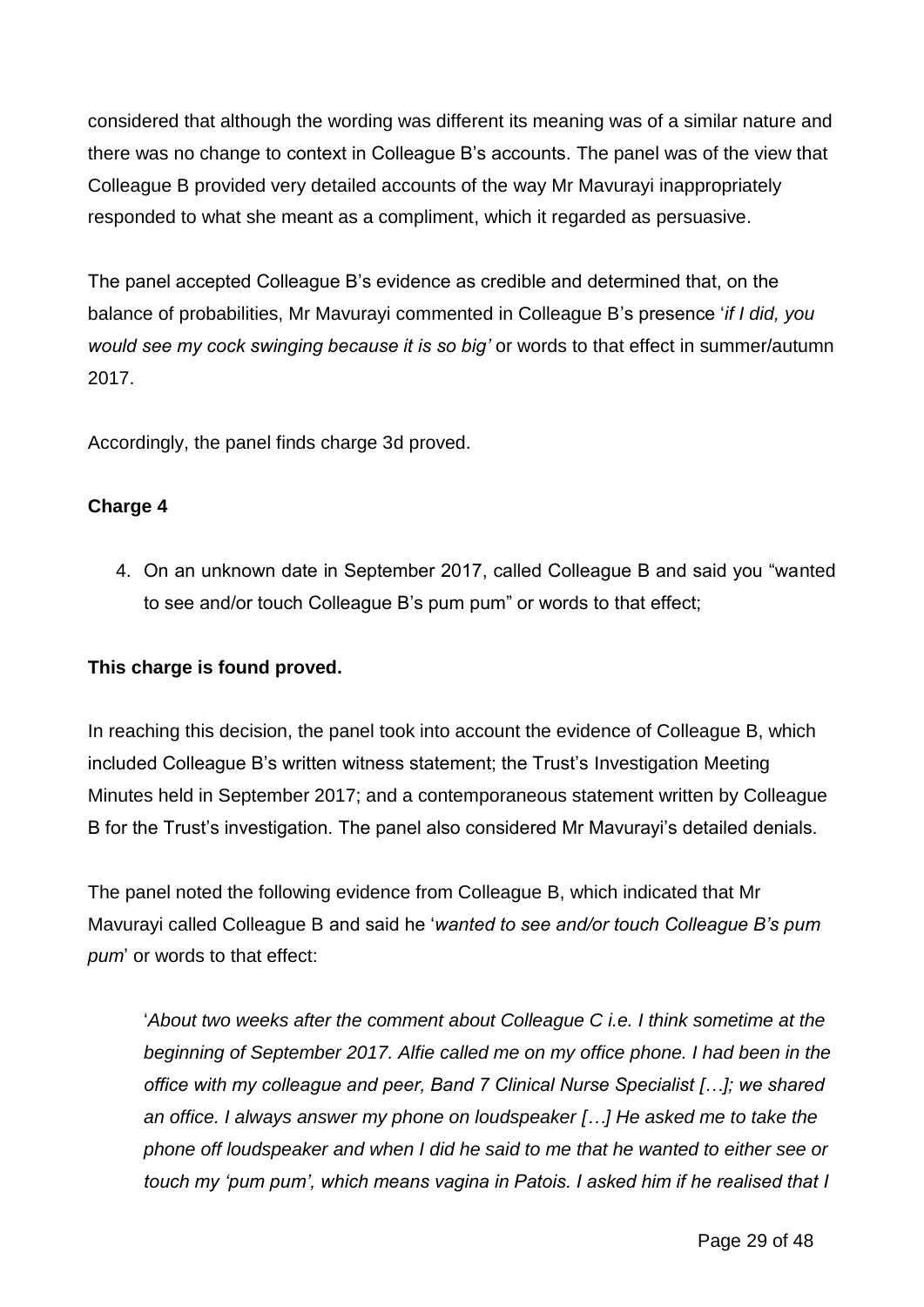*am West Indian and therefore understood what he had just said to me. Alfie laughed and the call disconnected; I cannot remember if he hung up first or I did.*'

The panel considered that Colleague B's witness statement was consistent with her account given at the Trust's investigation meeting in September 2017 and the contemporaneous statement she wrote for the Trust's investigation. The panel identified that Colleague B consistently mentioned the comment Mr Mavurayi made when he called her, which it regarded as persuasive.

The panel also noted that Colleague B's evidence indicated that Mr Mavurayi instructed her to take the phone off loudspeaker before he made the comment. The panel determined that this demonstrated a clear indication that Mr Mavurayi was aware that the comment was inappropriate, which he felt was necessary for only Colleague B to hear.

The panel accepted Colleague B's evidence as credible and determined that, on the balance of probabilities, Mr Mavurayi called Colleague B in September 2017, and said he '*wanted to see and/or touch Colleague B's pum pum*' or words to that effect.

Accordingly, the panel finds charge 4 proved.

# **Charge 5**

5. On an unknown date in September 2017, called Colleague B and asked "if she wanted you, as you wanted her" or words to that effect

### **This charge is found proved.**

In reaching this decision, the panel took into account the evidence of Colleague B, which included Colleague B's written witness statement; the Trust's Investigation Meeting Minutes held in September 2017; and a contemporaneous statement written by Colleague B for the Trust's investigation. The panel also considered Mr Mavurayi's detailed denials.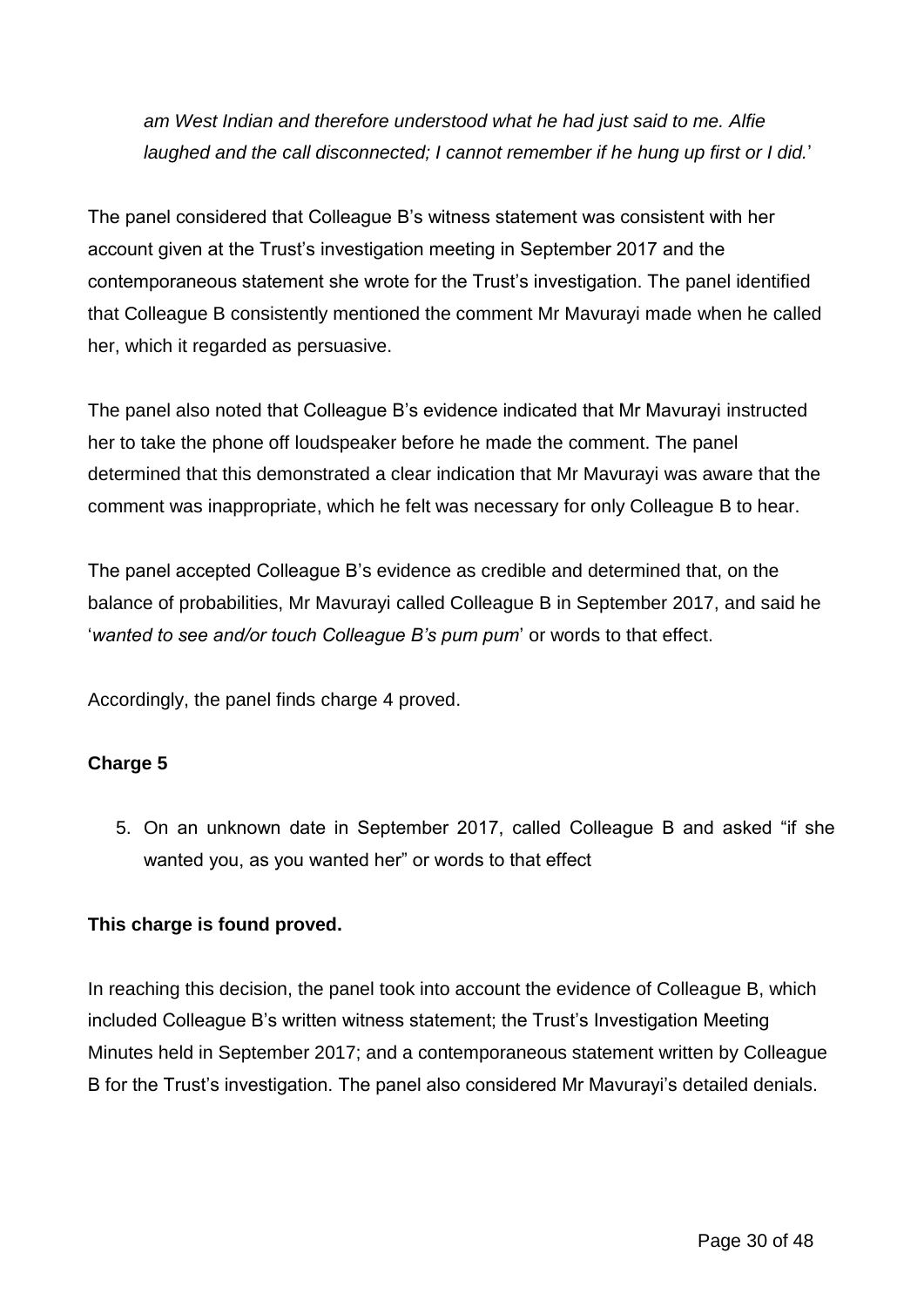The panel noted the following evidence from Colleague B, which indicated that Mr Mavurayi called Colleague B and asked '*if she wanted [him], as [he] wanted her*' or words to that effect:

'*Approximately a week later Alfie called me on my office phone again and asked if I had him on loudspeaker but to take him off. When I took him off loudspeaker he asked me if I wanted him and said he wanted me. I understood this to be in a sexual manner. I threatened to report him for this and the call ended. Again I cannot remember if he hung up first of I did. I do remember telling […] about it and also my partner that night*.'

The panel considered that Colleague B's witness statement was consistent with her account given at the Trust's investigation meeting in September 2017 and the contemporaneous statement she wrote for the Trust's investigation. The panel identified that Colleague B consistently mentioned the comment Mr Mavurayi made when he called her, which it regarded as persuasive.

The panel also noted that Colleague B's evidence indicated that Mr Mavurayi instructed her to take the phone off loudspeaker before he made the comment. The panel determined that this demonstrated a clear indication that Mr Mavurayi was aware that the comment was inappropriate, which he felt was necessary for only Colleague B to hear.

The panel also took into account that Colleague B told her partner about what was said following the incident. The panel determined that Mr Mavurayi's comment was inappropriate as Colleague B felt it was an issue she needed to raise with her partner.

The panel accepted Colleague B's evidence as credible and determined that, on the balance of probabilities, Mr Mavurayi called Colleague B in September 2017, and asked '*if she wanted [him], as [he] wanted her*' or words to that effect.

# **Charge 6**

- 6. On an unknown date in 2017 at a staff awards night:
	- a. put your hands on Colleague B's bottom;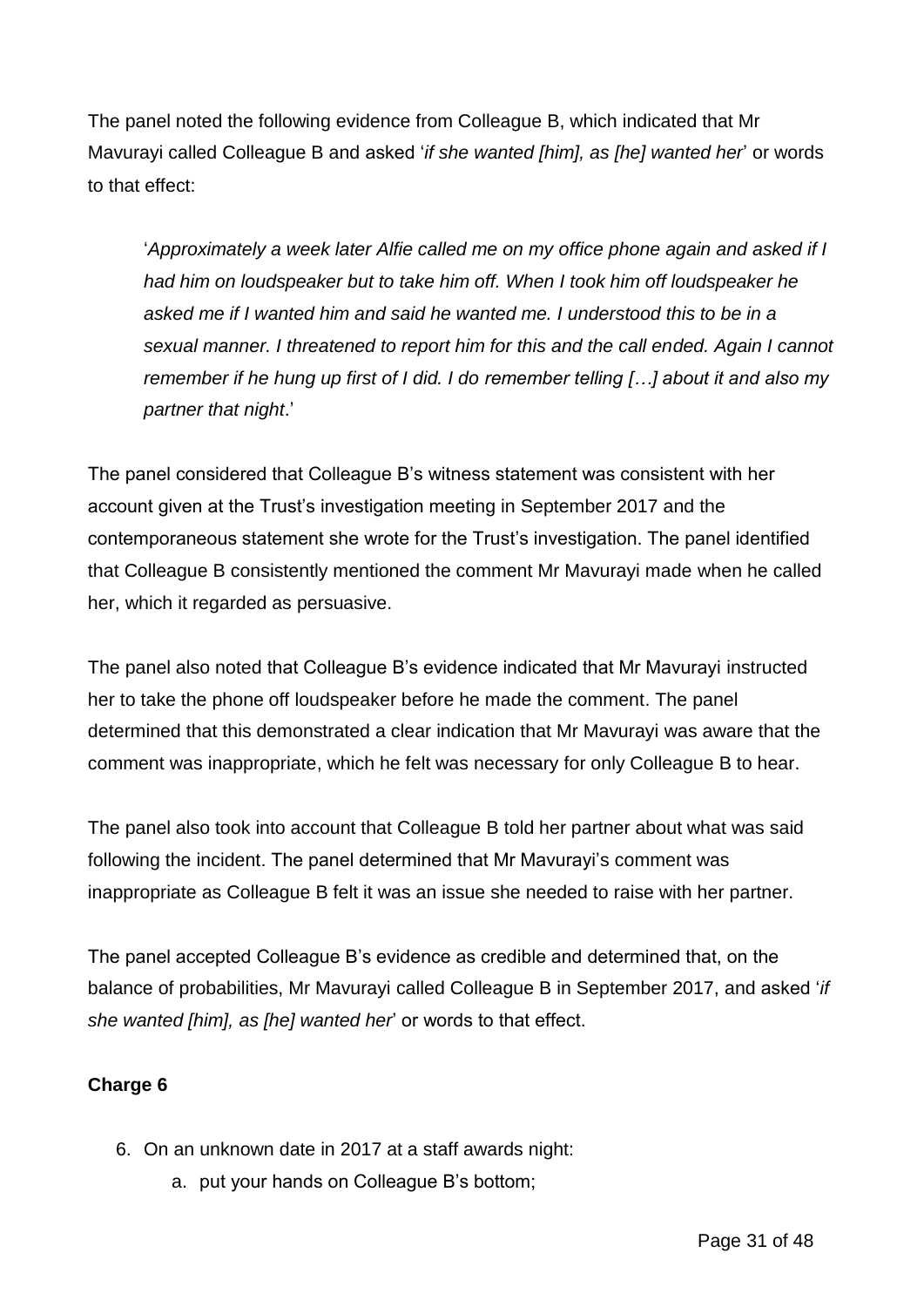## **This charge is found NOT proved.**

In reaching this decision, the panel took into account the evidence of Colleague B, which included Colleague B's written witness statement; the Trust's Investigation Meeting Minutes held in September 2017; and a contemporaneous statement written by Colleague B for the Trust's investigation. The panel also considered Mr Mavurayi's detailed denials.

The panel noted the following evidence from Colleague B, which indicated that Mr Mavurayi put his hands on Colleague B's bottom at a staff awards night:

'*Alfie then put his hands on my bottom and the asked me again if I wanted to go back to a room in the hotel with him. It made me very anxious. I told Alfie that I did not think of him that way [...]*'

However, the panel considered that Colleague B's witness statement was not consistent with her contemporaneous account given at the Trust's investigation meeting in September 2017. In the local investigation meeting, the panel noted that Colleague B stated:

'*And then, I felt his hand on my bottom and said […] I said, Alfie, I said, you seem to have misplaced you hand*.'

The panel acknowledged that the difference in Colleague B's contemporaneous account refers to a singular '*hand*', as opposed to '*hands*', which she referred to in her witness statement.

The panel concluded that Colleague B's evidence was contradictory and was therefore not able to determine if Mr Mavurayi put his hands on Colleague B as stated in the charge.

The panel therefore finds charge 6a not proved.

#### **Charge 6**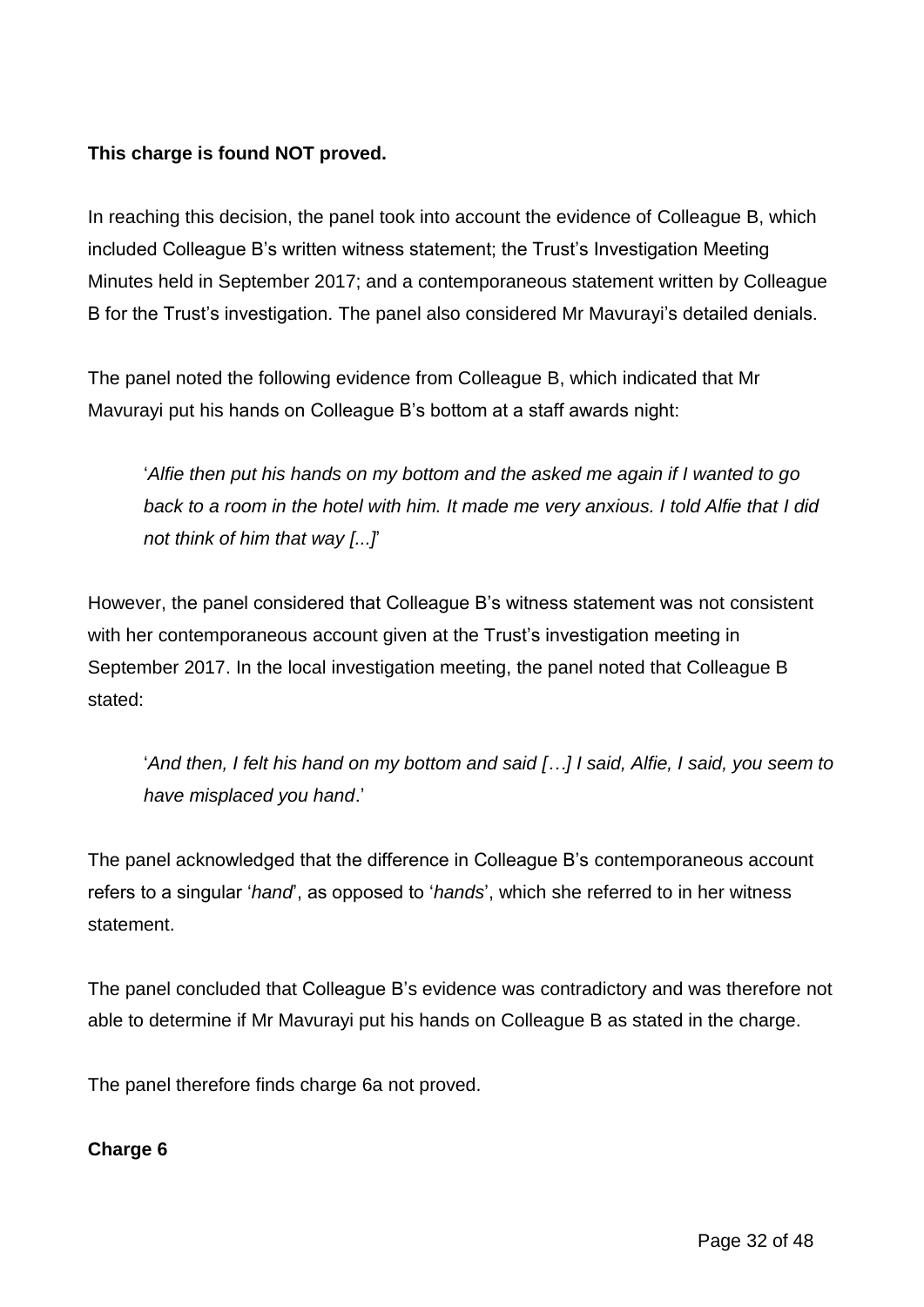- 6 On an unknown date in 2017 at a staff awards night:
	- b. asked Colleague B if she wanted to go to a hotel room with you.

### **This charge is found proved.**

In reaching this decision, the panel took into account the evidence of Colleague B, which included Colleague B's written witness statement; the Trust's Investigation Meeting Minutes held in September 2017; and a contemporaneous statement written by Colleague B for the Trust's investigation. The panel also considered Mr Mavurayi's detailed denials.

The panel noted the following evidence from Colleague B, which indicated that Mr Mavurayi asked Colleague B if she wanted to go to a hotel room with him:

'*Alfie then put his hands on my bottom and the asked me again if I wanted to go back to a room in the hotel with him.'*

The panel considered that Colleague B's witness statement was consistent with her account given at the Trust's investigation meeting in September 2017 and the contemporaneous statement she wrote for the Trust's investigation. The panel identified that Colleague B consistently mentioned the comment Mr Mavurayi made about sharing a hotel room, which it regarded as persuasive.

The panel accepted Colleague B's evidence in this regard as credible and determined that, on the balance of probabilities, Mr Mavurayi asked Colleague B if she wanted to go to a hotel room with him in 2017 at a staff awards night.

Accordingly, the panel finds charge 6b proved.

### **Charge 7**

7. Your actions at one or more charges 1 - 6 breached professional boundaries.

#### **This charge is found proved.**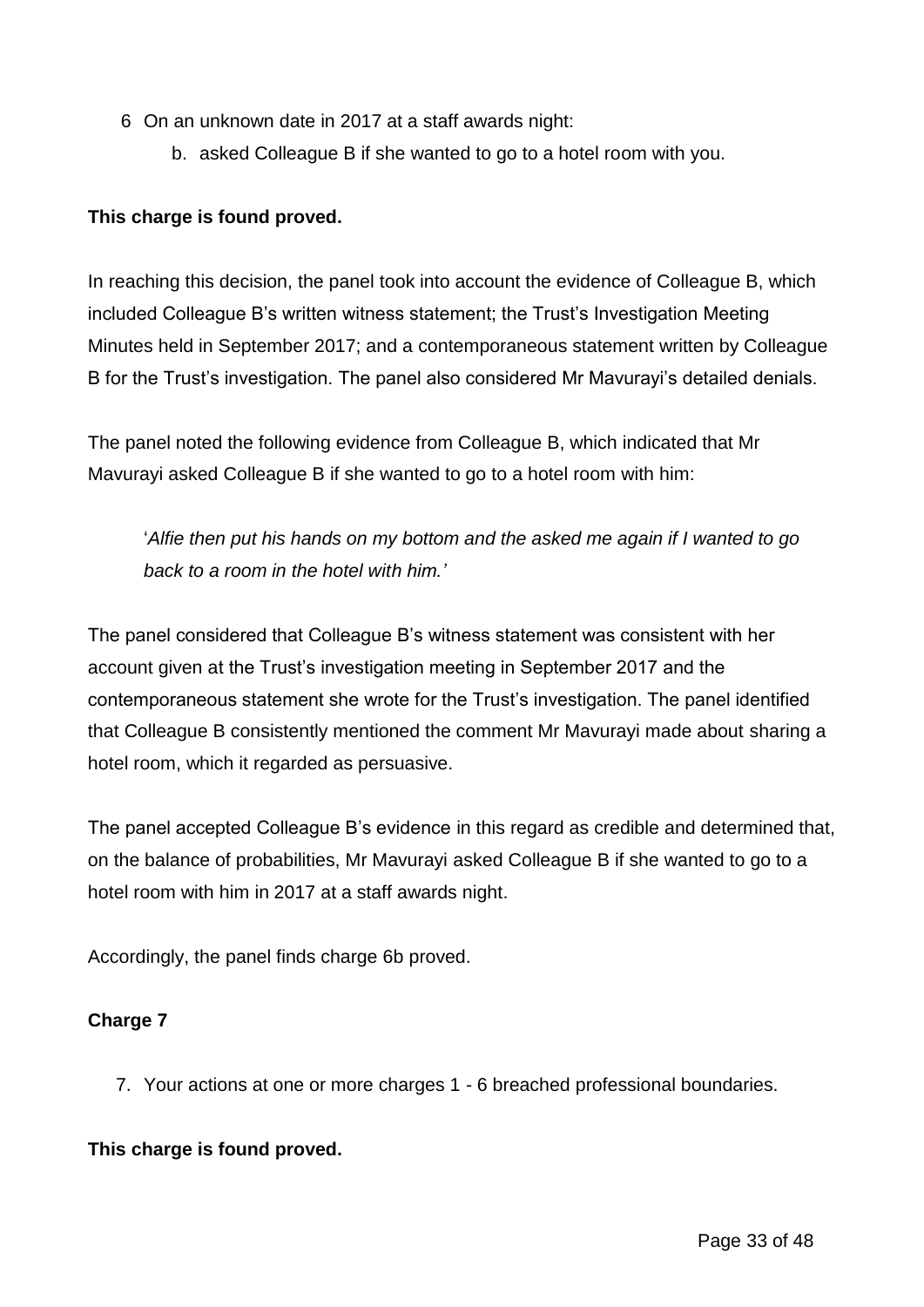In reaching this decision, the panel took into account the evidence of Colleague A, B and Mr Mavurayi's detailed account. The panel also considered the documentary evidence exhibited by Colleague D for the Trust's investigation.

The panel bore in mind its reasoning for Mr Mavurayi's actions found proved in charges 1 – 6. The panel concluded that one or more of Mr Mavurayi's actions found proved in charges 1 – 6 demonstrated a clear breach of professional boundaries.

The panel considered that Mr Mavurayi was in a management position and had access to the Trust's Dignity at Work Policy. It determined that Mr Mavurayi would have been aware of the professional standard of behaviour expected of him in the clinical setting and at all times as a registered nurse.

The panel noted that Colleague A and Colleague B, were both consistent in providing accounts of Mr Mavurayi actions in charges 1 – 6, which made them feel uncomfortable. The panel concluded that the evidence demonstrated a number of occasions where Mr Mavurayi's actions were of an inappropriate nature, which breached professional boundaries as set out above and incited feelings of discomfort and alarm to his colleagues.

Accordingly, the panel finds charge 7 proved.

### **Charge 8**

8. Your actions as set out in charges 1, 3 - 6 were sexually motivated in in that you sought sexual gratification.

### **This charge is NOT found proved.**

In reaching this decision, the panel took into account the evidence of Colleague A, B and Mr Mavurayi's detailed account. The panel also considered the documentary evidence exhibited by Colleague D for the Trust's investigation.

The panel noted that this charge requires proof of a sexual motivation in that it is alleged that Mr Mavurayi's actions were motivated in that he sought sexual gratification. It accepts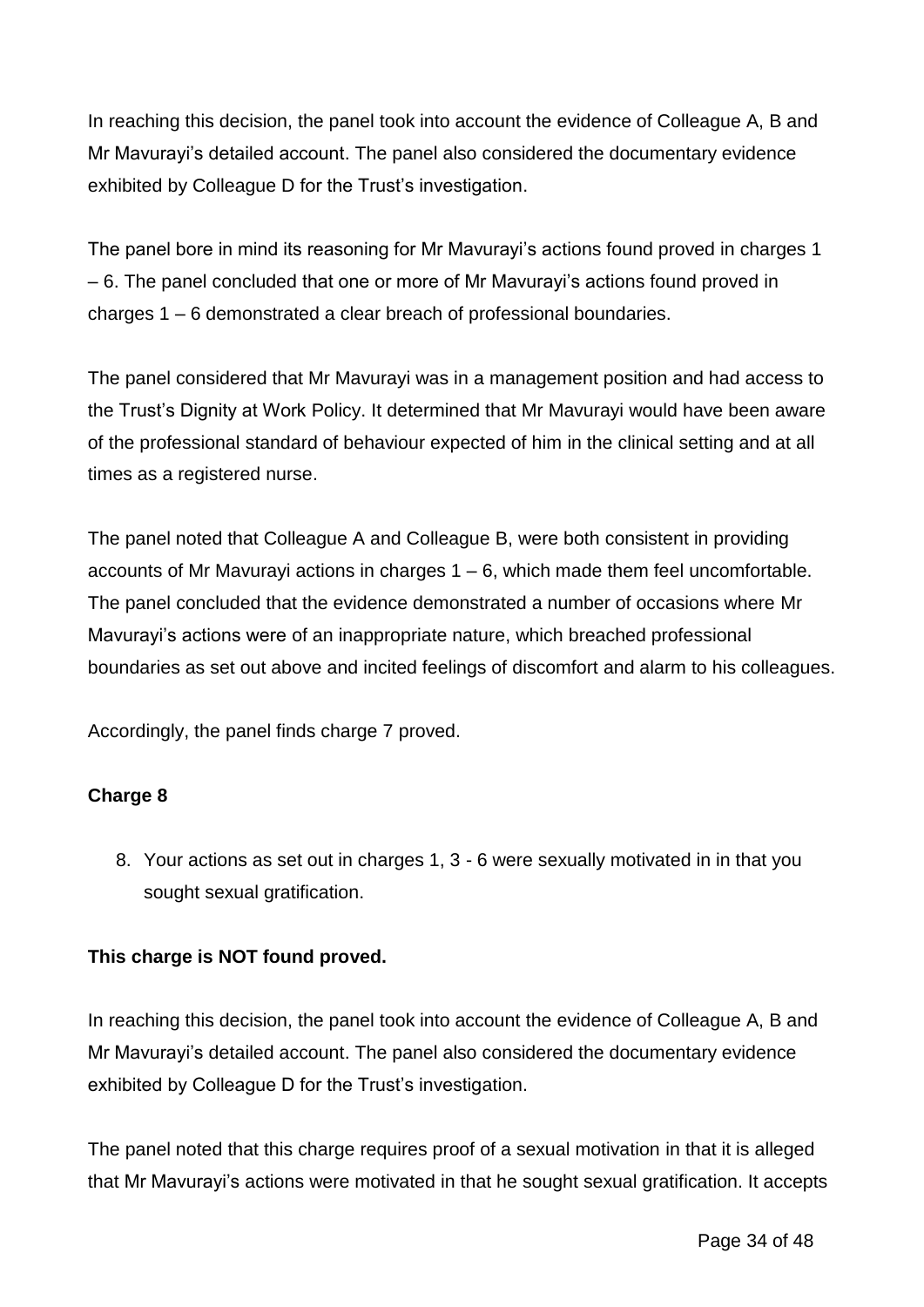that a person's state of mind is to be proved in the usual way by a body of evidence on the balance of probabilities. Motivation be it sexual or otherwise, is not something that can be proved by direct evidence but only by inference or deduction from surrounding evidence.

Whilst the panel noted that sexual motivation is one of the inferences it could draw from the evidence, the panel determined that it is not the only reasonable inference that could be drawn. For example, the panel noted that it may not have been sexually motivated, but motivated by a desire to harass female colleagues or to engage in vulgar and sexualised 'banter' for its own sake. Therefore the panel was not satisfied that this charge is proved on the balance of probabilities.

Accordingly, the panel finds charge 8 not proved.

#### **Fitness to practise**

Having reached its determination on the facts of this case, the panel then moved on to consider, whether the facts found proved amount to misconduct and, if so, whether Mr Mavurayi's fitness to practise is currently impaired. There is no statutory definition of fitness to practise. However, the NMC has defined fitness to practise as a registrant's suitability to remain on the register without restriction.

The panel, in reaching its decision, has recognised its statutory duty to protect the public and maintain public confidence in the profession. Further, it bore in mind that there is no burden or standard of proof at this stage and it has therefore exercised its own professional judgement.

The panel adopted a two-stage process in its consideration. First, the panel must determine whether the facts found proved amount to misconduct. Secondly, only if the facts found proved amount to misconduct, the panel must decide whether, in all the circumstances, Mr Mavurayi's fitness to practise is currently impaired as a result of that misconduct.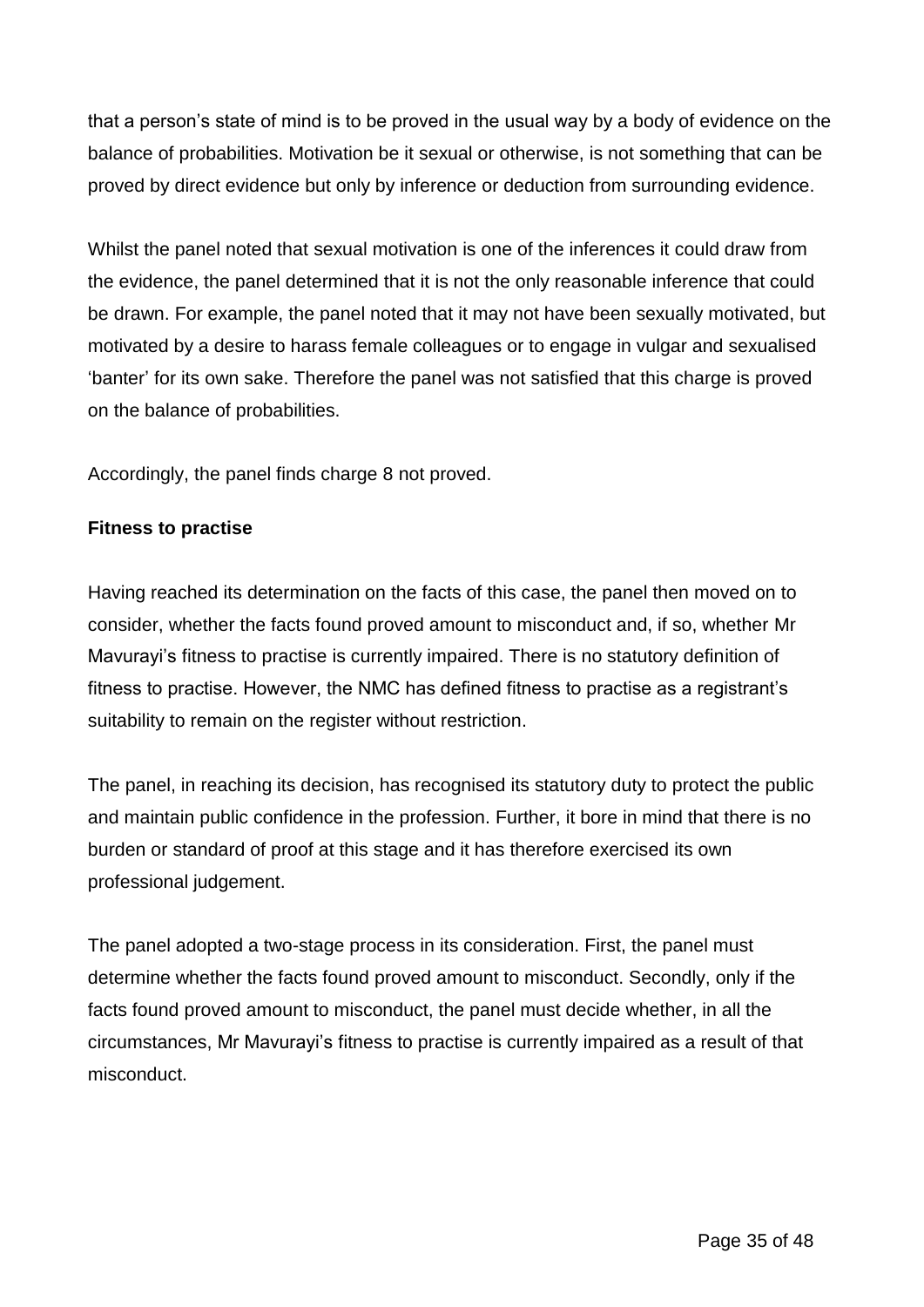#### **Representations on misconduct and impairment**

In coming to its decision, the panel had regard to the following written submissions contained within the NMC's Statement of Case:

#### **'***Misconduct*

*8. We consider the following provision(s) of the Code have been breached in this case;*

#### *1 Treat people as individuals and uphold their dignity*

*To achieve this, you must:*

*1.1treat people with kindness, respect and compassion*

#### *Promote professionalism and trust*

*You uphold the reputation of your profession at all times. You should display a personal commitment to the standards of practice and behaviour set out in the Code. You should be a model of integrity and leadership for others to aspire to. This should lead to trust and confidence in the professions from patients, people receiving care, other health and care professionals and the public.*

#### *20. Uphold the reputation of your profession at all times*

*To achieve this, you must:*

*20.1 keep to and uphold the standards and values set out in the Code 20.2 act with honesty and integrity at all times, treating people fairly and without* 

*discrimination, bullying or harassment*

*20.5 treat people in a way that does not take advantage of their vulnerability or cause them upset or distress*

*20.6 stay objective and have clear professional boundaries at all times with people in your care (including those who have been in your care in the past), their families and carers*

*20.8 act as a role model of professional behaviour for students and newly qualified nurses, midwives and nursing associates to aspire to*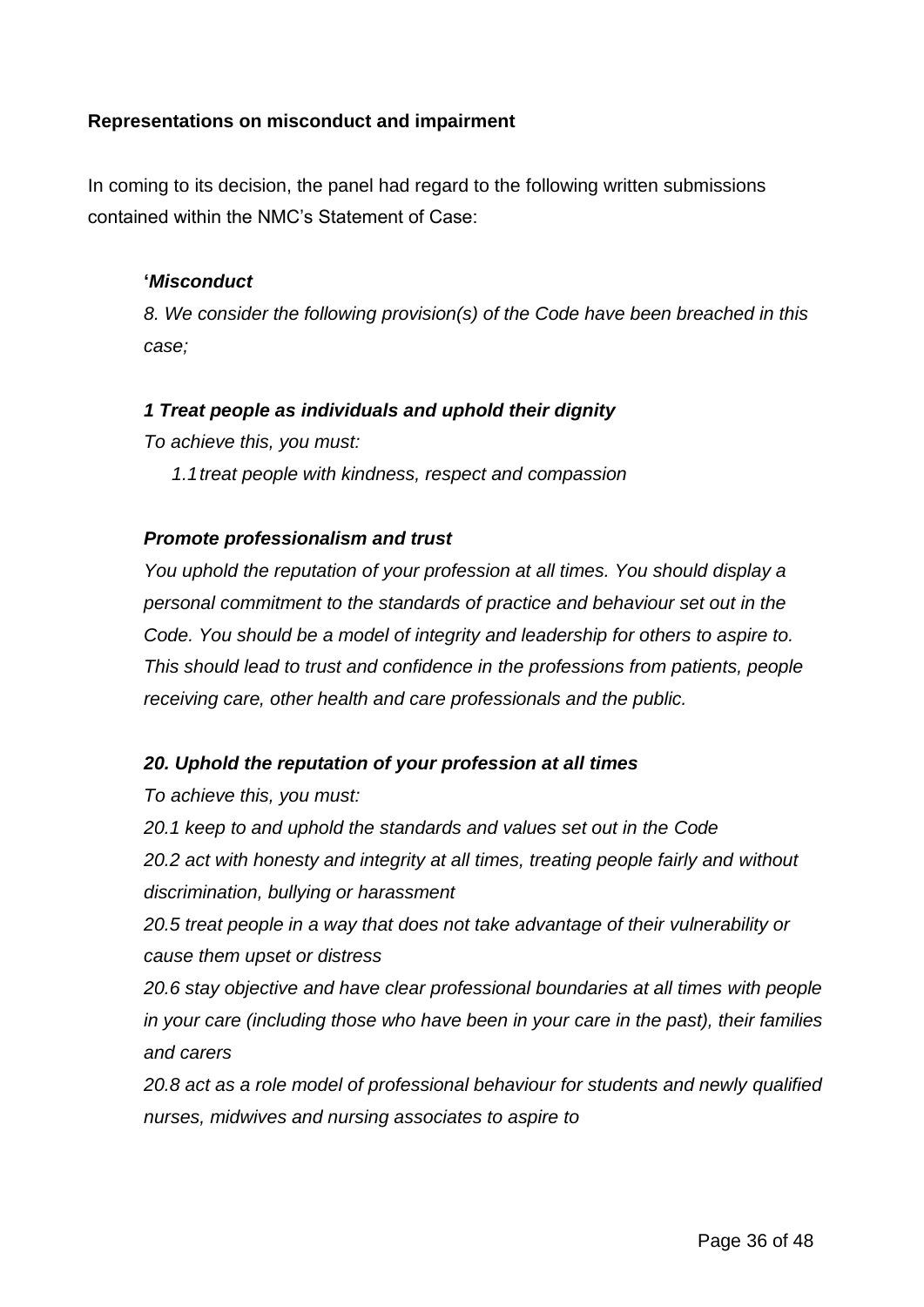*9. We consider the misconduct serious because the Registrant's actions marked a significant departure from the professional standards and behavior expected of a registered nurse. The registrant is alleged to have breached professional standards and repeatedly sexually harassed junior colleagues over a prolonged period of time. The registrant's conduct raises serious questions as to his trustworthiness and professionalism.*

*10. Nurses occupy a position of privilege and trust in society and are expected at all times to be professional. Patients and their families must be able to trust nurses with their lives and the lives of their loved ones and therefore it is imperative that nurses make sure that their conduct at all times justifies both their patients' and the public's trust in the profession.*

*11. In all of the circumstances, it is submitted that the registrant's actions fell far below the standards which would be considered acceptable to the profession and that all of the charges found proved are sufficiently serious so as to amount to misconduct.*

### *Impairment*

*12. We consider the following questions from the case of Grant can be answered in the affirmative both in respect of past conduct and future risk:*

*1. …*

*2. has [the Registrant] in the past brought and/or is liable in the future to bring the [nursing] profession into disrepute; and/or*

*3. has [the Registrant] in the past committed a breach of one of the fundamental tenets of the [nursing] profession and/or is liable to do so in the future 4. …*

*13. The panel is also respectfully referred to the NMC guidance, including the following:*

*a. Serious concerns which are more difficult to put right- Reference: FTP-3a; b. Serious concerns based on public confidence professional standards: Reference- 3c;*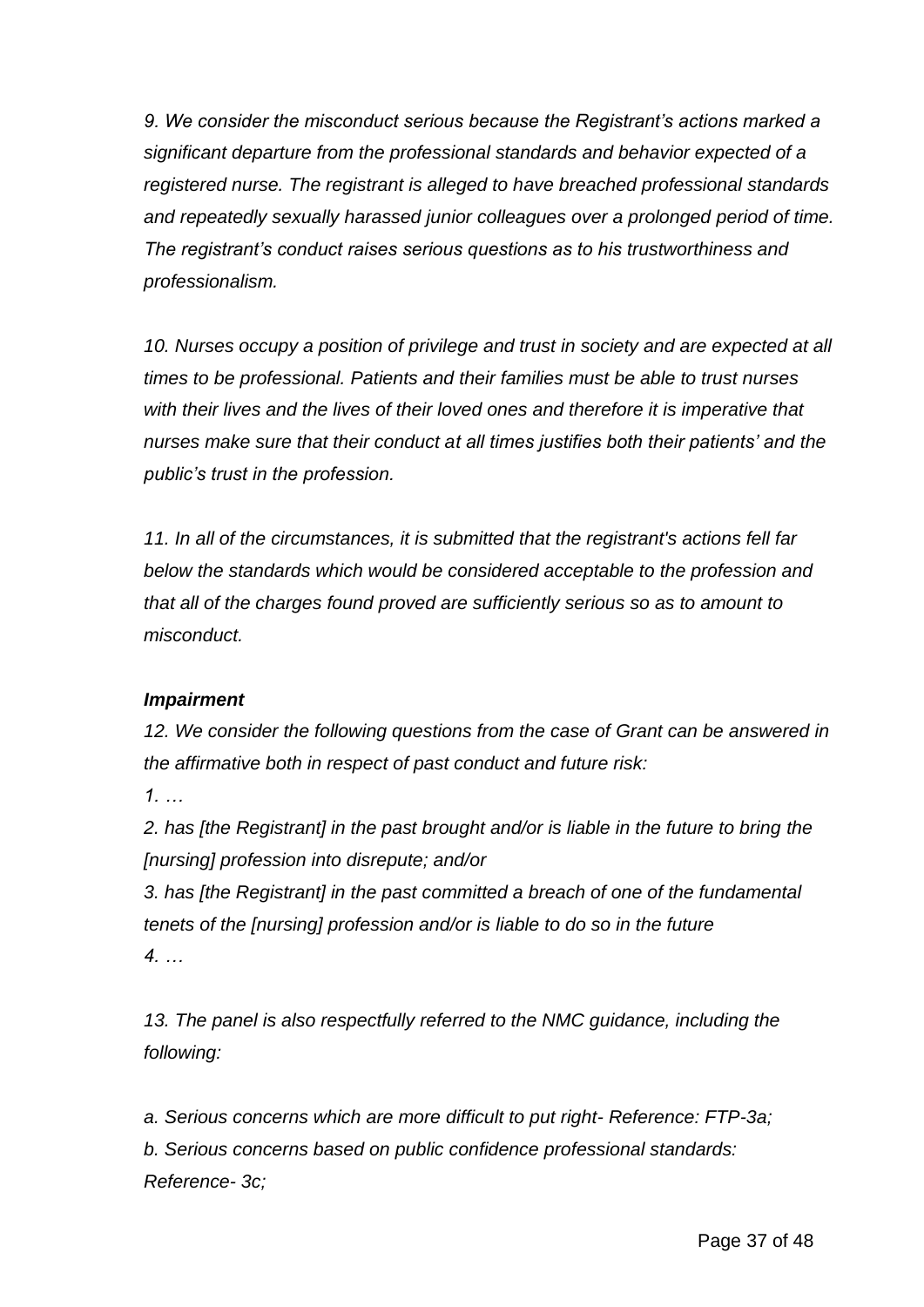- *c. Insight and strengthened practice- Reference: FTP-13;*
- *d. Can the concern be addressed?- Reference: FTP-13a;*
- *e. Has the concern been addressed?- Reference: FTP-13b; and*
- *f. Is it highly unlikely that the conduct will be repeated?- Reference FTP-13c*

*14. The registrant's inappropriate behaviour has brought the profession into disrepute. His actions not only breached professional boundaries but they were also sexually motivated in that he sought sexual gratification. Nurses are placed in a position of trust, to respect others and act with integrity at all times. Such conduct undermines that trust and breaches the fundamental tenets of the nursing profession.*

*15. We consider the registrant has displayed a lack of insight into his conduct. We take this view because the registrant has not engaged with the NMC's investigation and has provided no response to the charges. He has provided no evidence of any insight or remorse. In the absence of such evidence, the risk of repetition remains high.*

*16. We note that the registrant has not undertaken relevant training in respect of the issues of concern.*

*17. We note the registrant has not worked as a nurse since the issues of concern and indicated that he was considering a change of career.*

*18. We consider there is a continuing risk to the public due to the registrant's lack of insight and failure to demonstrate any steps to remediate and strengthen his practice.*

*19. We consider there is a public interest in a finding of impairment being made in this case to declare and uphold proper standards of conduct and behavior. The registrant's conduct engages the public interest because the profession depends on confidence and trust, and the public expects nurses to act with integrity and uphold the profession at all times. A nurse who displays sexualised behaviour towards colleagues' breaches that trust and such abuse of trust is highly damaging to public*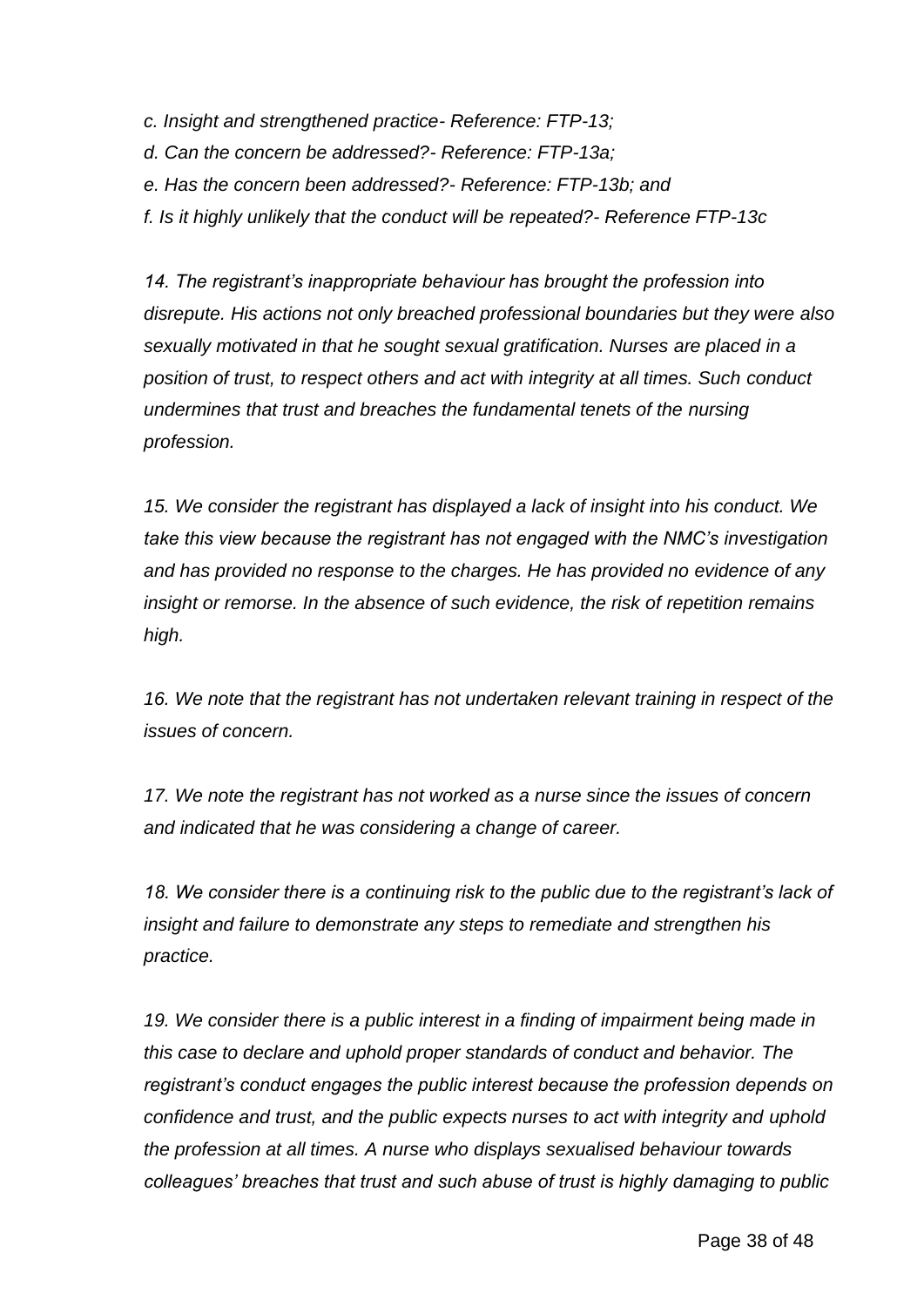*confidence. A finding of current impairment is therefore necessary to declare and uphold proper standards.*'

The panel also had regard to Mr Mavurayi's detailed account made during the course of the Trust's investigation.

The panel accepted the advice of the legal assessor which included reference to a number of relevant judgments. These included: *Roylance v General Medical Council* (No 2) [2000] 1 A.C. 311, *Nandi v General Medical Council* [2004] EWHC 2317 (Admin), *CHRE v NMC and Grant 2011 EWHC 927*, *Cohen v General Medical Council* [2008] EWHC 581 (Admin) and *General Medical Council v Meadow* [2007] QB 462 (Admin).

### **Decision and reasons on misconduct**

When determining whether the facts found proved amount to misconduct, the panel had regard to the terms of the Code.

The panel was of the view that Mr Mavurayi's actions did fall significantly short of the standards expected of a registered nurse, and that Mr Mavurayi's actions amounted to a breach of the Code. Specifically:

### *'1 Treat people as individuals and uphold their dignity*

*To achieve this, you must: 1.2 treat people with kindness, respect and compassion*

#### *8 Work co-operatively*

*To achieve this, you must: 8.2 maintain effective communication with colleagues*

### *20. Uphold the reputation of your profession at all times*

*To achieve this, you must: 20.1 keep to and uphold the standards and values set out in the Code 20.2 act with…. integrity at all times, treating people fairly and without discrimination, bullying or harassment*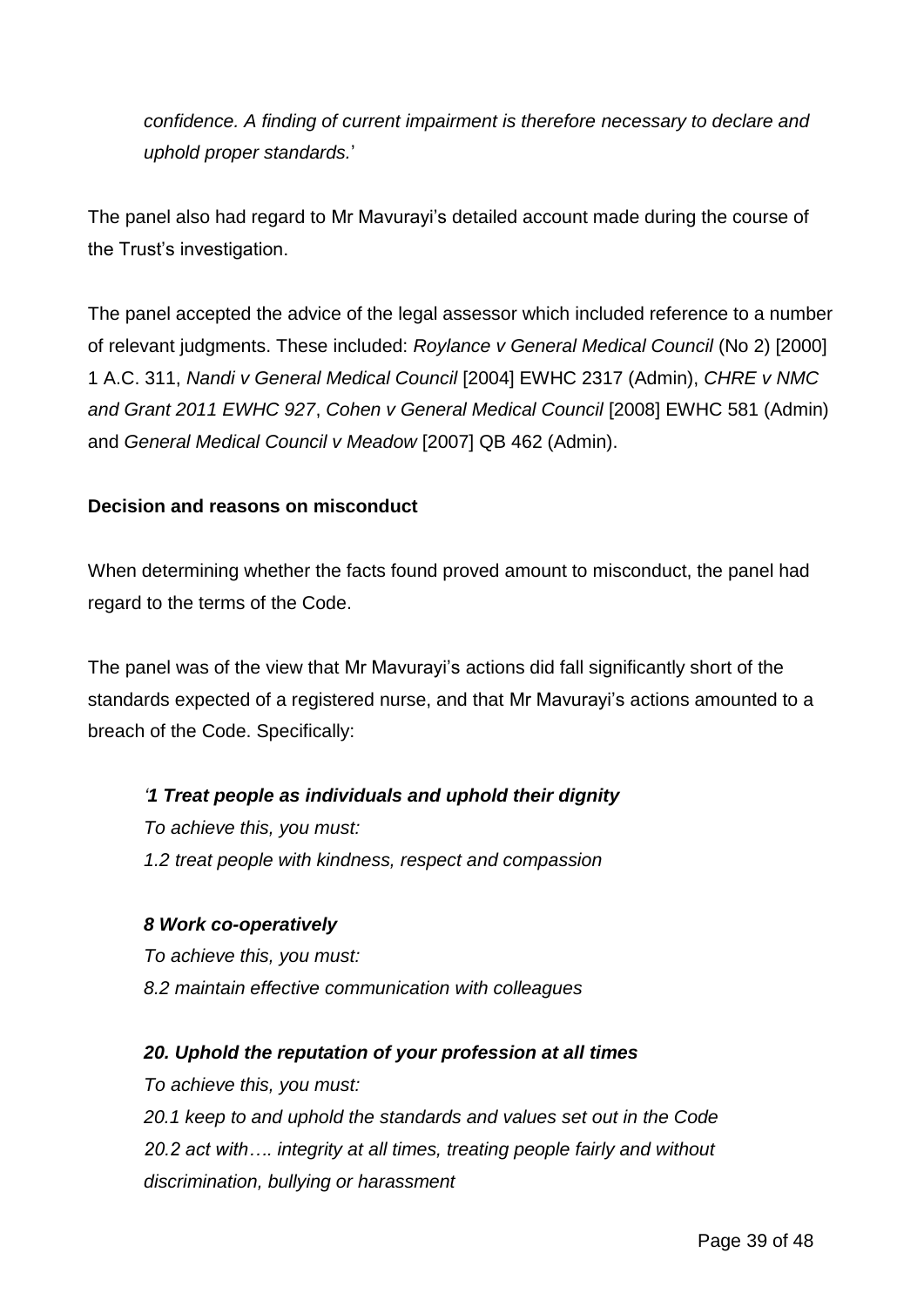*20.5 treat people in a way that does not take advantage of their vulnerability or cause them upset or distress*

*20.6 stay objective and have clear professional boundaries at all times… 20.8 act as a role model of professional behaviour for students and newly qualified nurses, midwives and nursing associates to aspire to'*

The panel appreciated that breaches of the Code do not automatically result in a finding of misconduct. In assessing whether the charges amounted to misconduct, the panel considered the charges individually and collectively. It took account of all the evidence before it and the circumstances of the case as a whole.

The panel was in no doubt that Mr Mavurayi's actions found proved in charges 1 - 6 individually amounted to serious misconduct, given its nature and context.

The panel considered that Mr Mavurayi breached professional boundaries on numerous occasions and repeatedly harassed more than one colleague over a prolonged period of time. The panel took the view that any breach of professional boundaries is a serious departure from the expected standards of a registered nurse. However, the panel concluded that Mr Mavurayi's conduct was deplorable and a significant departure from professional standards that it amounted to nothing short of misconduct.

### **Decision and reasons on impairment**

The panel next went on to decide if as a result of the misconduct, Mr Mavurayi's fitness to practise is currently impaired.

Nurses occupy a position of privilege and trust in society and are expected at all times to be professional and to maintain professional boundaries. Patients and their families must be able to trust nurses with their lives and the lives of their loved ones. To justify that trust, nurses must make sure that their conduct at all times justifies both their patients' and the public's trust in the profession.

In this regard the panel considered the judgment of Mrs Justice Cox in the case of *CHRE v NMC and Grant* in reaching its decision. In paragraph 74, she said: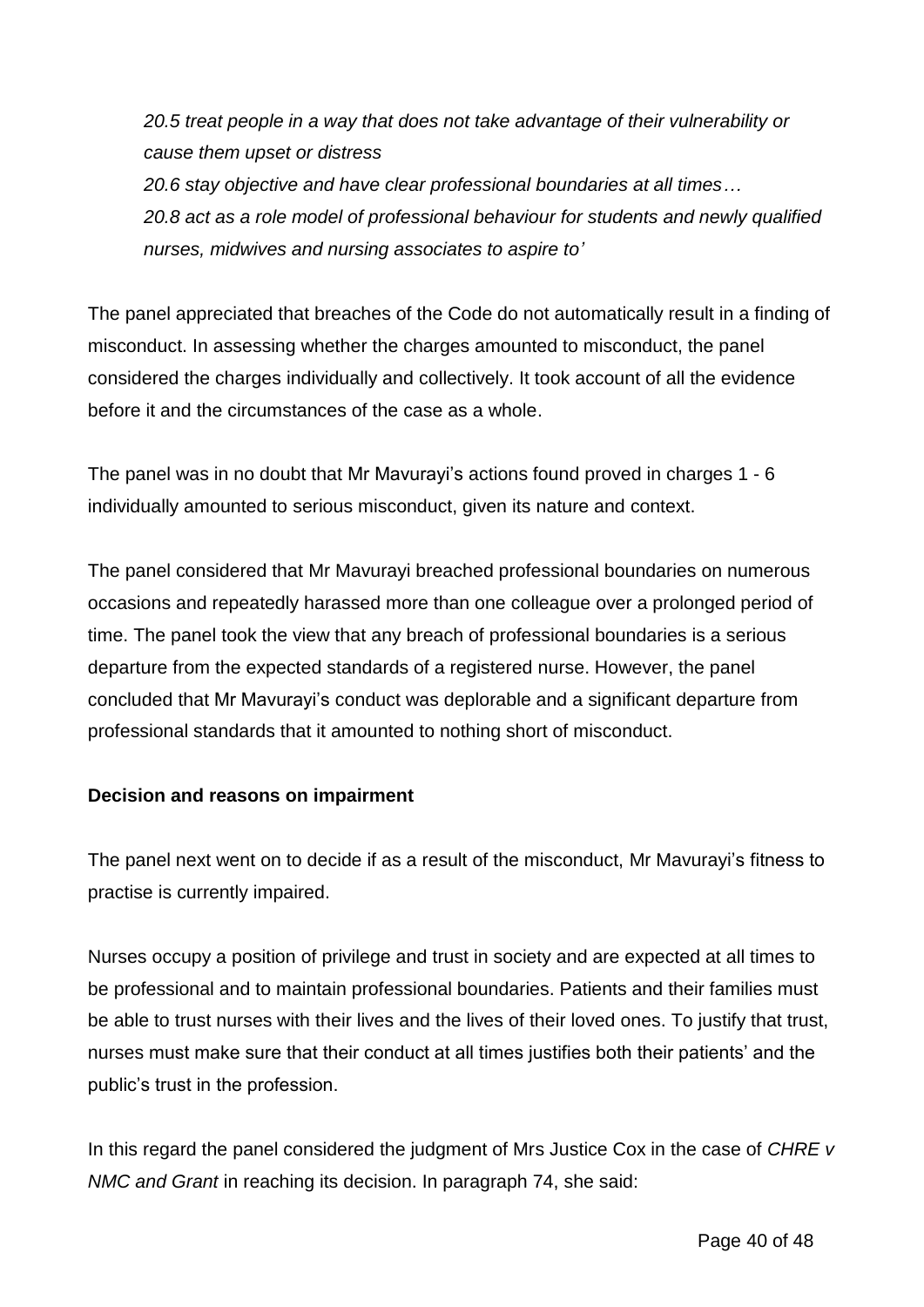*'In determining whether a practitioner's fitness to practise is impaired by reason of misconduct, the relevant panel should generally consider not only whether the practitioner continues to present a risk to members of the public in his or her current role, but also whether the need to uphold proper professional standards and public confidence in the profession would be undermined if a finding of impairment were not made in the particular circumstances.'*

In paragraph 76, Mrs Justice Cox referred to Dame Janet Smith's "test" which reads as follows:

*'Do our findings of fact in respect of the doctor's misconduct, deficient professional performance, adverse health, conviction, caution or determination show that his/her fitness to practise is impaired in the sense that s/he:*

*a) …*

- *b) has in the past brought and/or is liable in the future to bring the medical profession into disrepute; and/or*
- *c) has in the past breached and/or is liable in the future to breach one of the fundamental tenets of the medical profession; and/or*

*d) ...'*

The panel determined that limbs b and c in the above test were engaged both in the past and in the future.

Taking into account all of the evidence adduced in this case, the panel finds that Mr Mavurayi's misconduct had breached the fundamental tenets of the nursing profession and therefore brought its reputation into disrepute.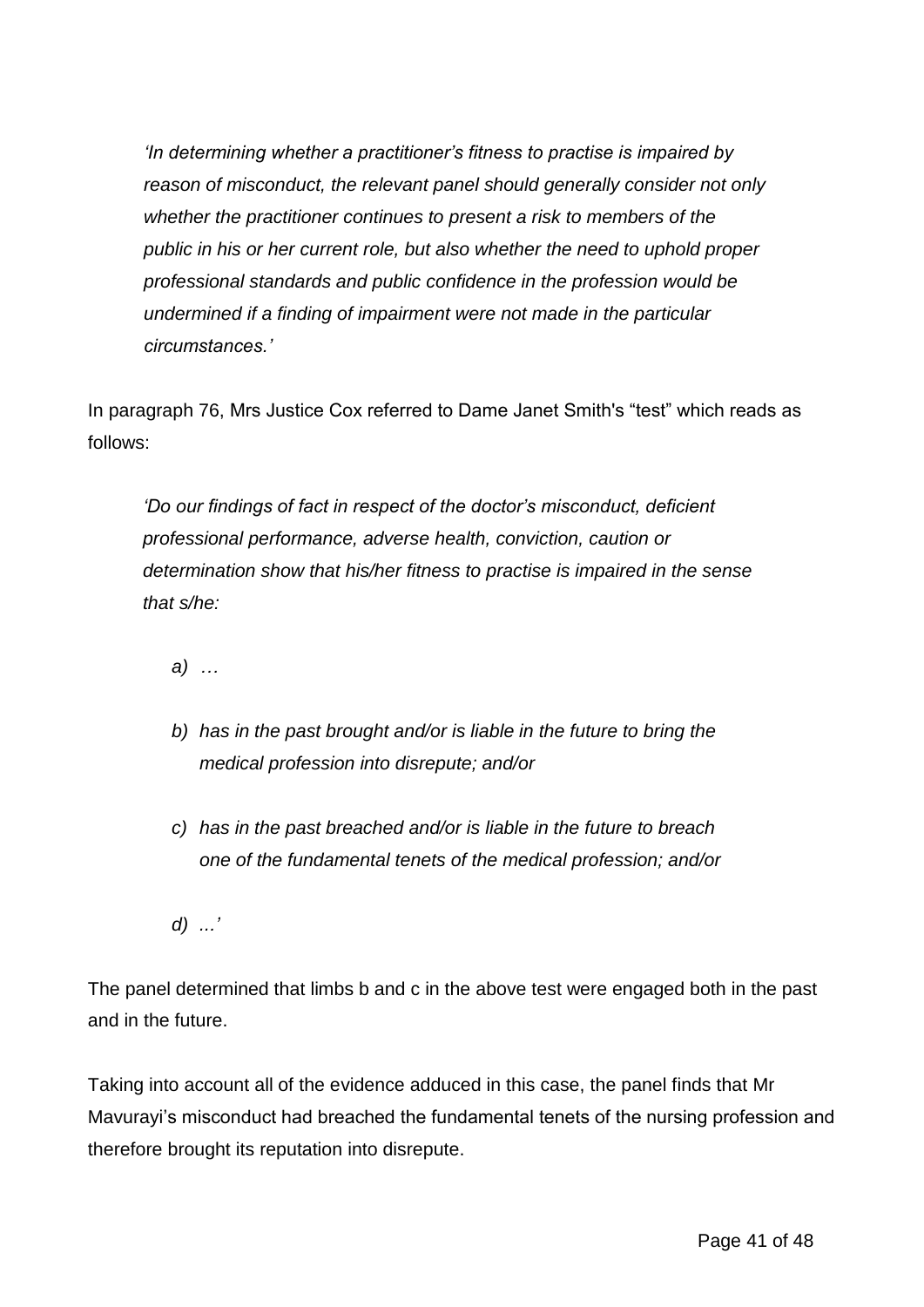Whilst the panel considered that the misconduct is potentially remediable it has not received any evidence of remediation. The panel noted that it had not received any evidence to suggest that Mr Mavurayi has demonstrated an understanding of how his actions impacted negatively on his colleagues and on the reputation of the nursing profession. Other than an early admission from Mr Mavurayi in relation to his failure to stop rumours, at the Trust's local investigation, the panel had no evidence of Mr Mavurayi's current level of insight.

The panel found that Mr Mavurayi has not developed any insight or demonstrated any remorse. The panel bore in mind that Mr Mavurayi has failed to engage with the NMC since March 2018 and does not appear to have worked in a clinical setting since then.

The panel acknowledged that there were no clinical concerns raised about Mr Mavurayi's practice. Further, it had regard to Colleague A's description of Mr Mavurayi, in which she stated the following:

'*Alfie is a really likeable person and from my experience of being a nurse he is very affective and compassionate.'*

However, the panel was satisfied that the misconduct in this case is attitudinal and therefore more difficult to remediate. Further the panel has not received any information to suggest that Mr Mavurayi has taken any steps to address the specific concerns raised about his practice.

The panel was of the view that there is a high risk of repetition based on the lack of evidence of any insight, by way of reflection, training and apology for his misconduct; remorse or remediation. The panel noted that as a result of Mr Mavurayi's actions, more than one of Mr Mavurayi's colleagues recounted feeling anxious and uncomfortable while working with him. On the basis of all the information before it, the panel decided that there is a risk to patients, colleagues and the public, if Mr Mavurayi repeated behaviour of the kind found proved. Members of the public becoming aware of misconduct of this nature from a nurse could feel reluctant to engage with healthcare services. The misconduct found also relates to abuse of a position of power, as Colleague A's line manager. The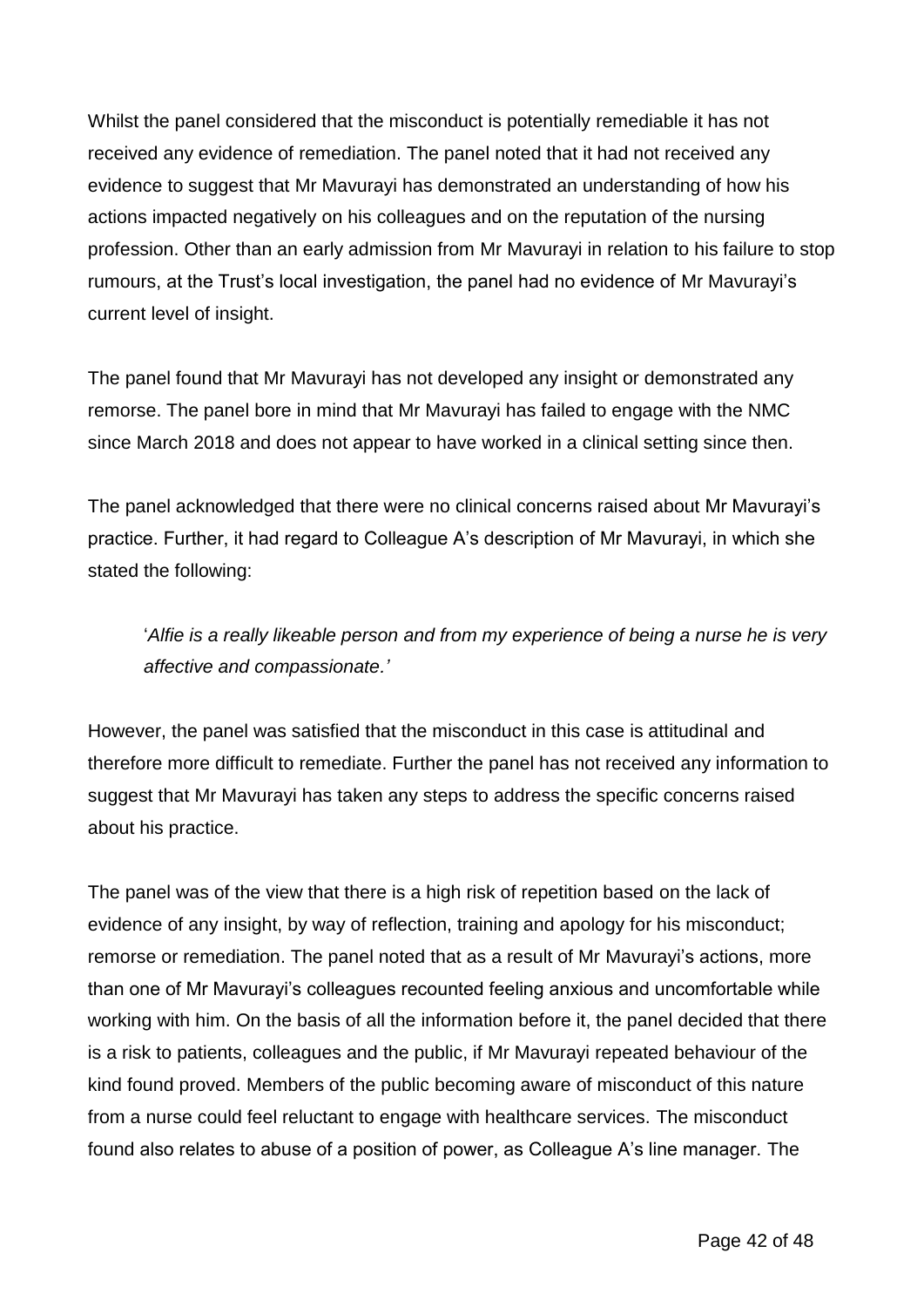panel therefore determined that a finding of current impairment on public protection grounds is necessary.

The panel bore in mind that the overarching objectives of the NMC; to protect, promote and maintain the health, safety, and well-being of the public and patients, and to uphold and protect the wider public interest. This includes promoting and maintaining public confidence in the nursing and midwifery professions and upholding the proper professional standards for members of those professions.

The panel concluded that public confidence in the profession would be undermined if a finding of impairment were not made in this case and therefore finds Mr Mavurayi's fitness to practise is also impaired on the grounds of public interest.

Having regard to all of the above, the panel was satisfied that Mr Mavurayi's fitness to practise is currently impaired.

#### **Sanction**

The panel has considered this case very carefully and has decided to make a striking-off order. It directs the registrar to strike Mr Mavurayi off the register. The effect of this order is that the NMC register will show that Mr Mavurayi has been struck-off the register.

In reaching this decision, the panel has had regard to all the evidence that has been adduced in this case and had careful regard to the Sanctions Guidance (SG) published by the NMC. The panel accepted the advice of the legal assessor.

#### **Representations on sanction**

The panel noted that in the Statement of Case attached to the Notice of Meeting, dated 14 February 2022, the NMC had advised Mr Mavurayi that it would seek the imposition of a striking-off order if it found Mr Mavurayi's fitness to practise currently impaired.

#### **Decision and reasons on sanction**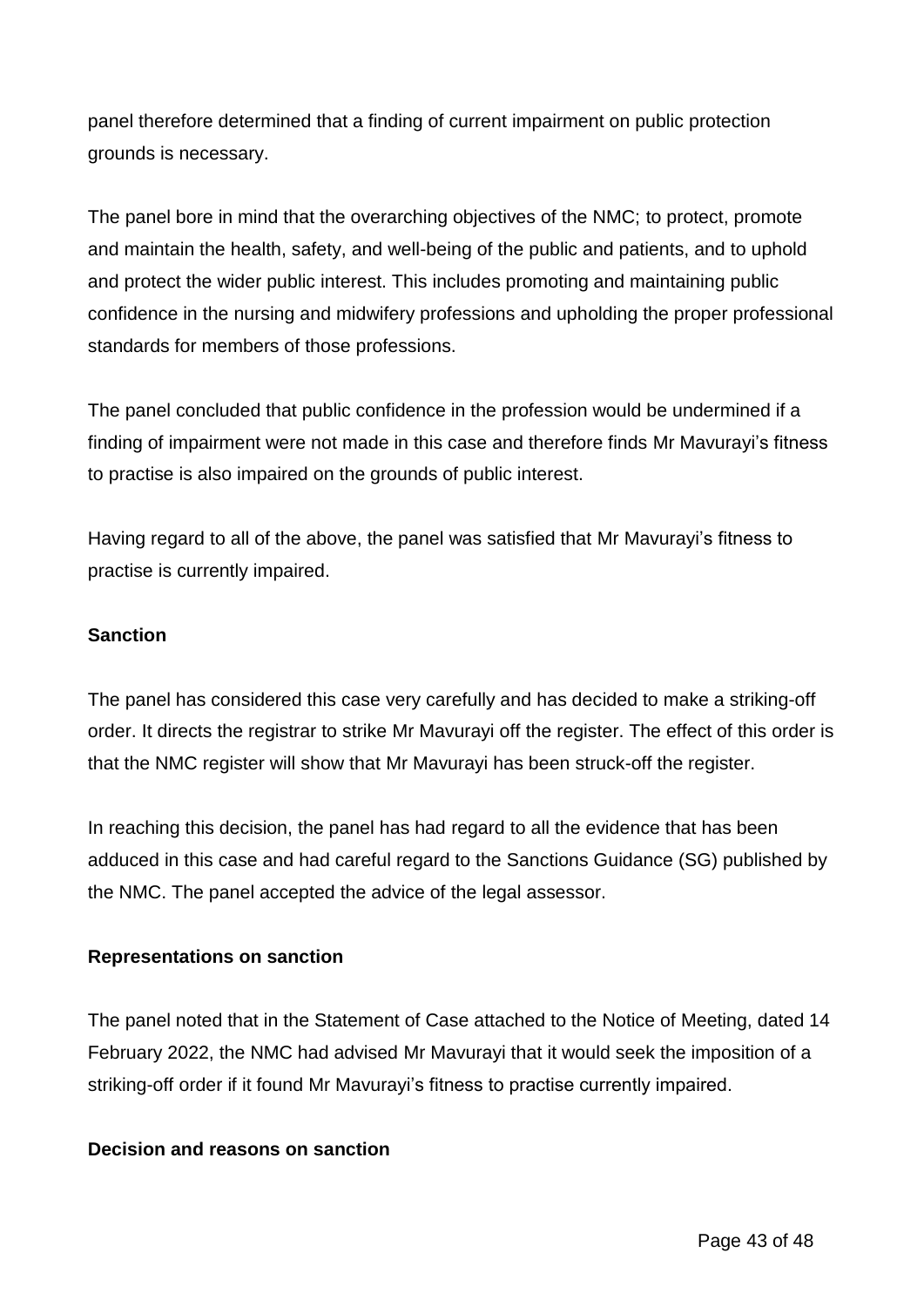Having found Mr Mavurayi's fitness to practise currently impaired, the panel went on to consider what sanction, if any, it should impose in this case. The panel has borne in mind that any sanction imposed must be appropriate and proportionate and, although not intended to be punitive in its effect, may have such consequences. The panel had careful regard to the SG. The decision on sanction is a matter for the panel independently exercising its own judgement.

The panel took into account the following aggravating features:

- Sexual misconduct and harassment;
- Abuse of a position of power, as one of the victims was a junior member of staff and Mr Mavurayi was her line manager;
- Pattern of behaviour over a protracted period of time, which involved more than one member of staff;
- Lack of insight.

The panel also took into account the following mitigating features:

• No previous regulatory concerns.

The panel had regard to contextual factors, which included evidence that indicated a general culture of 'banter' and sexual joking on the PICU at the Trust. However, the panel considered that Mr Mavurayi was a senior member of staff, and should have led the culture in a professional manner as a manager but did not so. It therefore determined that this was not a mitigating factor in the circumstances of this case.

The panel first considered whether to take no action but concluded that this would be inappropriate in view of the seriousness of the case. The panel decided that it would be neither proportionate nor in the public interest to take no further action.

It then considered the imposition of a caution order but again determined that, due to the seriousness of the case, and the risks identified to the public, an order that does not restrict Mr Mavurayi's practice would not be appropriate in the circumstances. The SG states that a caution order may be appropriate where *'the case is at the lower end of the*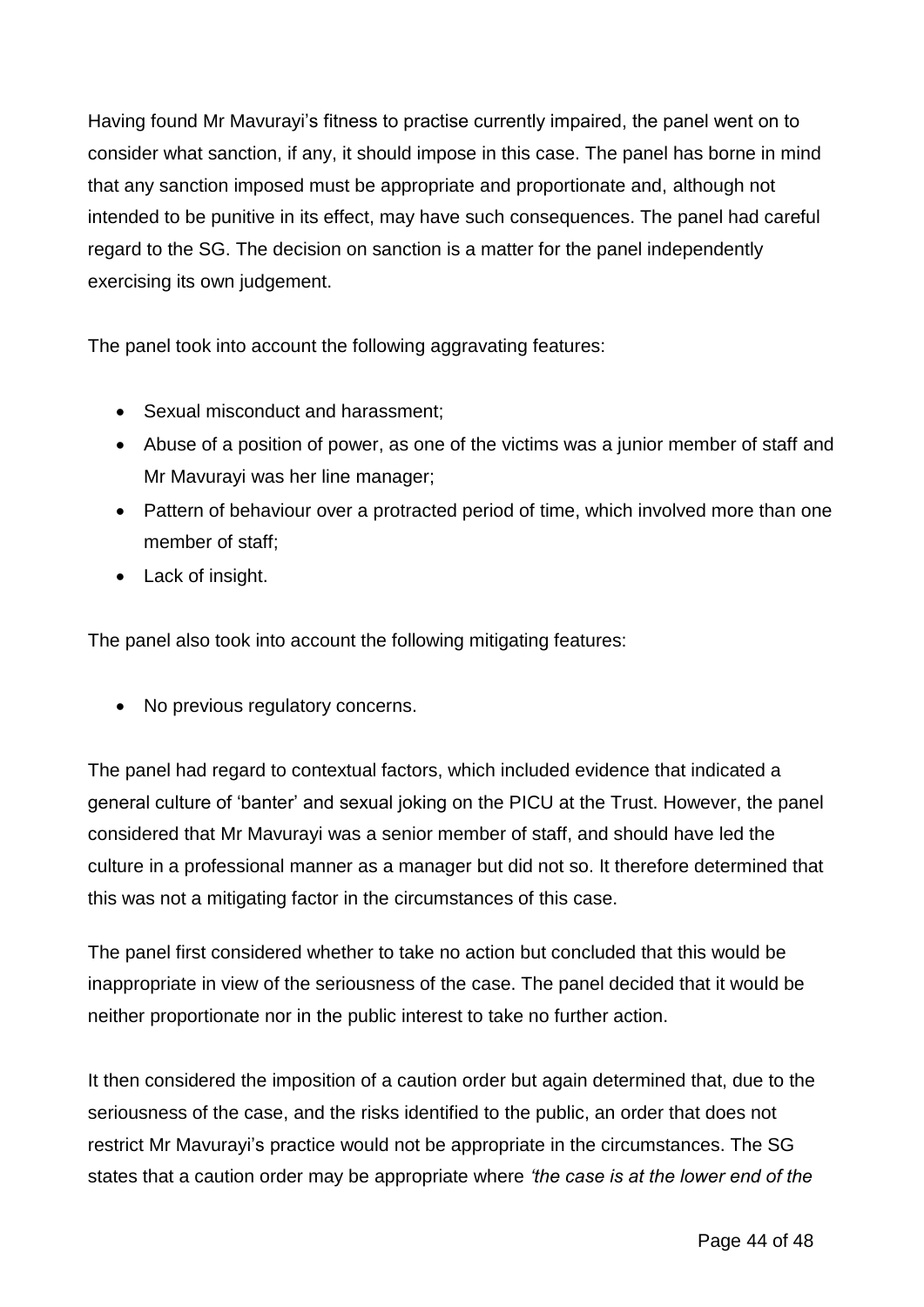*spectrum of impaired fitness to practise and the panel wishes to mark that the behaviour was unacceptable and must not happen again.'* The panel considered that Mr Mavurayi's misconduct was not at the lower end of the spectrum and that a caution order would be inappropriate in view of the seriousness of the case. The panel decided that it would be neither proportionate nor in the public interest to impose a caution order.

The panel next considered whether placing conditions of practice on Mr Mavurayi's registration would be a sufficient and appropriate response. The panel considered that the concerns related to a breach of professional boundaries and inappropriate behaviour with colleagues. The panel is of the view that there are no practical or workable conditions that could be formulated, given the nature of the charges in this case, even if there was a willingness to comply. Furthermore, the panel concluded that the placing of conditions on Mr Mavurayi's registration would not adequately address the seriousness of this case and would not protect the public.

The panel then went on to consider whether a suspension order would be an appropriate sanction. The SG states that suspension order may be appropriate where some of the following factors are apparent:

- *A single instance of misconduct but where a lesser sanction is not sufficient;*
- *No evidence of harmful deep-seated personality or attitudinal problems;*
- *No evidence of repetition of behaviour since the incident;*
- *The Committee is satisfied that the nurse or midwife has insight and does not pose a significant risk of repeating behaviour;*

The panel has found that there was a pattern of misconduct over a sustained period of time that reflected an attitudinal problem. It found a lack of insight and remorse, and a consequent risk of repetition.

The conduct, as highlighted by the facts found proved, was a significant departure from the standards expected of a registered nurse. The panel determined that there was no evidence to suggest that Mr Mavurayi would use a period of suspension to address the specific concerns raised about his practice in this matter. In this particular case, the panel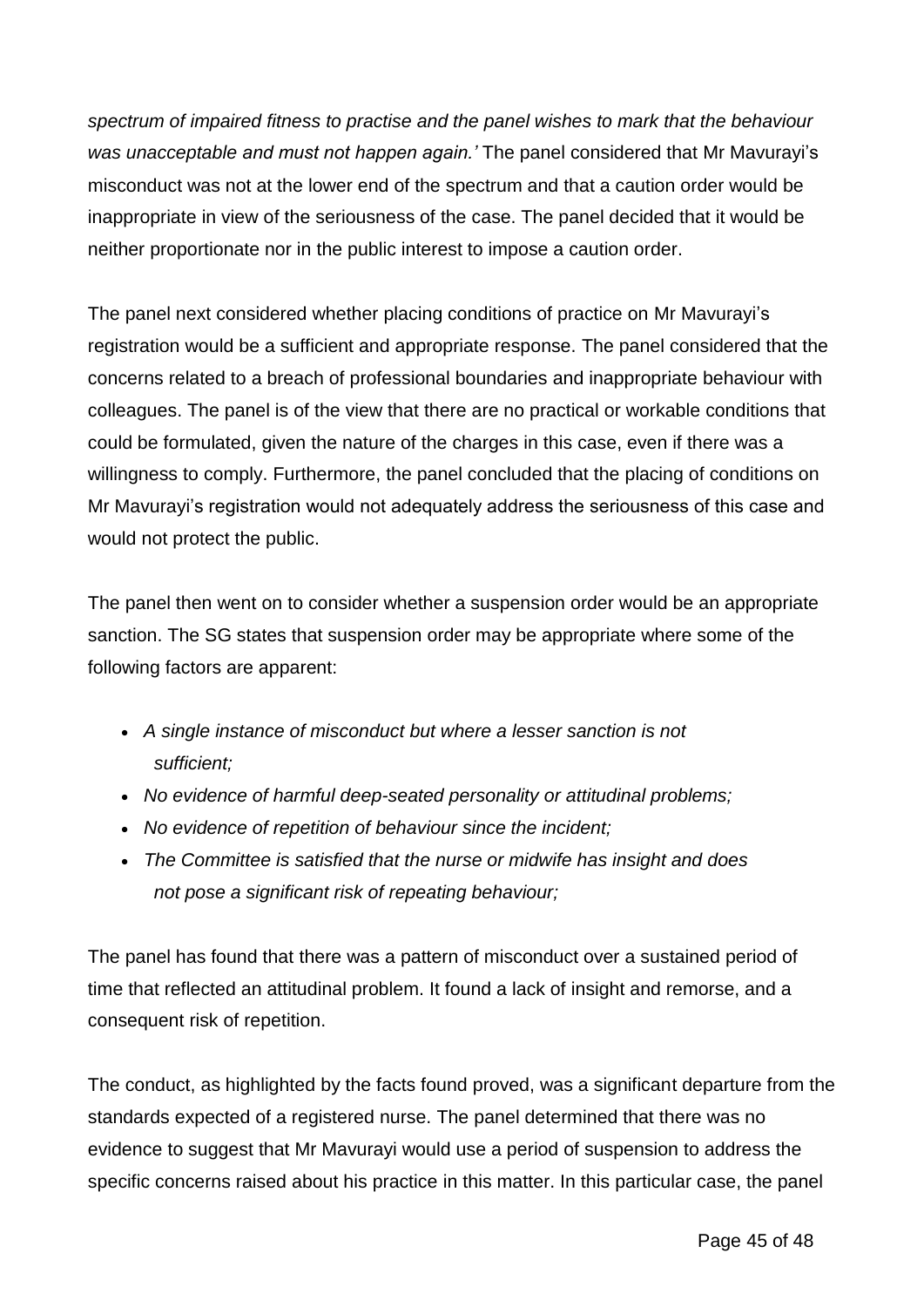determined that a suspension order would not be a sufficient, appropriate or proportionate sanction to mark the gravity of this misconduct in order to maintain public confidence in the nursing profession in the NMC as its regulator.

Finally, in looking at a striking-off order, the panel took note of the following paragraphs of the SG:

- *Do the regulatory concerns about the nurse or midwife raise fundamental questions about their professionalism?*
- *Can public confidence in nurses and midwives be maintained if the nurse or midwife is not removed from the register?*
- *Is striking-off the only sanction which will be sufficient to protect patients, members of the public, or maintain professional standards?*

Mr Mavurayi's actions were significant departures from the standards expected of a registered nurse, and are fundamentally incompatible with him remaining on the register. The panel was of the view that the findings in this particular case demonstrate that Mr Mavurayi's actions were serious and to allow him to continue practising would undermine public confidence in the profession and in the NMC as a regulatory body.

The panel determined that it received no evidence that Mr Mavurayi has developed any meaningful insight or demonstrated any remorse into his misconduct. Nor has he demonstrated that he has developed any understanding of the requirement, as a registered nurse, to take the lead in the maintenance of professional relationship boundaries. In addition, the panel has had no information to indicate that Mr Mavurayi has done anything at all to remediate his misconduct. The panel was of the view that members of the public would be shocked if a registered nurse who breached professional boundaries on numerous occasions, with more than one colleague over a prolonged period of time, was allowed to remain on the register. Taking account of the SG, the panel could not be satisfied that anything less than a striking-off order would keep the public protected and address the public interest in Mr Mavurayi's case.

Balancing all of these factors and after taking into account all the evidence before it during this case, the panel determined that the appropriate and proportionate sanction is that of a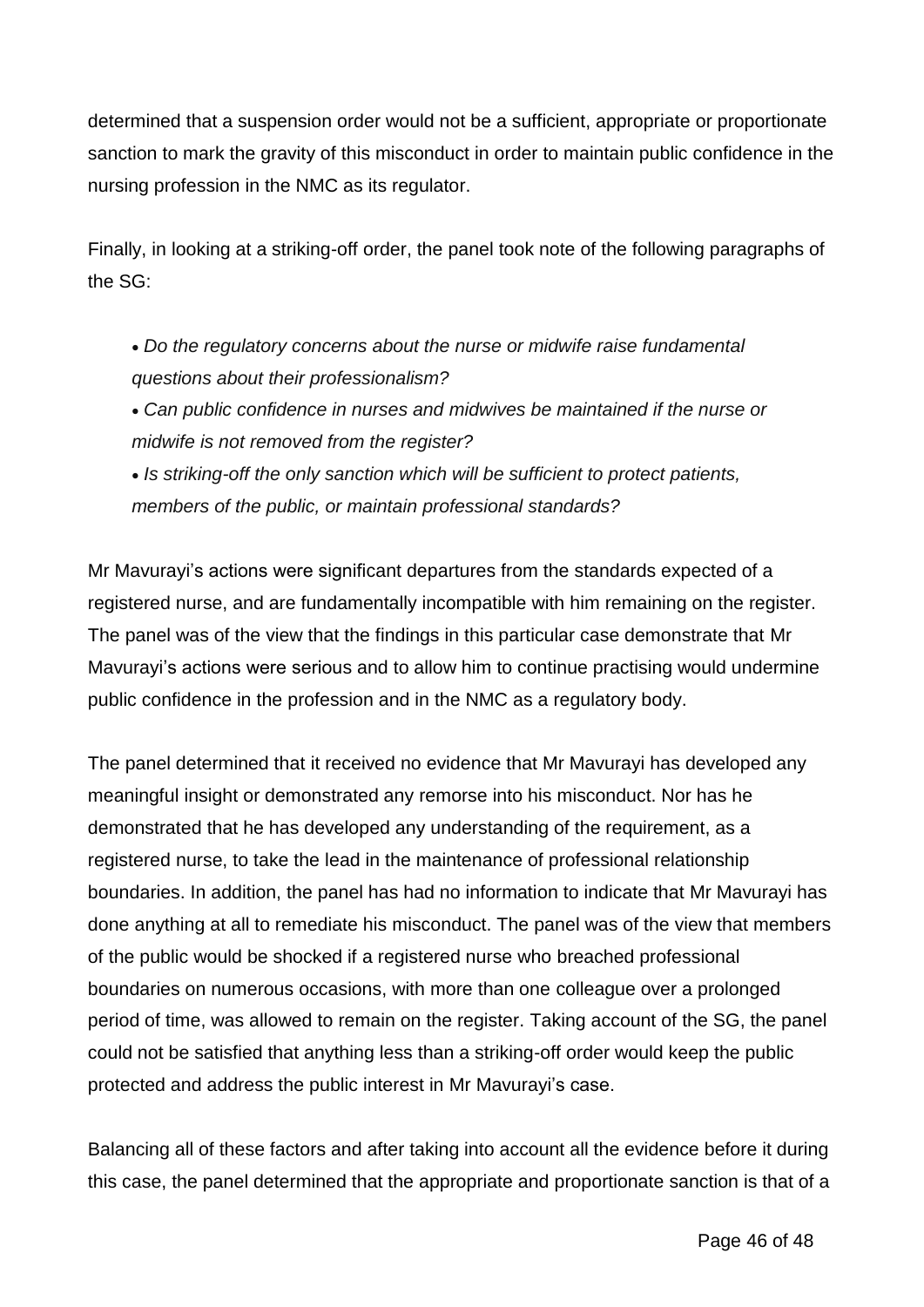striking-off order. Having regard to the effect of Mr Mavurayi's actions in bringing the profession into disrepute by adversely affecting the public's view of how a registered nurse should conduct himself, the panel has concluded that nothing short of this would be sufficient in this case.

The panel considered that this order was necessary to mark the importance of maintaining public confidence in the profession, and to send to the public and the profession a clear message about the standard of behaviour required of a registered nurse.

#### **Interim order**

As the striking-off order cannot take effect until the end of the 28-day appeal period, the panel has considered whether an interim order is required in the specific circumstances of this case. It may only make an interim order if it is satisfied that it is necessary for the protection of the public, is otherwise in the public interest or in Mr Mavurayi's own interest until the conditions of practice order takes effect. The panel heard and accepted the advice of the legal assessor.

#### **Representations on interim order**

The panel took account of the written representations made by the NMC that it is also necessary for the protection of the public and otherwise in the public interest for there to be an interim suspension order of 18 months to cover the appeal period.

#### **Decision and reasons on interim order**

The panel was satisfied that an interim order is necessary for the protection of the public and is otherwise in the public interest. The panel had regard to the seriousness of the facts found proved and the reasons set out in its decision for the substantive order in reaching the decision to impose an interim order.

The panel concluded that an interim conditions of practice order would not be appropriate or proportionate in this case, due to the reasons already identified in the panel's